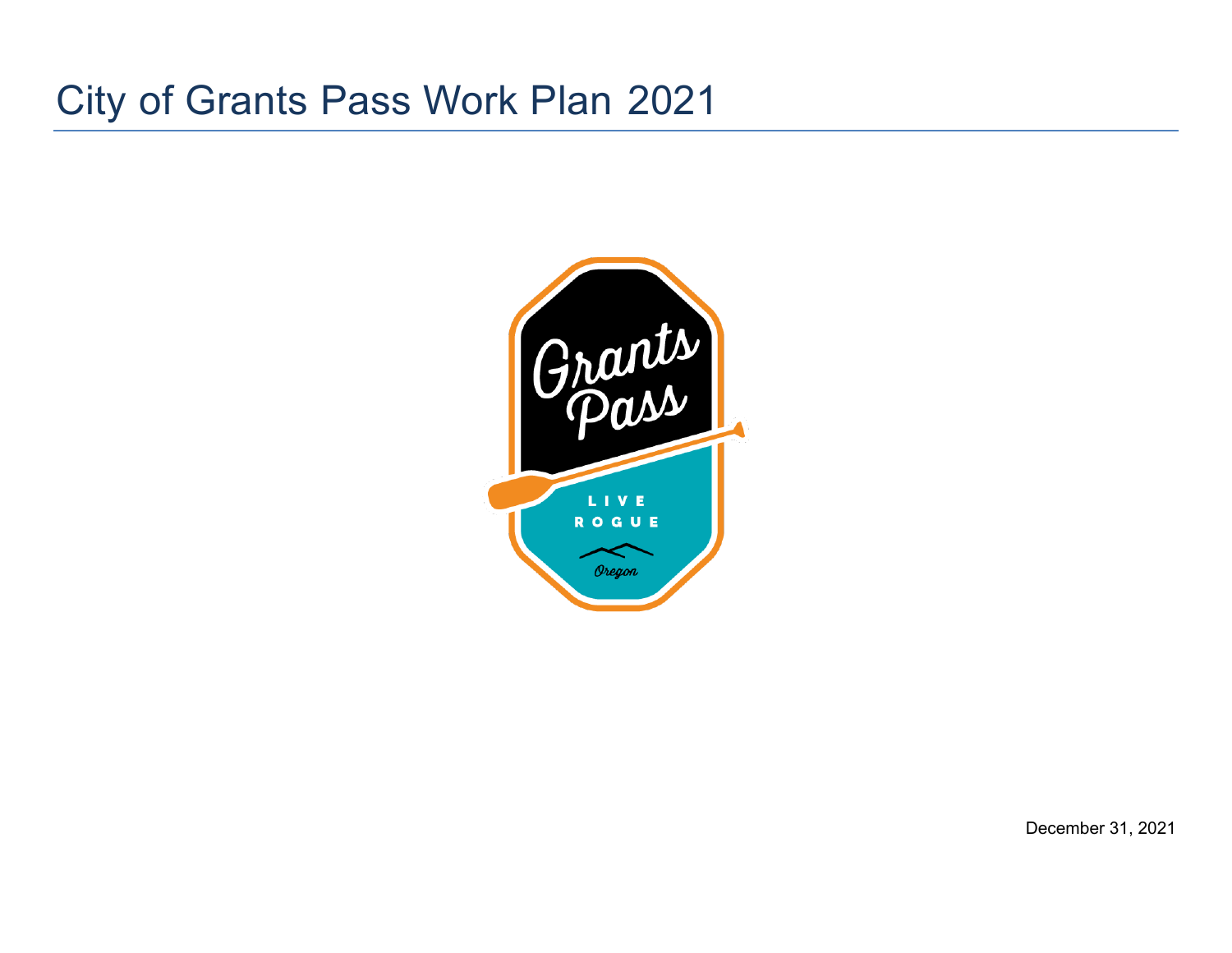## **Why a Work Plan**

The work plan reflects the strategic planning process done by the City Council. Each year, the Council sets the direction of the organization based on the needs of its citizens. This is a living document and will be updated as progress is made and/or as goals change.

A work plan defines performance expectations and provides a framework for how we will achieve our organizational goals. To help achieve our goals and promote our successes the City of Grants Pass utilizes Specific, Measurable, and Achievable, Resource and Time-bound (SMART) objectives and actions.

### S.M.A.R.T.

Developing sound goals is critical to managing our performance. Having a SMART Work Plan:

- Establishes direction for task and/or projects
- Clarifies expectations
- Clarifies resources required to meet objectives
- Identifies the results of efforts
- Achieves higher levels of performance
- Corrects performance deficiencies
- Increases ability to take pride and satisfaction in our achievements

**S**pecific: Objectives should be simplistically written and clearly define an outcome. (What, Why, How)

**M**easurable: Objectives should be measurable so that you have tangible evidence that you have accomplished the goal. Usually, the entire goal statement is a measure for the project, but there are usually several short-term or smaller measurements built into the goal. Measures should include numeric or descriptive measures that define quantity, quality, etc. Focus on elements such as observable actions, quantity, quality, cycle time, efficiency, and/or flexibility to measure outcomes not activities.

**A**chievable and Assignable: Objectives should be achievable and assignable and within the department and staff member's control or influence and they must possess the appropriate knowledge, skills, and abilities needed to achieve the goal. Consider authority or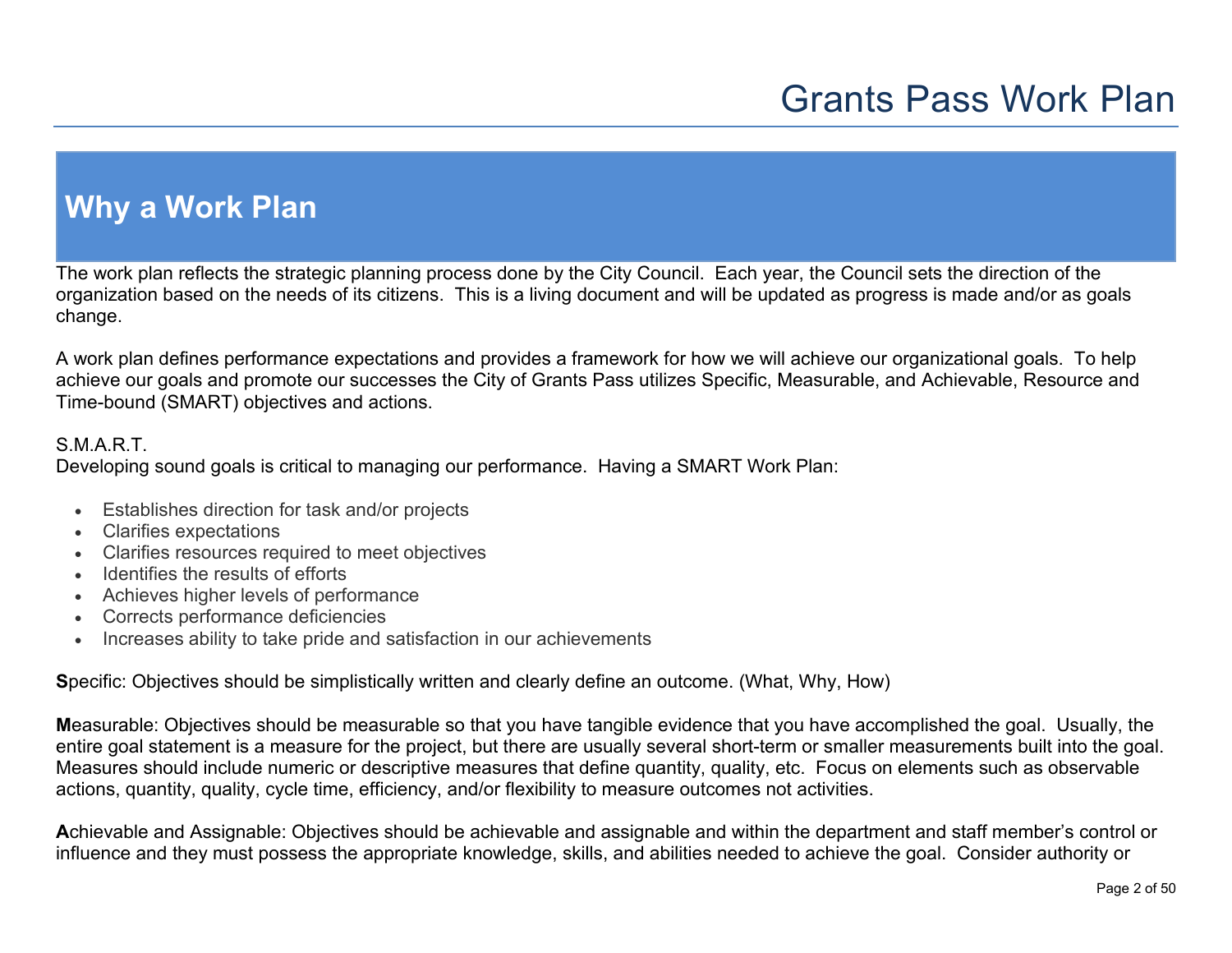control, influence, resources and work environment support to meet the goal. You can meet most any goal when you plan your steps wisely and establish a timeframe that allows you to carry out those steps. As you carry out the steps, you can achieve goals that may have seemed impossible when you started. On the other hand, if a goal is impossible to achieve, you may not even try to accomplish it. Achievable goals motivate employees; impossible goals demotivate them.

**R**esources: Objectives should have a measure of resources required to complete task. This may include hard dollars, grant funds, inkind services, staff time etc.

**T**ime-bound: Objectives should identify a definite target date for completion and/or frequencies for specific action steps that are important for achieving the goal. How often should the staff member work on this assignment? By when should this goal be accomplished? Incorporate specific dates, calendar milestones, or timeframes that are relative to the achievement of another result (i.e., dependencies and linkages to other projects).

To achieve our goals, we have defined specific areas of focus and activities through objectives and actions. The following is a list of the Council's top objectives and actions:

Objectives and actions are prioritized to show weight of importance by number of asterisks (\*).

- Explore Urban Renewal Agency opportunities for Caveman Plaza
- Implement Housing Action Plan
- Public Facility Management Plan
- Trail Development & Recreation
- Create City Climate Taskforce or Committee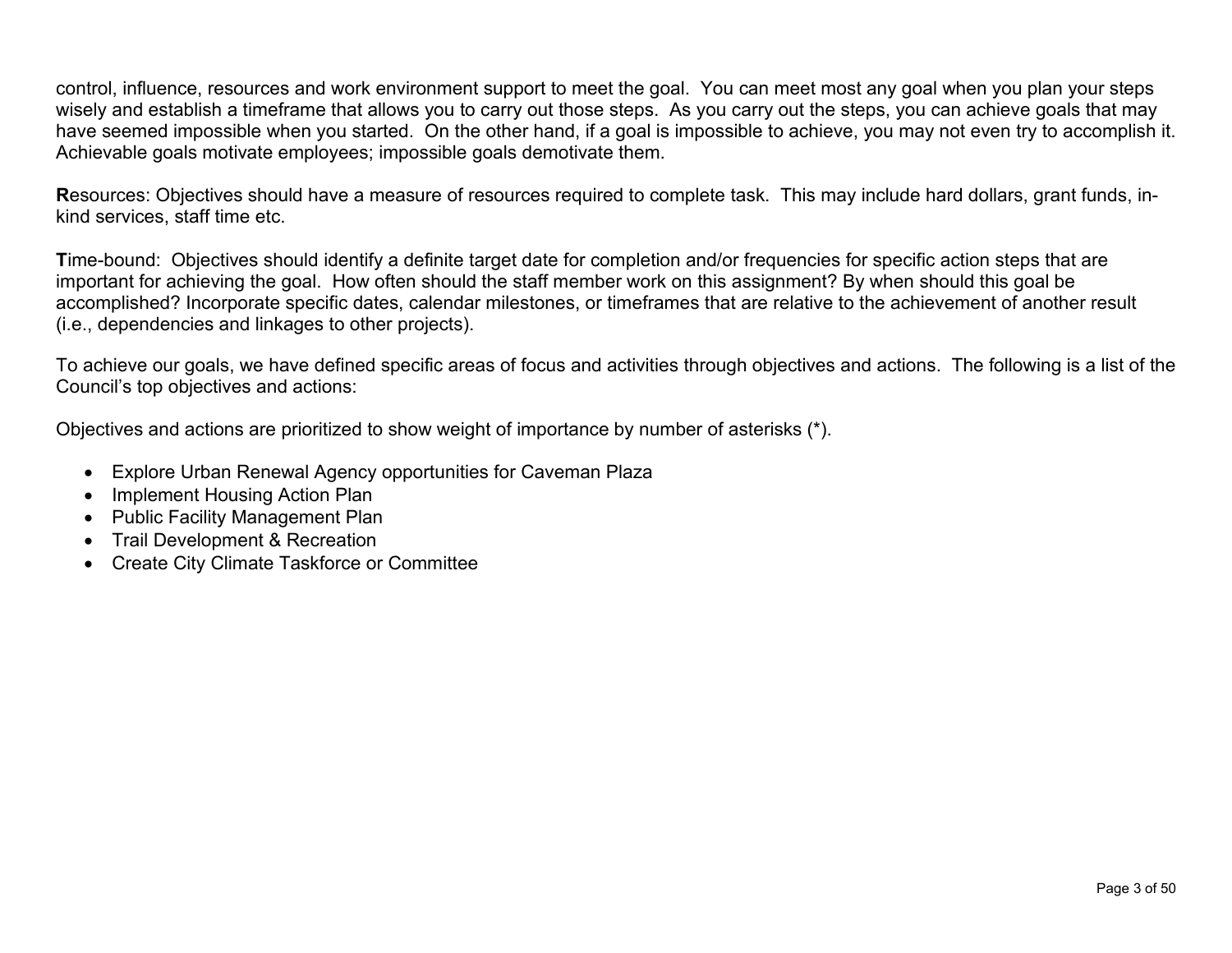## **Enhance Community Safety**

### *Leadership Objectives:*

- **Maintain necessary criminal justice infrastructure.**
- **Prevention focused community policing to help reduce crime and build public trust.\*\*\***
- **Utilize technology and social media to produce positive outcomes relative to improvements in Public Safety practices.\***
- **Enhance a safe and secure environment.**

*Leadership Actions: Key: O – planned action date, X – action taken*

### *Objective 1: Maintain necessary criminal justice infrastructure.*

| Action 1:                        | Pass a Public Safety levy **                                                                                                                                                                                                                                                                       |                         |                  |              |                |                  |                |                 |
|----------------------------------|----------------------------------------------------------------------------------------------------------------------------------------------------------------------------------------------------------------------------------------------------------------------------------------------------|-------------------------|------------------|--------------|----------------|------------------|----------------|-----------------|
| Action 2:                        | Permanent funding for Public Safety services.*                                                                                                                                                                                                                                                     |                         |                  |              |                |                  |                |                 |
|                                  | Objective: Maintain necessary criminal justice infrastructure.                                                                                                                                                                                                                                     |                         |                  |              |                |                  |                |                 |
| <b>Specific</b><br><b>Action</b> | <b>Measurement</b>                                                                                                                                                                                                                                                                                 | <b>Assignment</b>       | <b>Resources</b> |              |                | Time/<br>Quarter |                | <b>Status</b>   |
|                                  |                                                                                                                                                                                                                                                                                                    |                         |                  |              | 2 <sup>1</sup> | 3 <sup>1</sup>   | $\overline{4}$ |                 |
|                                  | Pass a Public Safety levy.<br>• Council is sending a levy rate of \$1.79 to voters in May.<br>An information fact sheet, approved by the state, is on the<br>City's website and is being mailed to citizens in utility bills.<br>(3/31/21)<br>Voters approved the levy 71.32% to 26.68%. (6/30/21) | Administration<br>Cubic | <b>Staff</b>     | $\mathsf{X}$ | $\overline{X}$ |                  |                | Complete        |
| $\overline{2}$                   | Permanent funding for Public Safety services.                                                                                                                                                                                                                                                      | Administration<br>Cubic | <b>Staff</b>     |              |                |                  |                | Forth<br>coming |

### *Objective 2: Prevention focused community policing to help reduce crime and build public trust.\*\*\**

| Objective: Prevention focused community policing to help reduce crime and build public trust. |             |                   |           |                  |               |  |  |  |  |  |
|-----------------------------------------------------------------------------------------------|-------------|-------------------|-----------|------------------|---------------|--|--|--|--|--|
| <b>Specific</b><br><b>Action</b>                                                              | Measurement | <b>Assignment</b> | Resources | Time/<br>Quarter | <b>Status</b> |  |  |  |  |  |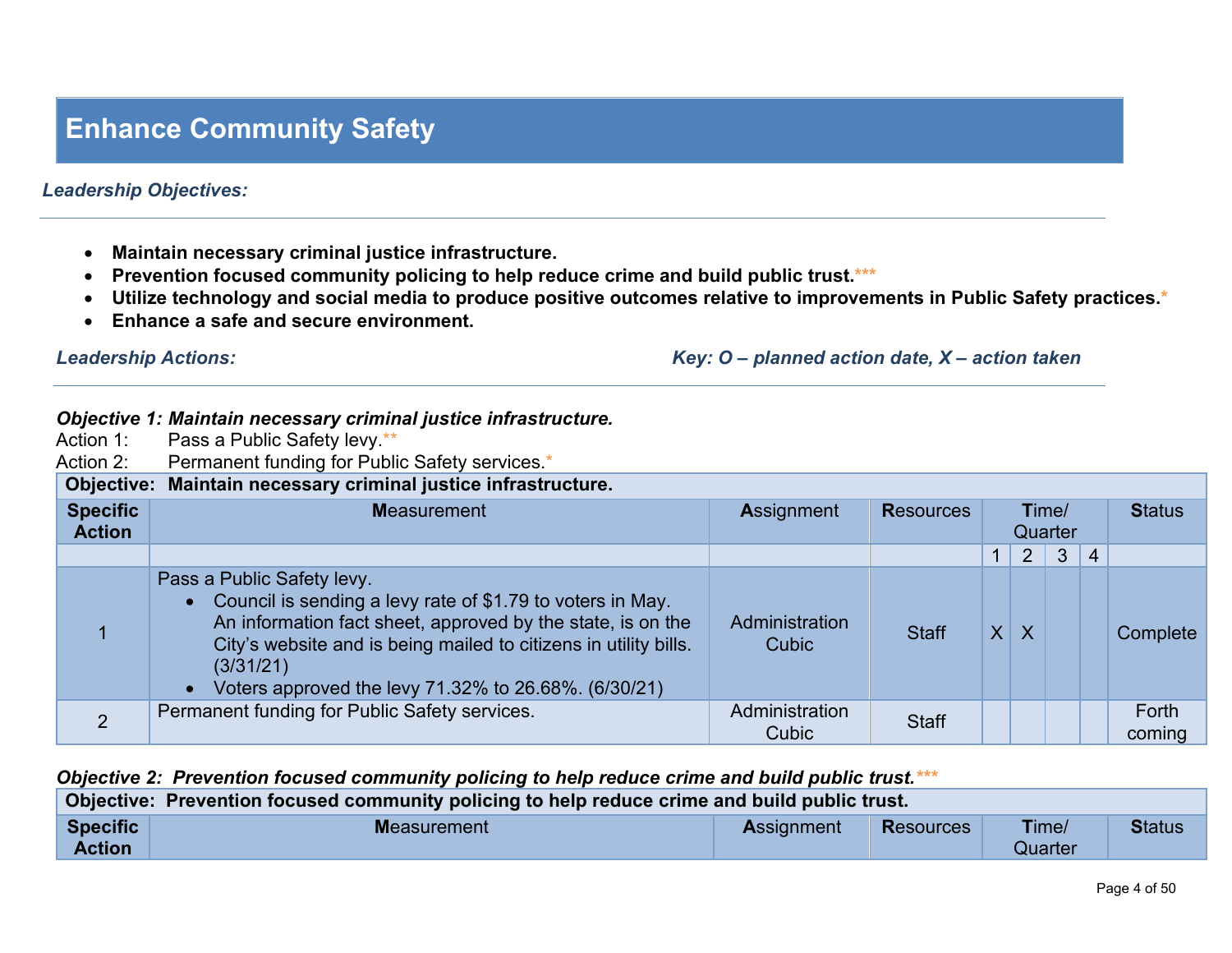|                                                                                                                                                                                                                                                                                                                                                                                                                                                                                                                                                                                                                                                                                                                                                                                                                                                                                                                                                                                                                                                                                                                                                                                                                                                                                                                                                                 |                      |              | $\mathbf{1}$ | $\overline{2}$ | $\mathbf{3}$ | 4            |        |
|-----------------------------------------------------------------------------------------------------------------------------------------------------------------------------------------------------------------------------------------------------------------------------------------------------------------------------------------------------------------------------------------------------------------------------------------------------------------------------------------------------------------------------------------------------------------------------------------------------------------------------------------------------------------------------------------------------------------------------------------------------------------------------------------------------------------------------------------------------------------------------------------------------------------------------------------------------------------------------------------------------------------------------------------------------------------------------------------------------------------------------------------------------------------------------------------------------------------------------------------------------------------------------------------------------------------------------------------------------------------|----------------------|--------------|--------------|----------------|--------------|--------------|--------|
| Prevention focused community policing to help reduce crime and<br>build public trust.<br>Grants Pass Police partnered with Options for S. Oregon<br>and the Police Assisted Addiction & Recovery Initiative to<br>take direct action against the disease of alcohol and drug<br>addiction. Our commitment is to encourage drug users to<br>pursue recovery options, connect addicts with treatment,<br>and provide resources to other Law Enforcement agencies<br>and communities. (3/31/21)<br>Grants Pass Police partnered with School District 7 to<br>develop conversational Spanish classes to department<br>personnel and open lines of communication for cultural<br>diversity and improve understanding of specific needs of<br>different ethnic groups within Grants Pass. (6/30/21)<br>Citizen Public Safety Academy is ongoing. The academy is<br>a collaboration between Police, Fire & 911.<br>Police Chief presented at a local Kiwanis meeting.<br>Police Chief is working with local stakeholders to develop a<br>CAHOOTS model (Crisis Assistance Helping Out on The<br>Streets) in Grants Pass/Josephine County. This is a<br>community-lead project driven by a local non-profit leader.<br>Police and 911 staff participated in local job fair. (9/30/21)<br>Police Chief was a guest at a SO Health-E EDI workgroup<br>meeting. (12/31/21) | <b>PD</b><br>Hensman | <b>Staff</b> |              | $X$ $X$        | $\mathsf{X}$ | $\mathsf{X}$ | Active |

*Objective 3: Utilize technology and social media to produce positive outcomes relative to improvements in Public Safety practices.\**

|                 | Objective: Utilize technology and social media to produce positive outcomes relative to improvements in Public Safety |                   |                  |       |               |  |  |  |  |  |  |
|-----------------|-----------------------------------------------------------------------------------------------------------------------|-------------------|------------------|-------|---------------|--|--|--|--|--|--|
|                 | practices.                                                                                                            |                   |                  |       |               |  |  |  |  |  |  |
| <b>Specific</b> | <b>Measurement</b>                                                                                                    | <b>Assignment</b> | <b>Resources</b> | Time/ | <b>Status</b> |  |  |  |  |  |  |

| <b>Specific</b><br><b>Action</b> | <b>Measurement</b> | Assignment | <b>Resources</b> | Time/<br>Quarter |        |                   |          | <b>Status</b> |
|----------------------------------|--------------------|------------|------------------|------------------|--------|-------------------|----------|---------------|
|                                  |                    |            |                  | -                | ⌒<br>- | $\sim$<br>$\cdot$ | $\Delta$ |               |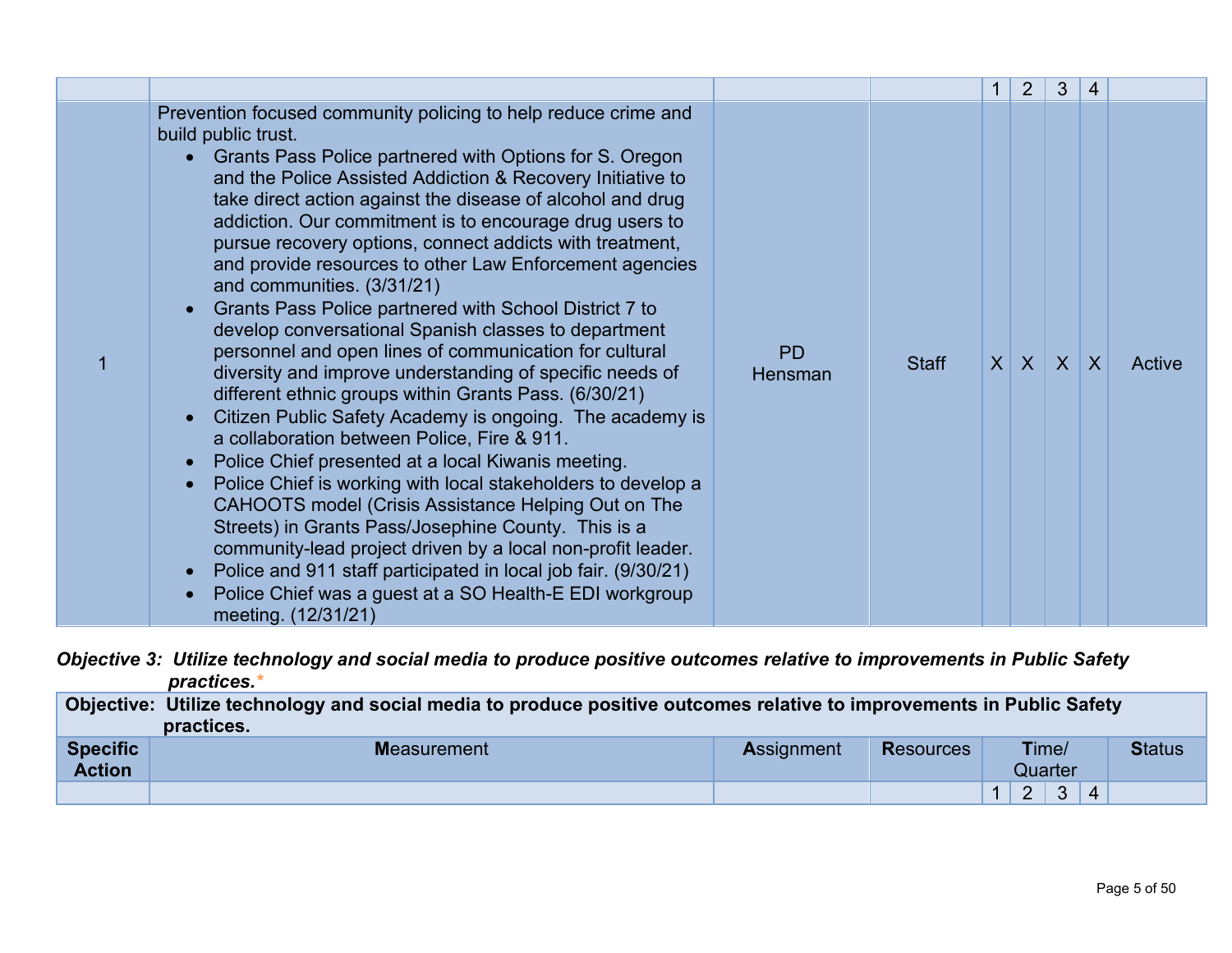| Utilize technology and social media to produce positive outcomes<br>relative to improvements in Public Safety practices.<br>Police and Fire/Rescue operate independent social media<br>pages and have coordinated posts to ensure no overlap and<br>reduce conflicting posts/information. PSA's are now shared<br>on both media pages when relevant.<br>Police working on implementing "Neighbors" app to allow for<br>more streamlined upload of video from business and<br>residential camera systems. (6/30/21)<br>Police SWAT received a Talon Robot through the military<br>1033 program. The program enables authorized Police<br>agencies to obtain excess property from the Department of<br>Defense. The robot will be used for tactical and surveillance<br>operations.<br>Criminal Investigations Lieutenant has taken on the Police<br>Public Information Officer (PIO) role as an ongoing collateral<br>duty.<br><b>PD</b><br>$X$ $X$<br>$X$ $X$<br><b>Staff</b><br>Active<br>Police continue to develop and grow an internal Mental<br><b>Hensman</b><br>Health & Wellness Program, which highlight factors such as<br>counseling, recurring mental health checks and training,<br>support for families, fitness, nutrition and self-care.<br>Fire Rescue added additional team members to their social |  |
|-----------------------------------------------------------------------------------------------------------------------------------------------------------------------------------------------------------------------------------------------------------------------------------------------------------------------------------------------------------------------------------------------------------------------------------------------------------------------------------------------------------------------------------------------------------------------------------------------------------------------------------------------------------------------------------------------------------------------------------------------------------------------------------------------------------------------------------------------------------------------------------------------------------------------------------------------------------------------------------------------------------------------------------------------------------------------------------------------------------------------------------------------------------------------------------------------------------------------------------------------------------------------------------------------------------------------|--|
| media account to increase engagement. A sprout account<br>was started to allow social media posting across multiple<br>platforms. This will help with timed posts for safety<br>messaging. $(9/30/21)$<br>Police secured a wellness grant to purchase the Cordico<br>Wellness Application. Once the product is rolled out, the app<br>will provide on-demand and trusted wellness resources to<br>all police personnel.<br>Police initiated the partner registration process with Connect<br>Oregon/UNITE US - a coordinated care network of health                                                                                                                                                                                                                                                                                                                                                                                                                                                                                                                                                                                                                                                                                                                                                                   |  |
| and social service providers serving Oregon. Participation<br>will allow police officers to refer people to needed services<br>through an online platform.                                                                                                                                                                                                                                                                                                                                                                                                                                                                                                                                                                                                                                                                                                                                                                                                                                                                                                                                                                                                                                                                                                                                                            |  |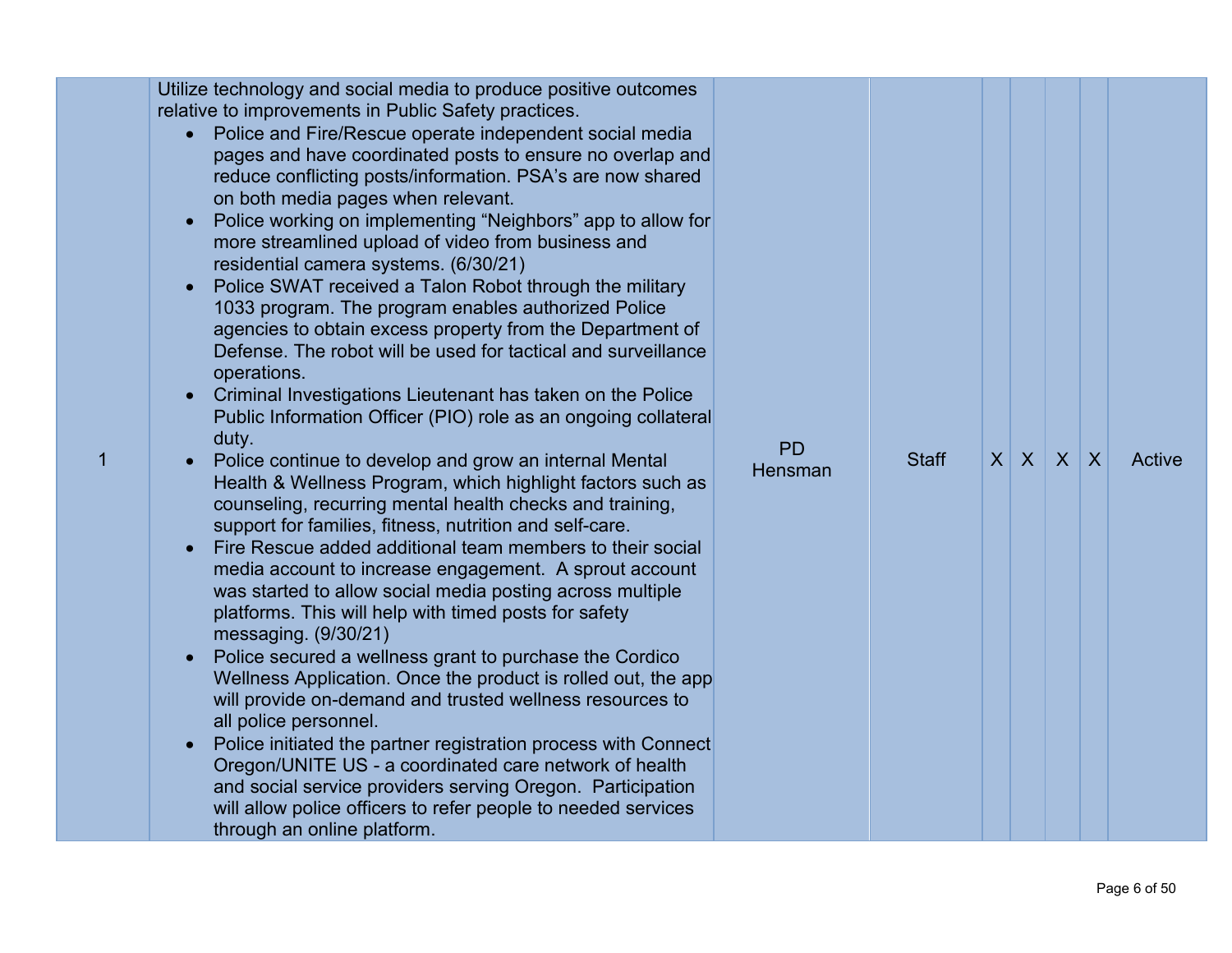|                                                  | Fire Rescue offered fall burn permits through GP Fire<br>$\bullet$<br>Community Connect. Community Connect is a secure<br>platform that allows residents to share critical information<br>about their household. (12/31/21)                                                                                                                                                                                                                                                                                                                                                                                                                                                                                    |                                       |                  |                                   |                   |                   |                   |               |
|--------------------------------------------------|----------------------------------------------------------------------------------------------------------------------------------------------------------------------------------------------------------------------------------------------------------------------------------------------------------------------------------------------------------------------------------------------------------------------------------------------------------------------------------------------------------------------------------------------------------------------------------------------------------------------------------------------------------------------------------------------------------------|---------------------------------------|------------------|-----------------------------------|-------------------|-------------------|-------------------|---------------|
| Action 1:<br>Action 2.<br>Action 3:<br>Action 4: | Objective 4: Enhance a safe and secure environment.<br>Develop an Urban Interface Wildfire Resilience Plan.**<br>Increase proficiency and proactive time within patrol, community service officer and cadet operations.*<br>Safe routes to schools and parks.*<br>Enhance emergency preparedness.                                                                                                                                                                                                                                                                                                                                                                                                              |                                       |                  |                                   |                   |                   |                   |               |
| <b>Specific</b><br><b>Action</b>                 | Objective: Enhance a safe and secure environment.<br><b>Measurement</b>                                                                                                                                                                                                                                                                                                                                                                                                                                                                                                                                                                                                                                        | <b>Assignment</b>                     | <b>Resources</b> |                                   |                   | Time/<br>Quarter  |                   | <b>Status</b> |
|                                                  | Develop an Urban Interface Wildfire Resilience Plan.<br>An introductory Wildfire Protection Plan workshop has been<br>developed and will be presented to Council on April 26.<br>(3/31/21)<br>On April 26, staff presented options for Council to consider in<br>$\bullet$<br>developing a resiliency plan. Council requested additional<br>information and a workshop is scheduled for August 2.<br>(6/30/21)<br>With Chief Johnson's retirement, DC DeLonge will work with<br>$\bullet$<br>the City Manager on next steps, to include an advisory<br>committee. (9/30/21)<br>City staff continue to work with Josephine County Emergency<br>$\bullet$<br>Management to develop evacuation routes. (12/31/21) | <b>Fire Rescue</b><br>DeLong (Acting) | <b>Staff</b>     | $\overline{1}$<br>$\vert X \vert$ | 2<br>$\mathsf{X}$ | 3<br>$\mathsf{X}$ | 4<br>$\mathsf{X}$ | Active        |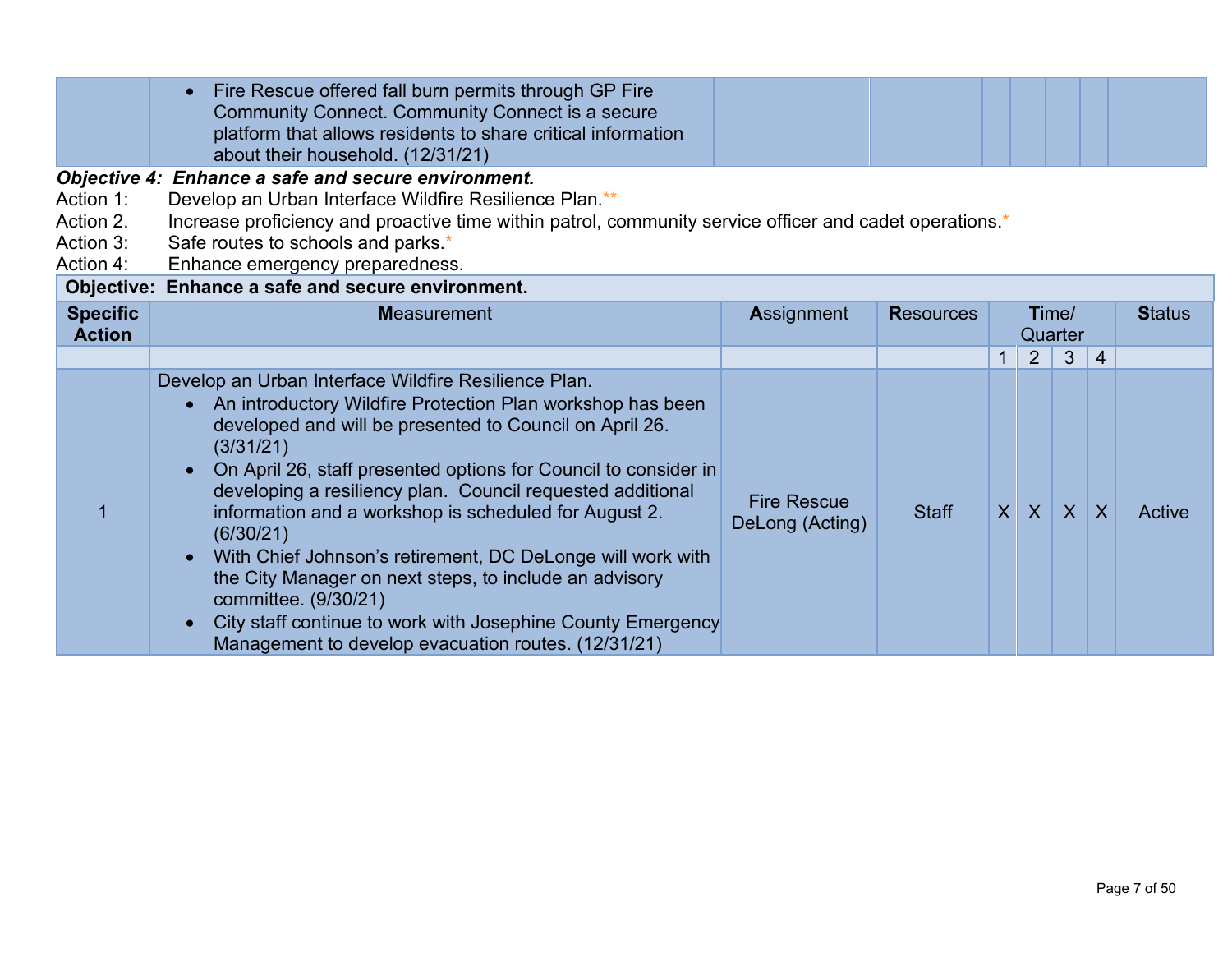| 2 | Increase proficiency and proactive time within patrol, community<br>officer and cadet operations.<br>Reassigned procurement duties within the CSO ranks to bette<br>utilize the needs of the department. (3/31/21)<br>Reevaluated and adjusted work duties for CSO unit to<br>provide better response time to calls and improve efficiency.<br>Currently assessing shift assignments based on calls for<br>service and demand. Working to increase proactive work to<br>reduce calls. (6/30/21)<br>Creation of a Parking Enforcement Officer will increase<br>proficiency and proactive time with Patrol, CSO and Cadet<br>services. (9/30/21)<br>Police attended Emergency Vehicle Operations training,<br>focusing on Pursuit Immobilization Techniques. (12/31/21) | <b>PD</b><br>Hensman        | <b>Staff</b> | $\mathsf{X}$ | $\mathsf{X}$ | $\overline{X}$ |              | Active |
|---|-----------------------------------------------------------------------------------------------------------------------------------------------------------------------------------------------------------------------------------------------------------------------------------------------------------------------------------------------------------------------------------------------------------------------------------------------------------------------------------------------------------------------------------------------------------------------------------------------------------------------------------------------------------------------------------------------------------------------------------------------------------------------|-----------------------------|--------------|--------------|--------------|----------------|--------------|--------|
| 3 | Safe routes to schools and parks.<br>Kick-off meeting was held to begin discussions of potential<br>first projects. (3/31/21)<br>Draft existing conditions memo was received on May 14 and<br>the committee is reviewing and providing feedback. (6/30/21)<br>Meeting to discuss comments provided on the Existing<br>Conditions Memo and next steps to be held on October 1,<br>2021. (9/30/21)<br>Design continues on the Safe Routes to Schools Lincoln<br>Elementary project as the survey and topographic base maps<br>have been completed. (12/31/21)                                                                                                                                                                                                           | <b>PW</b><br><b>Elliott</b> | <b>Staff</b> |              | $X$ $X$      | X              | $\mathsf{X}$ | Active |
| 4 | Enhance emergency preparedness.<br>At its August 2, 2021, Council workshop, Josephine County<br>Emergency Management gave an update on their activities<br>and discussed evacuation planning. (9/30/21)                                                                                                                                                                                                                                                                                                                                                                                                                                                                                                                                                               | Administration<br>Cubic     | <b>Staff</b> |              |              | X              |              | Active |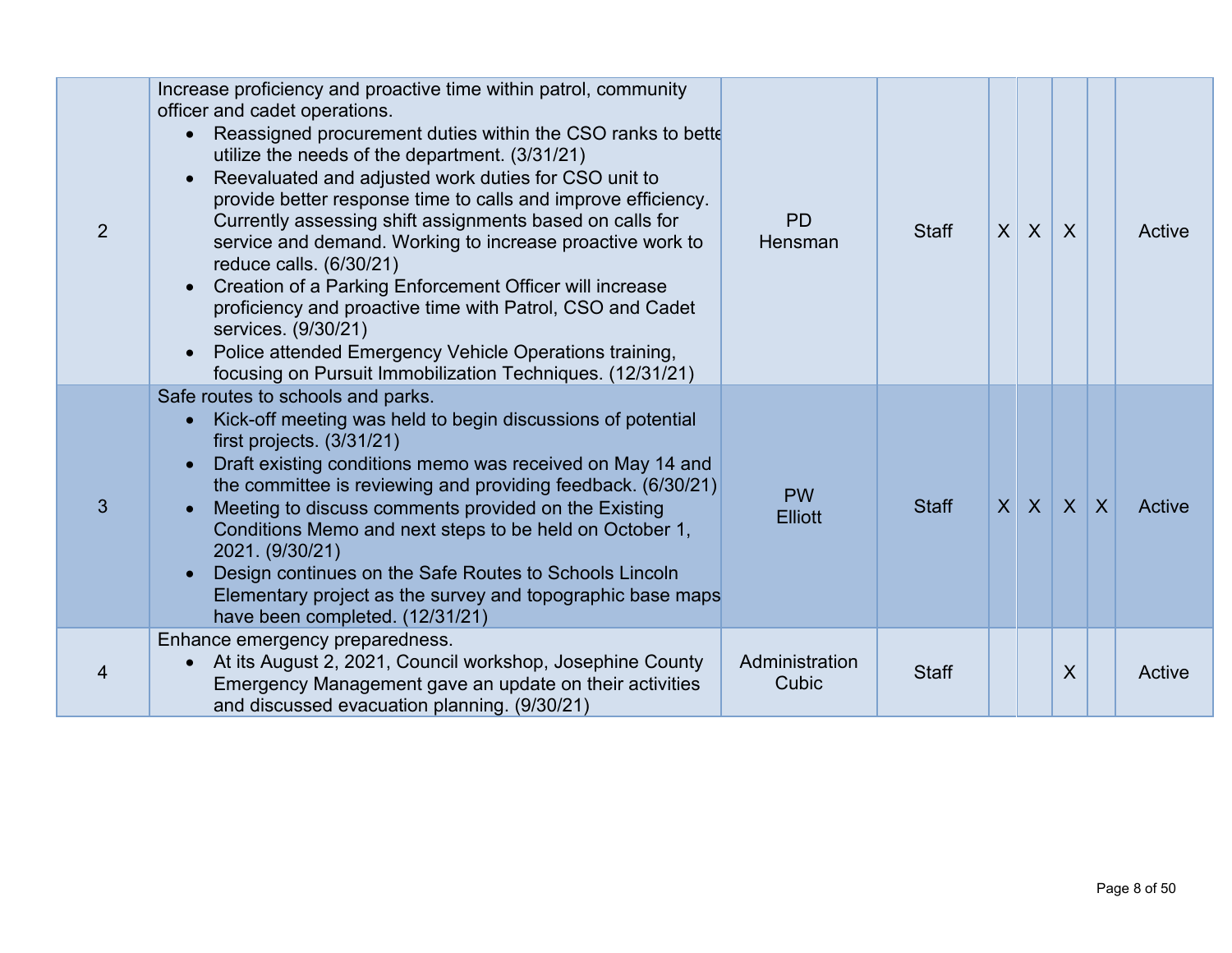### **Provide Cooperative, Shared Leadership Involving Council, Staff and Community**

### *Leadership Objectives:*

- **Evaluate/ensure financial stability of Utility Funds.\*\***
- **Develop and implement community communication strategies.**
- **Ensure efficiency and effectiveness in City operations.**
- **Shared constituency.**

#### *Leadership Actions:*

## *Objective 1: Evaluate/ensure financial stability of Utility Funds.\*\*<br>Action 1: Review development charge polices, system developme*

- Review development charge polices, system development charges and establish rates, which protect City investments and encourages economic growth.\*\*
- Action 2: Review water rate structure.

| Objective: Evaluate/ensure financial stability of Utility Funds. |                                                                                                                                                                                                                                                                                                                                                                                                                                                                                                                                                         |                              |                  |                  |                |                |                |                 |  |  |
|------------------------------------------------------------------|---------------------------------------------------------------------------------------------------------------------------------------------------------------------------------------------------------------------------------------------------------------------------------------------------------------------------------------------------------------------------------------------------------------------------------------------------------------------------------------------------------------------------------------------------------|------------------------------|------------------|------------------|----------------|----------------|----------------|-----------------|--|--|
| <b>Specific</b><br><b>Action</b>                                 | <b>Measurement</b>                                                                                                                                                                                                                                                                                                                                                                                                                                                                                                                                      | <b>Assignment</b>            | <b>Resources</b> | Time/<br>Quarter |                |                |                | <b>Status</b>   |  |  |
|                                                                  |                                                                                                                                                                                                                                                                                                                                                                                                                                                                                                                                                         |                              |                  |                  | 2 <sup>1</sup> | 3 <sup>1</sup> | $\overline{4}$ |                 |  |  |
|                                                                  | Review development charge policies, system development<br>charges and establish rates, which protect City investments and<br>encourages economic growth.                                                                                                                                                                                                                                                                                                                                                                                                | <b>PW/CD</b><br>Canady/Clark | <b>Staff</b>     |                  |                |                |                | Forth<br>coming |  |  |
| ာ                                                                | Review water rate structure.<br>• Council heard a presentation on Bulk Water. Staff was<br>directed to bring back a rate proposal for consideration in<br>$2nd$ quarter of 2021. (3/31/21)<br>• Council took action and increased bulk water pricing<br>effective May 1, 2021. Increasing rate from \$6.50 per<br>1,000 gallons to \$12.00 per 1,000 gallons. (6/30/21)<br>Staff presented options to use American Recovery Plan<br>Act (ARPA) funds to reduce future rate increases of the<br>water rate. A resolution to formally adopt the motion is | <b>PW</b><br>Canady          | <b>Staff</b>     |                  | X X            | $\mathsf{X}$   | $\sf X$        | Complete        |  |  |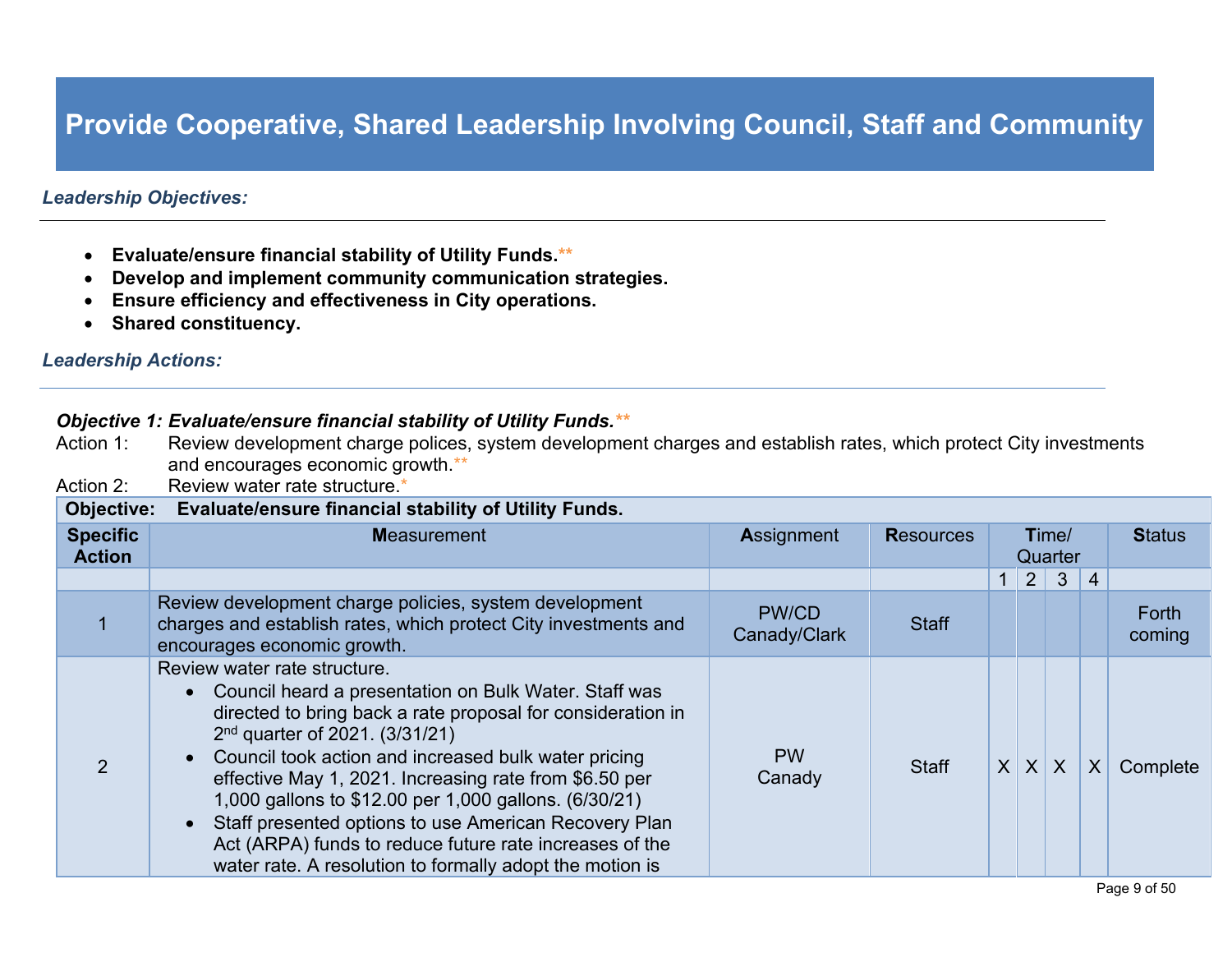| planned for 4 <sup>th</sup> quarter. The resolution will eliminate the<br>final two years of base rate and commodity rate increases<br>to the water rate structure.<br>• Staff distributed a memo detailing distribution of water<br>used amongst single family residential customers for<br>consideration of potential rate modifications. (9/30/21)<br>• Council formally adopted a resolution allocating<br>\$3,000,000 of ARPA funds to the replacement Water |  |  |
|-------------------------------------------------------------------------------------------------------------------------------------------------------------------------------------------------------------------------------------------------------------------------------------------------------------------------------------------------------------------------------------------------------------------------------------------------------------------|--|--|
| Treatment Plant project, eliminating the final two years of<br>5.28% increase to the water meter base rate and<br>commodity charges saving rate payers an average of<br>\$15.34 per year. (12/31/21)                                                                                                                                                                                                                                                              |  |  |

## *Objective 2: Develop and implement community communication strategies.***<br>Action 1: Increase citizen awareness of what utility rates cover.\***

- Action 1: Increase citizen awareness of what utility rates cover.<sup>\*</sup><br>Action 2. Increase public awareness of decisions regarding the \
- Action 2. Increase public awareness of decisions regarding the Water Treatment Plant.<sup>\*</sup><br>Action 3. Identify new methods to increase communication and participation with citizens
- Identify new methods to increase communication and participation with citizens.\*
- Action 4. When possible, hold 'State of the City' public forum.<br>Action 5. Partner with schools/organizations to do more public

### Partner with schools/organizations to do more public outreach throughout the City.

| <b>Objective:</b>                | Develop and implement community communication strategies.                                                                                                                                                                                                                                                                                                                                                                                                                                                                                                                                                                                                                              |                     |                  |              |                  |   |                |               |
|----------------------------------|----------------------------------------------------------------------------------------------------------------------------------------------------------------------------------------------------------------------------------------------------------------------------------------------------------------------------------------------------------------------------------------------------------------------------------------------------------------------------------------------------------------------------------------------------------------------------------------------------------------------------------------------------------------------------------------|---------------------|------------------|--------------|------------------|---|----------------|---------------|
| <b>Specific</b><br><b>Action</b> | <b>Measurement</b>                                                                                                                                                                                                                                                                                                                                                                                                                                                                                                                                                                                                                                                                     | <b>Assignment</b>   | <b>Resources</b> |              | Time/<br>Quarter |   |                | <b>Status</b> |
|                                  |                                                                                                                                                                                                                                                                                                                                                                                                                                                                                                                                                                                                                                                                                        |                     |                  |              | $2^{\circ}$      | 3 | $\overline{4}$ |               |
|                                  | Increase citizen awareness of what utility rates cover.<br>• The March issue of GP Now contained a story about "The<br>Dollar Value of Water" highlighting the average GP utility<br>bill, average water unit charge, and comparison to other<br>average bills, such as trash collection, electric, cell phone,<br>and internet charges. A story in the April issue will feature<br>an explanation of the various charges on the utility bill and<br>what they cover.<br>• Staff are in planning stages of a brochure to explain utility<br>rates to customers. (3/31/21)<br>Changing timing on rate brochure to explain utility rates to<br>coincide with any potential rate changes. | <b>PW</b><br>Canady | <b>Staff</b>     | $\mathsf{X}$ | $\mathsf{X}$     |   |                | Complete      |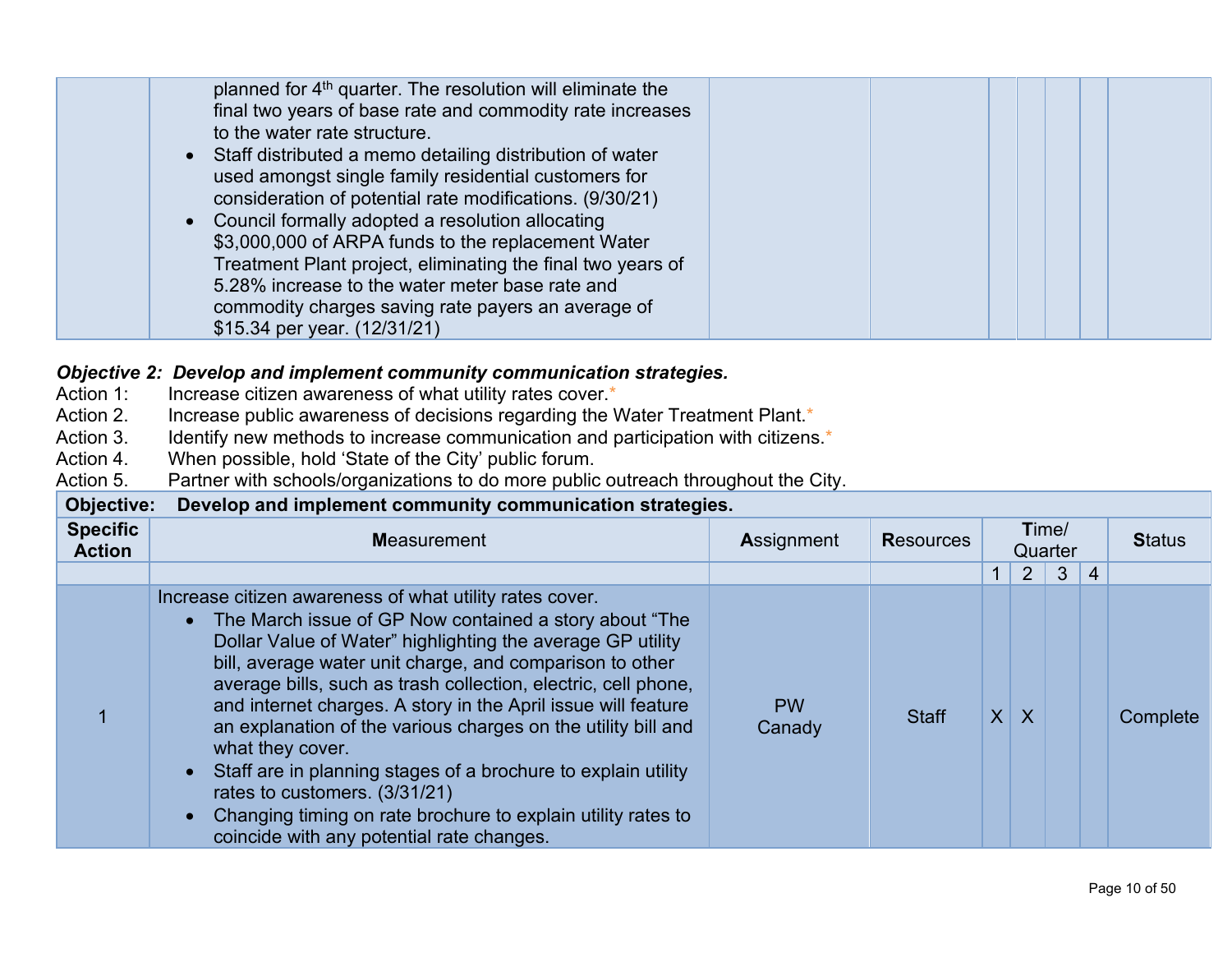|                | In the May issue of GP Now focused on the importance of<br>community investment in water and wastewater<br>infrastructure to maintain reliable systems and the overall<br>positive effects that investment has on economic viability<br>of the community. (6/30/21)                                                                                                                                                                                                                                                                                                                                                                                                                                                                                                                                                                                                                                                                                                                                                                                                                                                                                                                                                                                                                                                                                                                                                                                                                                                                                                                                                                           |                                 |              |          |   |            |          |
|----------------|-----------------------------------------------------------------------------------------------------------------------------------------------------------------------------------------------------------------------------------------------------------------------------------------------------------------------------------------------------------------------------------------------------------------------------------------------------------------------------------------------------------------------------------------------------------------------------------------------------------------------------------------------------------------------------------------------------------------------------------------------------------------------------------------------------------------------------------------------------------------------------------------------------------------------------------------------------------------------------------------------------------------------------------------------------------------------------------------------------------------------------------------------------------------------------------------------------------------------------------------------------------------------------------------------------------------------------------------------------------------------------------------------------------------------------------------------------------------------------------------------------------------------------------------------------------------------------------------------------------------------------------------------|---------------------------------|--------------|----------|---|------------|----------|
| $\overline{2}$ | Increase public awareness of decisions regarding the Water<br><b>Treatment Plant.</b><br>• The January issue of GP Now contained a feature story<br>submitted by the city's owner representative, Stantec,<br>outlining various design-build aspects of the project, a<br>focus on hiring local contractors where possible, a<br>commitment to local purchasing, and the economic<br>benefits the project will represent to the community. The<br>March issue of GP Now contained a story highlighting the<br>city's second annual Drinking Water Week Poster Contest<br>and the city's commitment to increasing public awareness<br>of the importance of safe, clean drinking water. A Joint<br>Communications Working Group has been established.<br>The group has scheduled bimonthly meetings to continue<br>the development and implementation of the project<br>communications plan. (3/31/21)<br>The June issue of GP Now featured an update on initial<br>cleanup efforts at the site of the new Water Treatment<br>Plant.<br>Multiple social media posts have highlighted status<br>updates on the selection of Slayden Constructors, Inc., to<br>conduct site cleanup, and the progress of those efforts,<br>including links to aerial drone video footage of the site.<br>(6/30/21)<br>Media posts continue and new website dedicated to the<br>project have been launched providing up-to-date news<br>about the project. (9/30/21)<br>Continued public meetings with Council and regular<br>updates to the water treatment plant website to keep<br>public informed on decisions and opportunities to<br>participate. (12/31/21) | PW/<br>Administration<br>Canady | <b>Staff</b> | $X \mid$ | X | $X \mid X$ | Complete |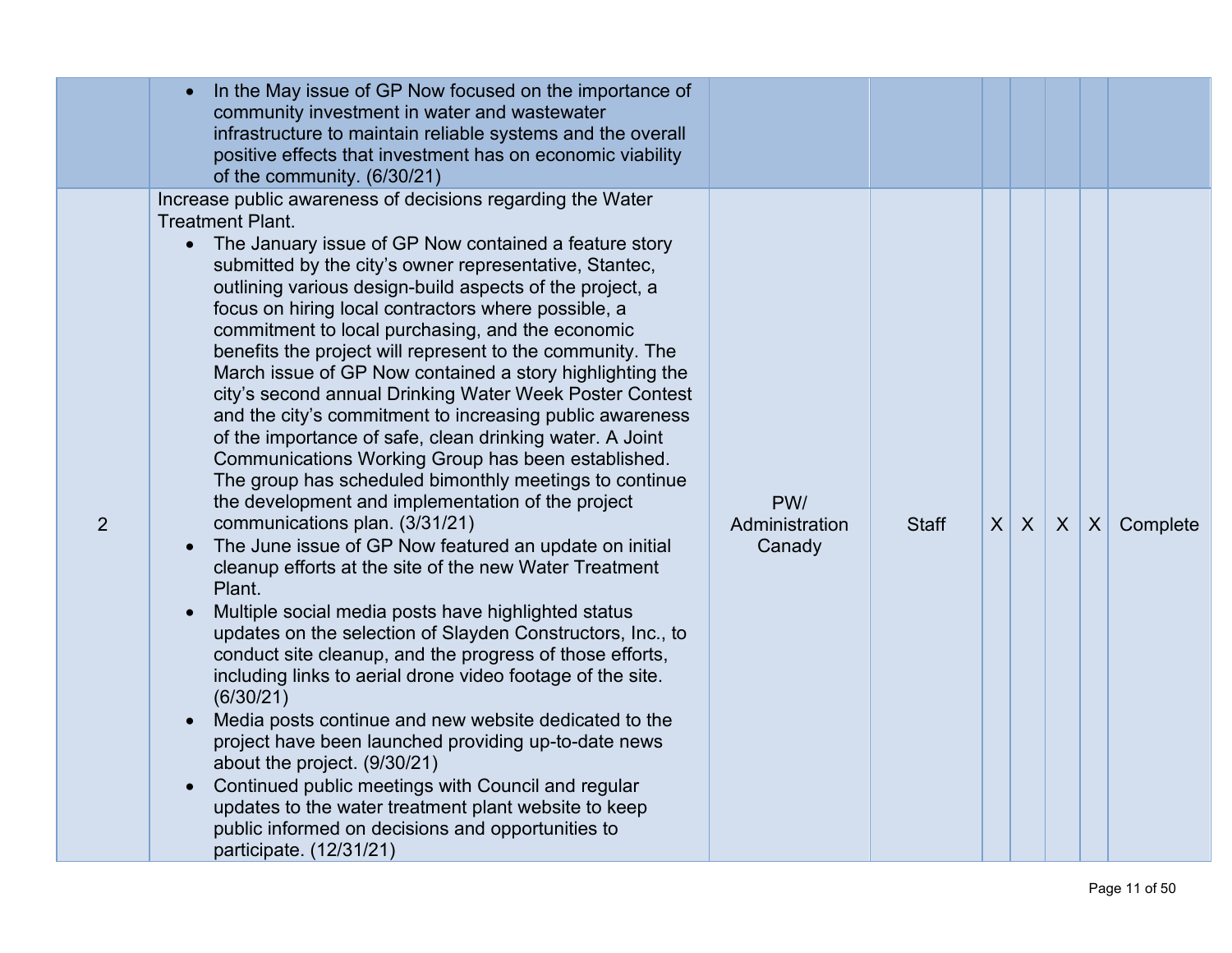| 3 | Identify new methods to increase communication and<br>participation with citizens.<br>Citizen followers of city social media accounts continues to<br>$\bullet$<br>increase. First quarter net followers to Facebook increased<br>at a rate of more than two new people per day for a total of<br>186 new followers. The rate of increase at the City's<br>Instagram account was slightly higher for a total net gain of<br>195 new followers. There were 129 new members to the<br>city's Nextdoor platform, now representing 16% of more<br>than 18,000 households. The City's Twitter account has<br>historically represented the least amount of citizen<br>followers and is growing a much more moderate pace of<br>14 new followers. Recent attendance by staff at the<br>national Government social media virtual conference<br>resulted in takeaways regarding potential expansion of<br>social media platforms and content generation for existing<br>platforms. Staff is investigating other government entity<br>use of platforms such as Reddit, Tik-Tok, and Clubhouse.<br>Staff is working on proposals to increase use of video and<br>animation in public messaging. Staff is also implementing<br>placement ads in the city newsletter, social media events,<br>and promotional campaigns to increase the presence of<br>special meetings and community outreach programs such<br>as Council Community Connection, monthly staff/council<br>appearances on local radio, and the city's website email<br>subscriber list. (3/31/21)<br>Social media posts increased in the second quarter by<br>more than 40%, leading to an increase of nearly 50 new<br>Facebook followers per month and a 60% increase in<br>follower engagements on that platform, including nearly<br>2,000 post link clicks to additional information on the city's<br>website. The city's Instagram account gained more than<br>52 new followers per month and more than 5,760 follower<br>engagements. (6/30/21) | Administration          | <b>Staff</b> | $X$ $X$ |  | Complete        |
|---|----------------------------------------------------------------------------------------------------------------------------------------------------------------------------------------------------------------------------------------------------------------------------------------------------------------------------------------------------------------------------------------------------------------------------------------------------------------------------------------------------------------------------------------------------------------------------------------------------------------------------------------------------------------------------------------------------------------------------------------------------------------------------------------------------------------------------------------------------------------------------------------------------------------------------------------------------------------------------------------------------------------------------------------------------------------------------------------------------------------------------------------------------------------------------------------------------------------------------------------------------------------------------------------------------------------------------------------------------------------------------------------------------------------------------------------------------------------------------------------------------------------------------------------------------------------------------------------------------------------------------------------------------------------------------------------------------------------------------------------------------------------------------------------------------------------------------------------------------------------------------------------------------------------------------------------------------------------------------------------------------------|-------------------------|--------------|---------|--|-----------------|
| 4 | When possible, hold 'State of the City' public forum.                                                                                                                                                                                                                                                                                                                                                                                                                                                                                                                                                                                                                                                                                                                                                                                                                                                                                                                                                                                                                                                                                                                                                                                                                                                                                                                                                                                                                                                                                                                                                                                                                                                                                                                                                                                                                                                                                                                                                    | Administration<br>Cubic | <b>Staff</b> |         |  | Forth<br>coming |
|   |                                                                                                                                                                                                                                                                                                                                                                                                                                                                                                                                                                                                                                                                                                                                                                                                                                                                                                                                                                                                                                                                                                                                                                                                                                                                                                                                                                                                                                                                                                                                                                                                                                                                                                                                                                                                                                                                                                                                                                                                          |                         |              |         |  |                 |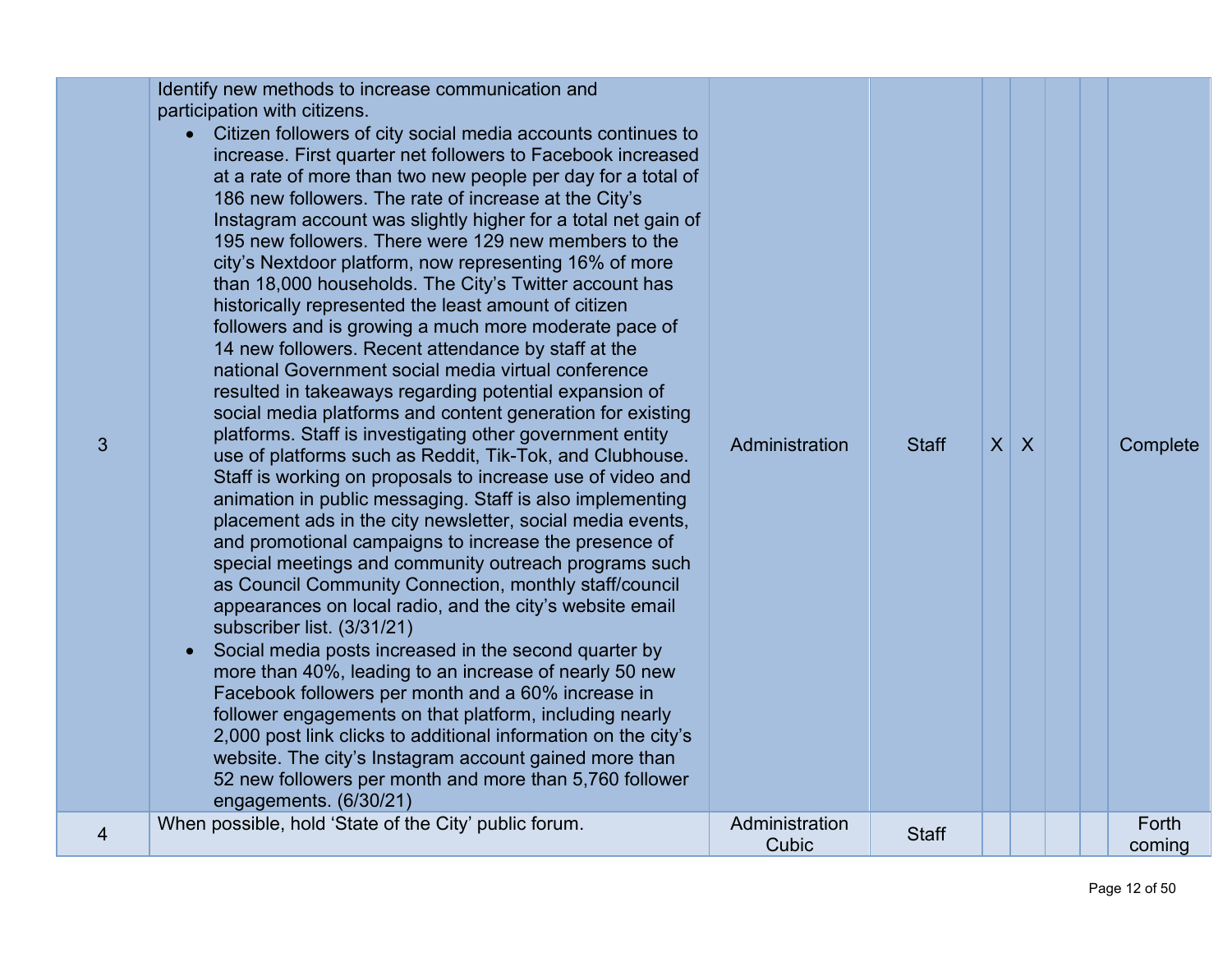| 5 | Partner with schools/organizations to do more public outreach<br>throughout the City.<br>• Water Restoration Plant Superintendent Gary Brelinski has<br>coordinated with Youth Pathways Partnership to conduct<br>increased community outreach to local students about the<br>vocational opportunities the city provides. Staff is working<br>to produce a video tour of the WRP that can be viewed by<br>students in the Pathways program, as well as the general<br>public. (3/31/21)<br>Drinking water week poster contest concluded with great<br>entries from 67 kids. The contest raised awareness about<br>drinking water with the theme "There when you need it".<br>• Staff is working regularly with the staff of County<br>Emergency Management to include monthly messages in<br>each issue of GP Now, and to support those messages<br>with graphics and social media posts.<br>• Staff has coordinated with the program manager of the<br>Josephine County Youth Foundation to receive updates<br>about student programs and provide information to<br>students about City services, as well as support student<br>community involvement. (6/30/21) | Administration<br>Cubic | <b>Staff</b> |  | $X$ $X$ |  | Complete |
|---|-------------------------------------------------------------------------------------------------------------------------------------------------------------------------------------------------------------------------------------------------------------------------------------------------------------------------------------------------------------------------------------------------------------------------------------------------------------------------------------------------------------------------------------------------------------------------------------------------------------------------------------------------------------------------------------------------------------------------------------------------------------------------------------------------------------------------------------------------------------------------------------------------------------------------------------------------------------------------------------------------------------------------------------------------------------------------------------------------------------------------------------------------------------------|-------------------------|--------------|--|---------|--|----------|
|---|-------------------------------------------------------------------------------------------------------------------------------------------------------------------------------------------------------------------------------------------------------------------------------------------------------------------------------------------------------------------------------------------------------------------------------------------------------------------------------------------------------------------------------------------------------------------------------------------------------------------------------------------------------------------------------------------------------------------------------------------------------------------------------------------------------------------------------------------------------------------------------------------------------------------------------------------------------------------------------------------------------------------------------------------------------------------------------------------------------------------------------------------------------------------|-------------------------|--------------|--|---------|--|----------|

## **Objective 3: Ensure efficiency and effectiveness in City operations.**<br>Action 1. Create City Climate Taskforce.\*\*\*

- Action 1. Create City Climate Taskforce.\*\*\*<br>Action 2: Implement a new online city utility
- Implement a new online city utility customer service platform and communication system.\*\*
- Action 3: Evaluate pros and cons of a potential City debt free financial goal and review overall debt policies.<sup>\*</sup><br>Action 4: Fire Rescue Division internal restructure.\*
- Fire Rescue Division internal restructure.\*

Action 5: Develop and implement an emergency fuel supply plan to ensure continuity of operations in the event of an emergency.<sup>\*</sup>

### **Objective: Ensure efficiency and effectiveness in City operations.**

| <b>Specific</b><br><b>Action</b> | <b>Measurement</b>                                                                                                                                        | <b>Assignment</b>   | <b>Resources</b> | Time/<br>Quarter |                |              |                | <b>Status</b> |
|----------------------------------|-----------------------------------------------------------------------------------------------------------------------------------------------------------|---------------------|------------------|------------------|----------------|--------------|----------------|---------------|
|                                  |                                                                                                                                                           |                     |                  |                  | 2 <sup>1</sup> | $\mathbf{3}$ | $\overline{4}$ |               |
|                                  | <b>Create City Climate Taskforce.</b><br>Staff met with Councilors DeLaGrange and Ogier and<br>interested Citizen Mr. Bradbeer to discuss potential scope | <b>PW</b><br>Canady | <b>Staff</b>     |                  |                | $X$ $X$      | $\mathsf{X}$   | Active        |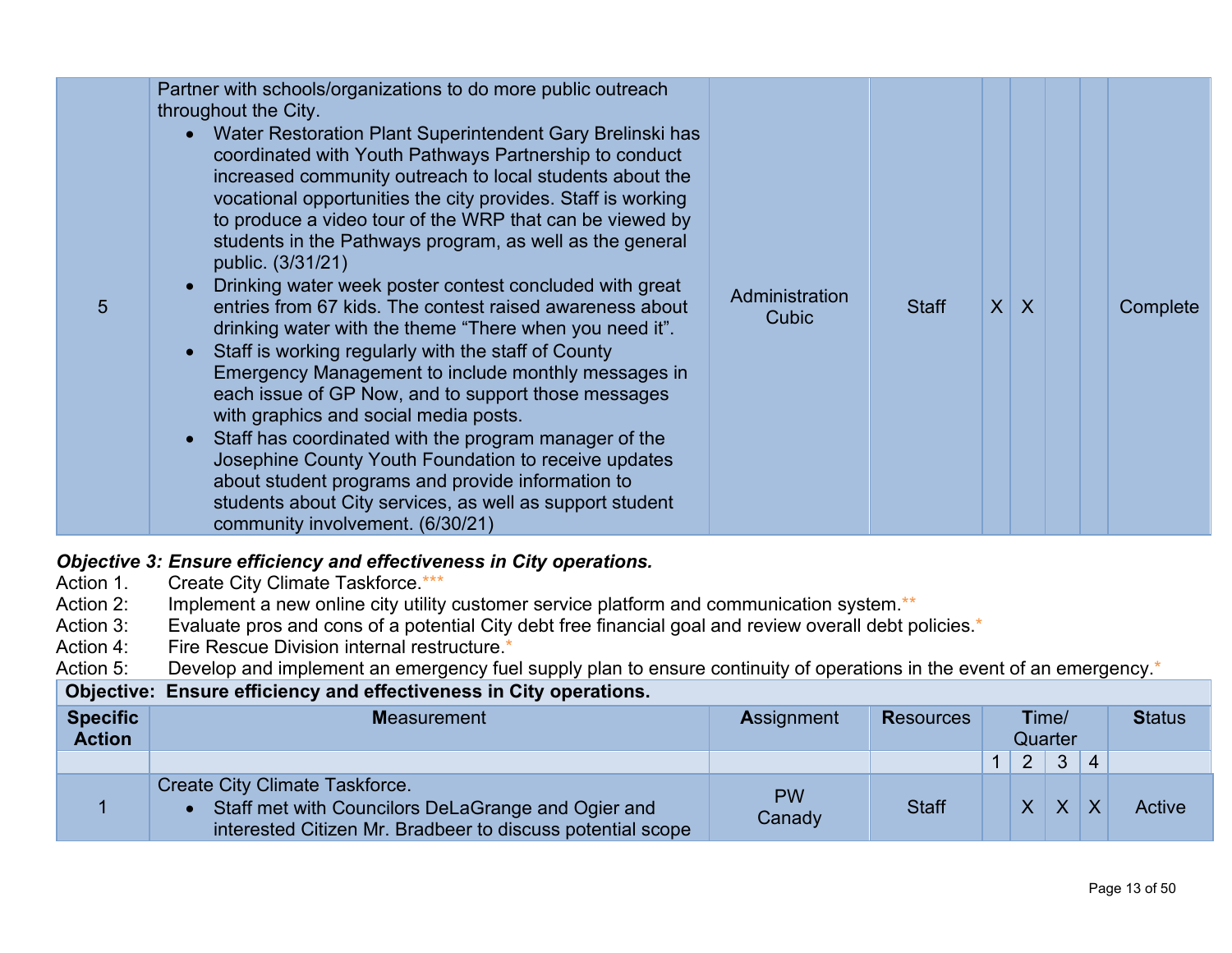|   | of a future Climate Taskforce. Presentation has been<br>scheduled for early 3 <sup>rd</sup> quarter. (6/30/21)<br>Staff presented options to Council for consideration.<br>$\bullet$<br>Council has directed formation of a taskforce to look<br>initially at City operations and to evaluate a future Climate<br>Action Committee. Formation of the Committee is<br>scheduled in October. (9/30/21)<br>Council passed a resolution creating the taskforce and<br>staff are now advertising for members. Meetings will start<br>1 <sup>st</sup> or 2 <sup>nd</sup> quarter of 2022. (12/31/21)                                               |                                 |              |                 |                  |              |                |          |
|---|----------------------------------------------------------------------------------------------------------------------------------------------------------------------------------------------------------------------------------------------------------------------------------------------------------------------------------------------------------------------------------------------------------------------------------------------------------------------------------------------------------------------------------------------------------------------------------------------------------------------------------------------|---------------------------------|--------------|-----------------|------------------|--------------|----------------|----------|
| 2 | Implement a new online city utility customer service platform and<br>communication system.<br>The new customer portal went live in May 2021. It is a<br>$\bullet$<br>significant improvement over the previous portal as it is<br>more user friendly to both customers and staff.<br>The Interactive Voice Response (IVR) software was<br>$\bullet$<br>implemented in June 2021, which can complete<br>transactions and provide notifications to customers. The<br>software also comes with a dashboard for staff to monitor<br>volume and efficiency. (6/30/21)                                                                             | Finance<br>Shults/<br>Gasperson | <b>Staff</b> | $\vert X \vert$ | $\boldsymbol{X}$ |              |                | Complete |
| 3 | Evaluate pros and cons of a potential City debt free financial goal<br>and review overall debt policies.<br>Staff evaluated and presented potential savings from<br>$\bullet$<br>contributing funds from the American Rescue Plan Act<br>(ARPA) to Water Capital to reduce the amount of debt<br>issued for the new Water Treatment Plant. These savings<br>would help to offset scheduled water rate increases.<br>(9/30/21)<br>Staff investigated potential funding for Water Treatment<br>$\bullet$<br>Plant through the State Revolving Loan Fund with interest<br>rates as favorable as 1% and possible loan forgiveness.<br>(12/31/21) | Finance<br><b>Shults</b>        | <b>Staff</b> |                 |                  | $\mathsf{X}$ | $\overline{X}$ | Active   |
| 4 | Fire Rescue Division internal restructure.<br>City Council approved the creation of a Fire Chief position.<br>$\bullet$<br>The Council also approved the separation of Fire and<br>Police. The City of Grants Pass now has a separate Fire                                                                                                                                                                                                                                                                                                                                                                                                   | <b>PD</b><br>Hensman            | <b>Staff</b> |                 |                  | X            |                | Active   |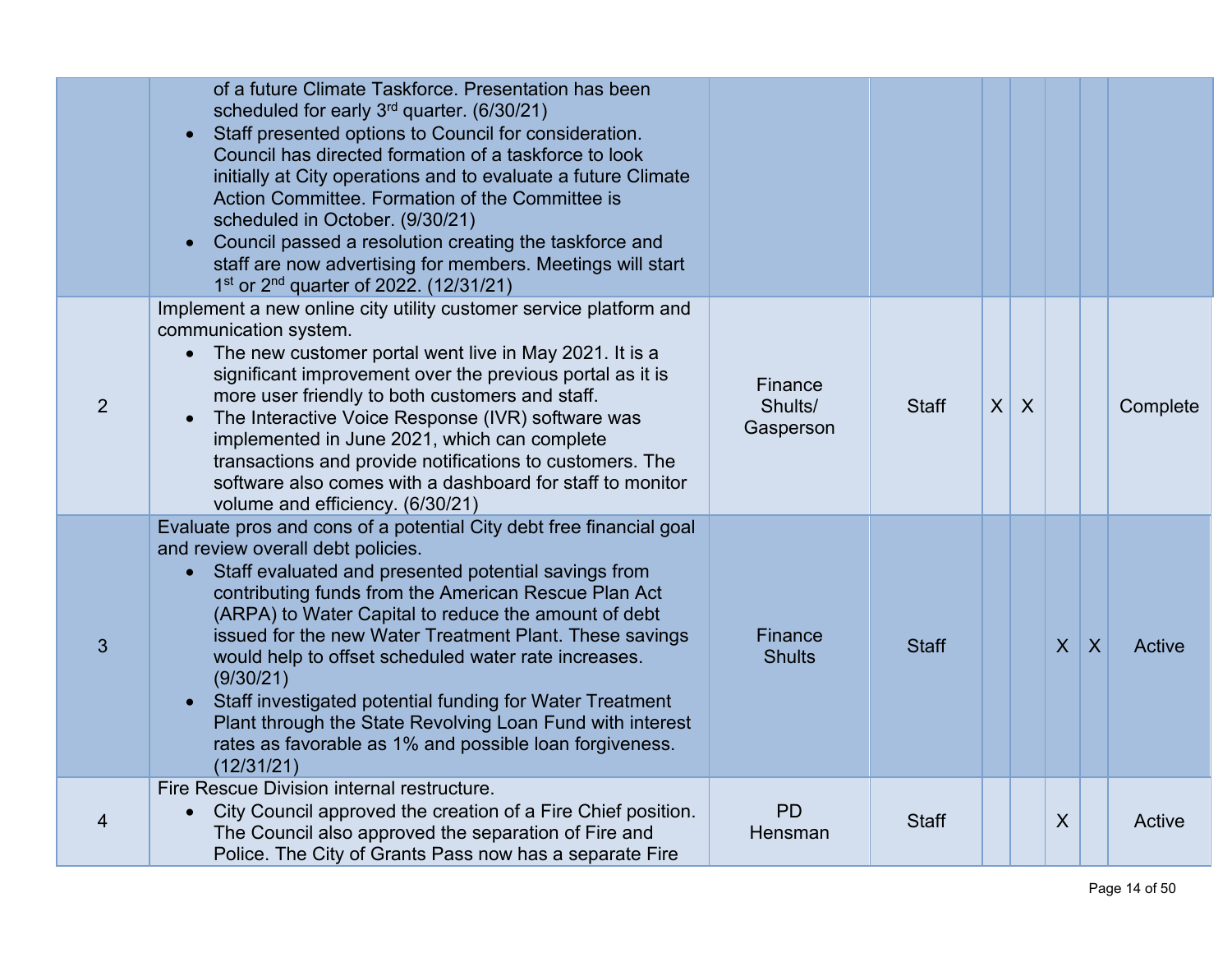|                                     | Department and Police Department. Lang Johnson was<br>promoted to Fire Chief and a national search to fill the Fire<br>Chief position began in September as Chief Johnson is<br>scheduled to retire on September 30, 2021.<br>Restructuring will continue when a new Fire Chief in hired.<br>(9/30/21)                                                                                                                                                                                                                                        |                         |                  |                |                |                  |                  |                 |
|-------------------------------------|-----------------------------------------------------------------------------------------------------------------------------------------------------------------------------------------------------------------------------------------------------------------------------------------------------------------------------------------------------------------------------------------------------------------------------------------------------------------------------------------------------------------------------------------------|-------------------------|------------------|----------------|----------------|------------------|------------------|-----------------|
| 5                                   | Develop and implement an emergency fuel supply plan to ensure<br>continuity of operations in the event of an emergency.<br>Staff continues to work with emergency management staff<br>$\bullet$<br>on potential emergency fuel supplies. Staff is investigating<br>onsite fuel storage, potential risks and benefits. (3/31/21)<br>Staff are making arrangements with current fuel suppliers<br>for gasoline supplies, plus storing extra diesel in generator<br>tanks to support City operations during an extended<br>emergency. (12/31/21) | <b>PW</b><br>Canady     | <b>Staff</b>     | $\overline{X}$ |                |                  | $\boldsymbol{X}$ | Complete        |
| Action 1.<br>Action 2.<br>Action 3. | <b>Objective 4: Shared constituency.</b><br>Work with County to move bus hub.**<br>Create an Equity Taskforce/Committee.**                                                                                                                                                                                                                                                                                                                                                                                                                    |                         |                  |                |                |                  |                  |                 |
|                                     | Beacon Drive improvements. <sup>*</sup>                                                                                                                                                                                                                                                                                                                                                                                                                                                                                                       |                         |                  |                |                |                  |                  |                 |
| Objective:                          | <b>Shared constituency.</b>                                                                                                                                                                                                                                                                                                                                                                                                                                                                                                                   |                         |                  |                |                |                  |                  |                 |
| <b>Specific</b><br><b>Action</b>    | <b>Measurement</b>                                                                                                                                                                                                                                                                                                                                                                                                                                                                                                                            | Assignment              | <b>Resources</b> |                |                | Time/<br>Quarter |                  | <b>Status</b>   |
|                                     |                                                                                                                                                                                                                                                                                                                                                                                                                                                                                                                                               |                         |                  | $\mathbf{1}$   | $\overline{2}$ | $\mathbf{3}$     | $\overline{4}$   |                 |
| $\overline{1}$                      | Work with County to move bus hub.                                                                                                                                                                                                                                                                                                                                                                                                                                                                                                             |                         |                  |                |                |                  |                  | Complete        |
| $\overline{2}$                      | Create an Equity Taskforce/Committee.                                                                                                                                                                                                                                                                                                                                                                                                                                                                                                         | Administration<br>Mejia | <b>Staff</b>     |                |                |                  |                  | Forth<br>coming |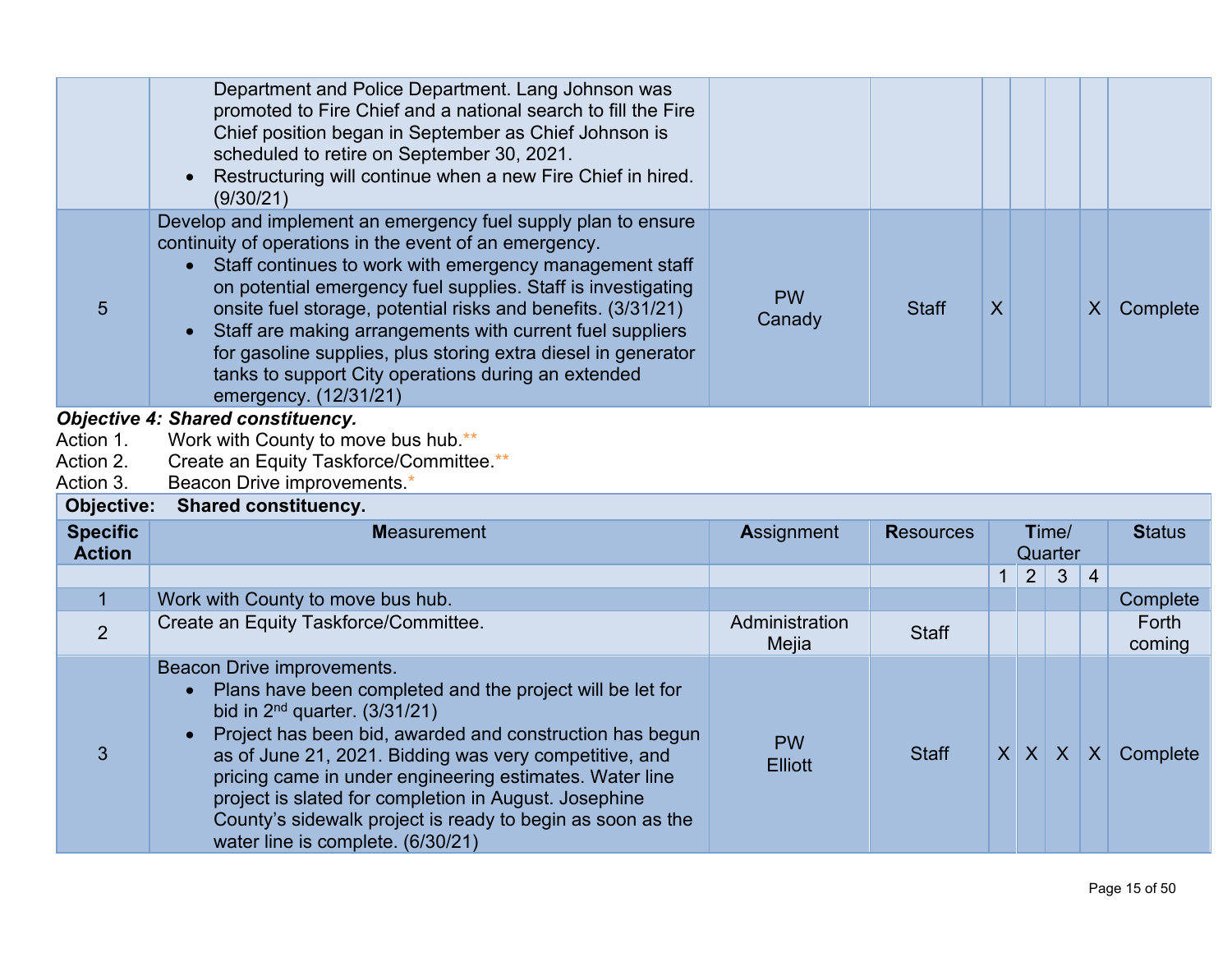| Project construction is going well and should be completed<br>by the end of October with Josephine County's project<br>following in November. (9/30/21) |  |  |
|---------------------------------------------------------------------------------------------------------------------------------------------------------|--|--|
| The City's waterline project is complete and Josephine<br>County working on the roadway reconstruction (12/31/21)                                       |  |  |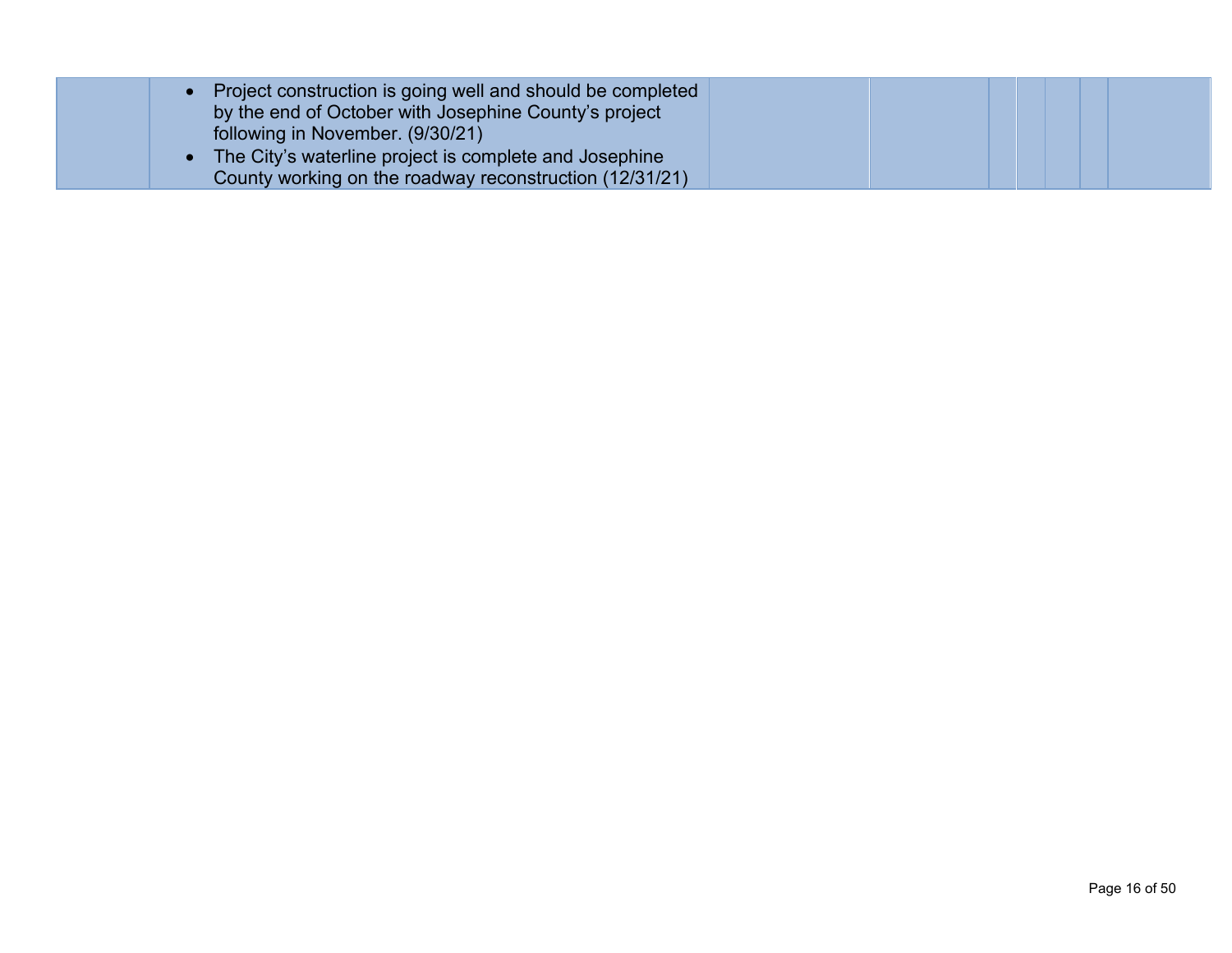### **Encourage Economic Opportunities**

### *Leadership Objectives:*

- **Facilitate an environment to encourage business prosperity and economic opportunities.**
- **Enhance commercial district to create quality shopping and dining experiences.**

### *Leadership Actions:*

### *Objective 1: Facilitate an environment to encourage business prosperity and economic opportunities.*

- Action 1: Explore Urban Renewal Agency opportunities for Caveman Plaza.\*\*\*
- Action 2: Prepare funding package to resolve sewer development issues in Spalding Park with a focus on developing shovel ready property.\*\*\*
- Action 3: Parklet Infrastructure Plan.\*\*
- Action 4: Expand Building Renovation Grant Program.\*\*
- Action 5: Explore partnership opportunities to enhance Grants Pass airport.\*\*
- Action 6: Feasibility study for demand generators.<sup>\*</sup>
- Action 7: Promote mixed-use (commercial and residential) development in downtown and surrounding areas.\*
- Action 8. Explore economic impacts of cannabis industry.<sup>\*</sup>
- Action 9. Promote Dollar Mountain as a tourist destination.<sup>\*</sup>

| Objective: Facilitate an environment to encourage business prosperity and economic opportunities. |  |
|---------------------------------------------------------------------------------------------------|--|
|                                                                                                   |  |

| <b>Specific</b><br><b>Action</b> | <b>Measurement</b>                                                                                                                                                                                                                                                                                                                                                                                                                                            | <b>Assignment</b>  | <b>Resources</b> |   | Quarter                 | Time/        |                | <b>Status</b> |
|----------------------------------|---------------------------------------------------------------------------------------------------------------------------------------------------------------------------------------------------------------------------------------------------------------------------------------------------------------------------------------------------------------------------------------------------------------------------------------------------------------|--------------------|------------------|---|-------------------------|--------------|----------------|---------------|
|                                  |                                                                                                                                                                                                                                                                                                                                                                                                                                                               |                    |                  |   | $\overline{2}$          | $\mathbf{3}$ | $\overline{4}$ |               |
|                                  | Explore Urban Renewal Agency opportunities for Caveman<br>Plaza.<br>A redevelopment profile of the property is being prepared<br>that outlines key zoning and development characteristics.<br>(e.g., zoning overlays, building stats, infrastructure,<br>valuation) (3/31/21)<br>The redevelopment profile and preliminary outline of a<br>strategy for property owners and public engagement will<br>be presented at the July 26 Council workshop. (6/30/21) | CD<br><b>Clark</b> | <b>Staff</b>     | X | $\overline{\mathsf{X}}$ | $\sf X$      |                | Active        |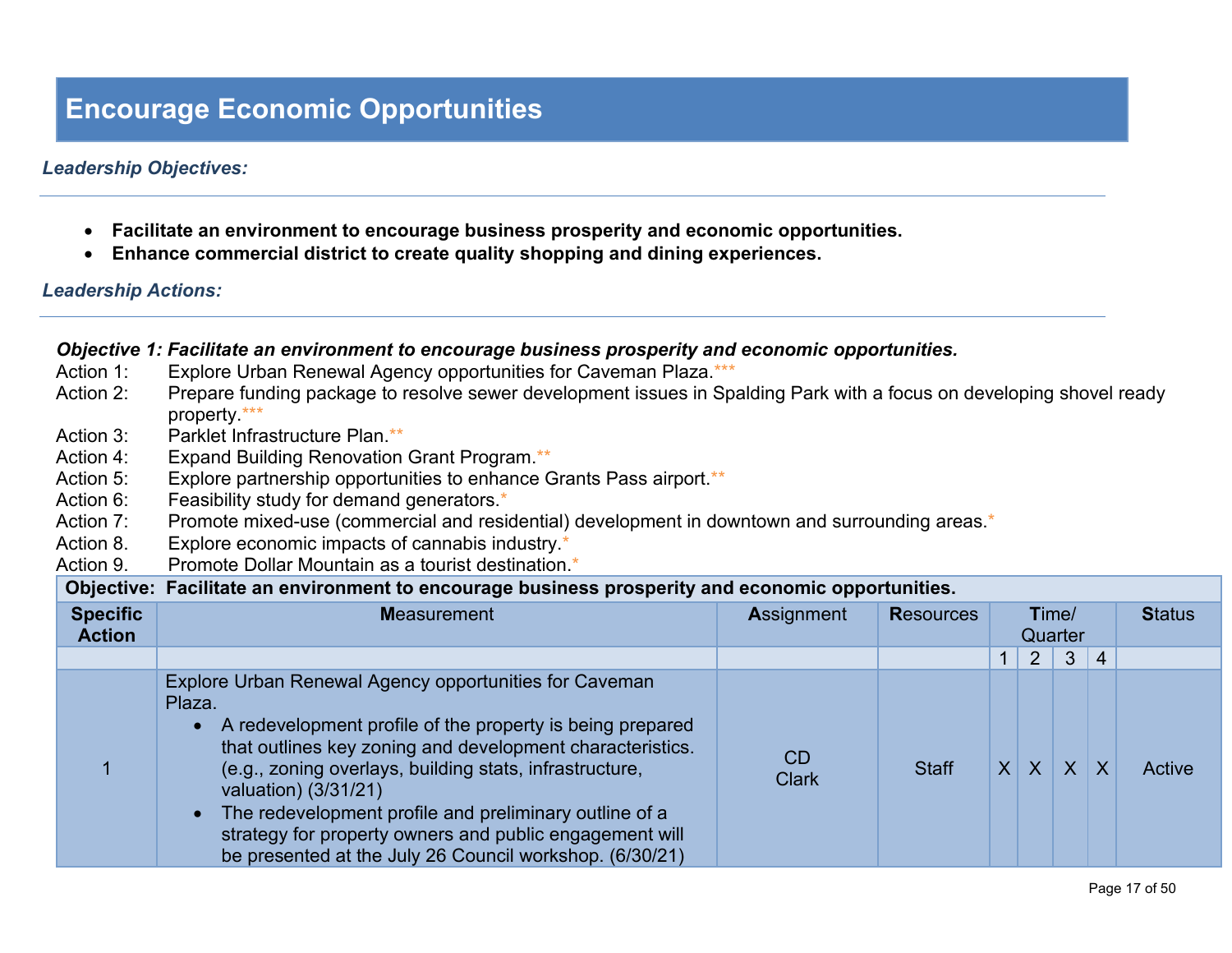|   | Staff presentation made at the July 26 Council workshop.<br>Caveman Plaza property owner attended the workshop<br>and stated no immediate interest in redevelopment of<br>property. He expressed support for long-range planning of<br>the site and historic G Street neighborhood but wants to<br>retain current tenants.<br>Council expressed interest in soliciting community<br>feedback about long-range development plans and<br>possibly sponsoring a design charrette but no specific next<br>steps yet identified. (9/30/21)<br>On December 15, Council adopted Resolution No. 21-<br>7128 creating a limited term Caveman Plaza Taskforce.<br>Advertising for the taskforce is underway and a consultant<br>is being recruited to assist with group facilitation and<br>project management. (12/31/21)                                                                                                                                                                          |                                          |              |         |         |                 |
|---|-------------------------------------------------------------------------------------------------------------------------------------------------------------------------------------------------------------------------------------------------------------------------------------------------------------------------------------------------------------------------------------------------------------------------------------------------------------------------------------------------------------------------------------------------------------------------------------------------------------------------------------------------------------------------------------------------------------------------------------------------------------------------------------------------------------------------------------------------------------------------------------------------------------------------------------------------------------------------------------------|------------------------------------------|--------------|---------|---------|-----------------|
| 2 | Prepare funding package to resolve sewer development issues in<br>Spalding Park with a focus on developing shovel ready property.                                                                                                                                                                                                                                                                                                                                                                                                                                                                                                                                                                                                                                                                                                                                                                                                                                                         | <b>CD/Finance</b><br><b>Clark/Shults</b> | <b>Staff</b> |         |         | Forth<br>coming |
| 3 | Parklet Infrastructure Plan.<br>Staff presented to Council an evaluation of long-term<br>parklet infrastructure, including aesthetics, cost &<br>ownership, and effects on other City policies.<br>Council directed staff to survey the public on key parklet<br>plan issues, get feedback from Downtown Parking<br>Taskforce, and compile regulations from other agencies.<br>(3/31/21)<br>A comprehensive survey of parklet topics (e.g., on-street<br>parking accessibility, parklet locations, barrier design) will<br>be written and distributed to all residents and businesses<br>in $3^{rd}$ quarter. (6/30/21)<br>Review of permanent parklets draft survey scheduled for<br>Council workshop on October 25, 2021. Survey distribution<br>anticipated in $4th$ quarter. (9/30/21)<br>A survey to households and businesses within a 4-block<br>radius of SW G Street was completed and survey results<br>are scheduled for presentation at the January 3 workshop.<br>(12/31/21) | <b>CD</b><br><b>Seereiter</b>            | <b>Staff</b> | $X$ $X$ | $X$ $X$ | Active          |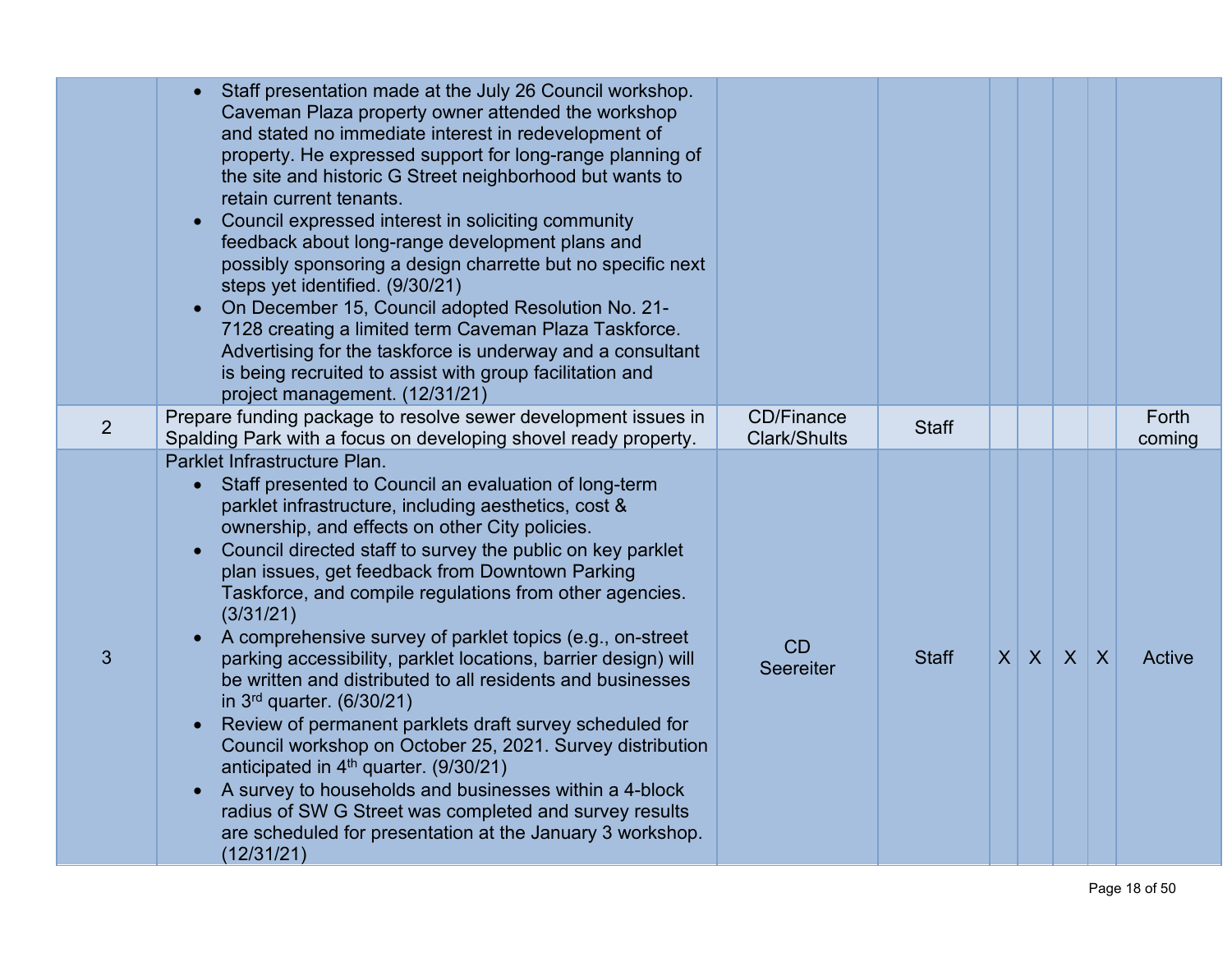| $\overline{4}$ | <b>Expand Building Renovation Grant Program.</b><br>New, detailed Urban Renewal Project descriptions have<br>been drafted for seven Urban Renewal programs.<br>The grant application forms are being updated and<br>consolidated to simplify and clarify the grant process for<br>applicants. (3/31/21)<br>As of June 1, new grant application forms are available<br>and being used.<br>New opportunities to modify and leverage the Building<br>$\bullet$<br>Renovation Grant Program funding will be presented to<br>Council in the $3rd$ quarter. (6/30/21)<br>Building Renovation Grant program discussed at the<br>August 23 and September 27 Council workshops.<br>Discussed several opportunities to expand and fund the<br>program. Follow-up discussion anticipated in 4 <sup>th</sup> quarter.<br>Staff awaiting additional Council direction before<br>$\bullet$<br>publishing updated and revised grant guidelines. (9/30/21)<br>An Urban Renewal Community Forum was held on<br>$\bullet$<br>November 30, 2021. Community feedback about ways to<br>leverage the building renovation grant program has been<br>compiled and will be presented to Council on January 10.<br>(12/31/21) | CD<br>Seereiter/Clark  | <b>Staff</b> | $\vert X \vert$ | $\mathsf{X}$   | $\mathsf{X}$ | $\boldsymbol{\mathsf{X}}$ | Active          |
|----------------|-----------------------------------------------------------------------------------------------------------------------------------------------------------------------------------------------------------------------------------------------------------------------------------------------------------------------------------------------------------------------------------------------------------------------------------------------------------------------------------------------------------------------------------------------------------------------------------------------------------------------------------------------------------------------------------------------------------------------------------------------------------------------------------------------------------------------------------------------------------------------------------------------------------------------------------------------------------------------------------------------------------------------------------------------------------------------------------------------------------------------------------------------------------------------------------------------------|------------------------|--------------|-----------------|----------------|--------------|---------------------------|-----------------|
| 5              | Explore partnership opportunities to enhance Grants Pass airport.<br>• Airport Director and CEDC Chair presented to Council the<br>benefits of the expansion of the Grants Pass runway.<br>This topic is scheduled for the May 19 Council meeting for<br>Council to determine whether to fund the project on a<br>yearly basis for next four years. (3/31/21)<br>City Council approved funding for the runway extension for<br>the Grants Pass Airport incrementally for the next four<br>years for a total of \$175,000. (6/30/21)                                                                                                                                                                                                                                                                                                                                                                                                                                                                                                                                                                                                                                                                 | <b>CD</b><br>Seereiter | <b>Staff</b> | $\vert X \vert$ | $\overline{X}$ |              |                           | Complete        |
| 6              | Feasibility study for demand generators.<br>Awaiting progress on formation of independent Destination<br>$\bullet$<br>Marketing Organization to conduct this study. (3/31/21)<br>Executive Director will be introduced at the October 20,<br>2021, Council meeting. (9/30/21)                                                                                                                                                                                                                                                                                                                                                                                                                                                                                                                                                                                                                                                                                                                                                                                                                                                                                                                       | CD<br>Seereiter        | <b>Staff</b> |                 |                | X            |                           | Forth<br>coming |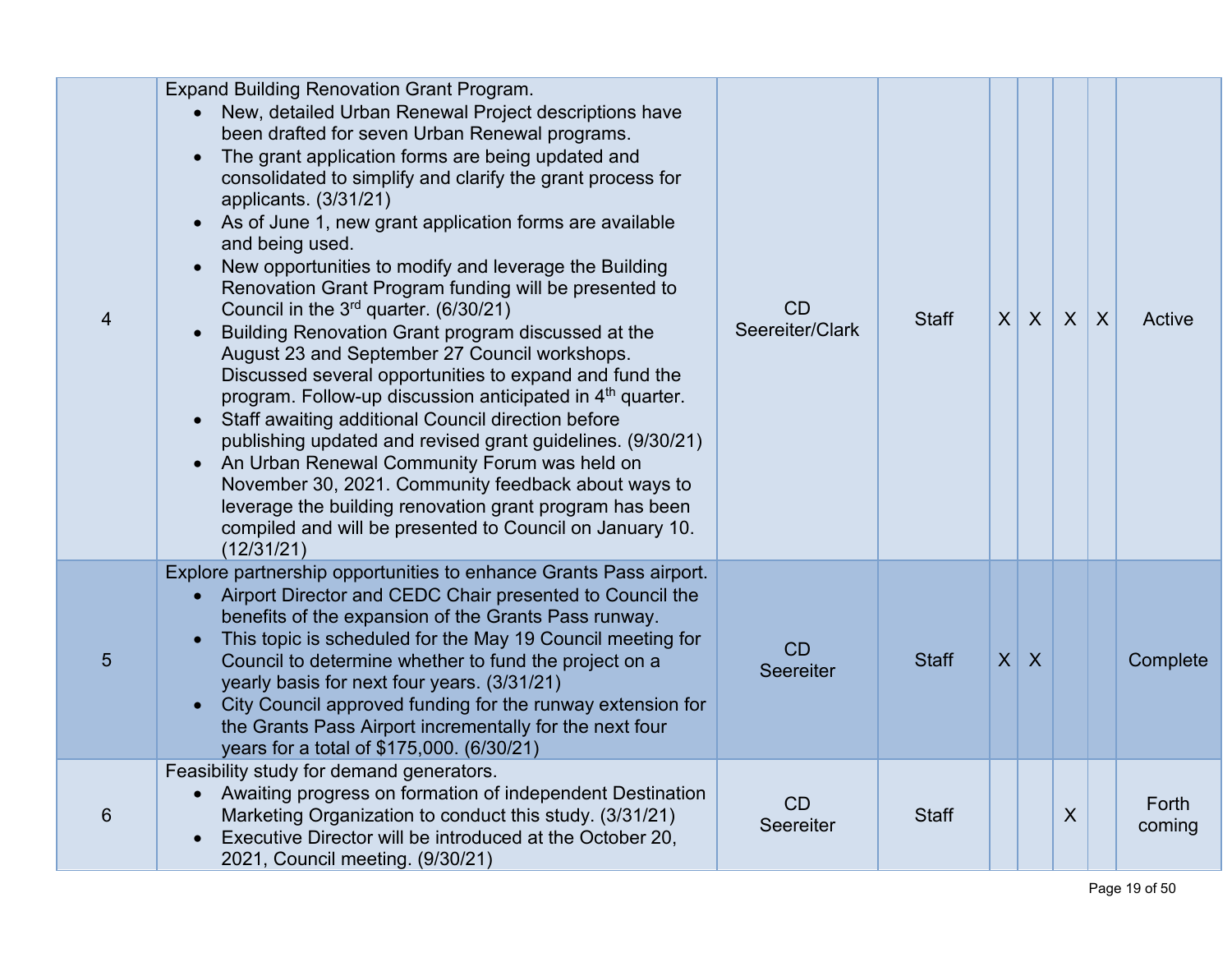|   | Promote mixed-use (commercial and residential) development in<br>downtown and surrounding areas.<br>• City SDC and BRRAG matching grants are helping to<br>bring mixed-use development to the area as well as URA<br>projects. (3/31/21)<br>Housing and Neighborhood Specialist hired in 3rd quarter<br>to help explore mixed-use housing barriers and options.<br>(9/30/21) | <b>CD</b><br>Seereiter/<br><b>Clark</b> | <b>Staff</b> |  | $\overline{\mathsf{X}}$ | Post<br>poned   |
|---|------------------------------------------------------------------------------------------------------------------------------------------------------------------------------------------------------------------------------------------------------------------------------------------------------------------------------------------------------------------------------|-----------------------------------------|--------------|--|-------------------------|-----------------|
| 8 | Explore economic impacts of cannabis industry.<br>Staff anticipates a RFQ distributed in the 3 <sup>rd</sup> quarter to<br>economists who specialize in the agriculture and cannabis<br>sectors. (3/31/21)                                                                                                                                                                   | CD.<br>Seereiter                        | <b>Staff</b> |  |                         | Post<br>poned   |
| 9 | Promote Dollar Mountain as a tourist destination.                                                                                                                                                                                                                                                                                                                            | <b>DMO</b>                              | Contract     |  |                         | Forth<br>coming |

## **Objective 2: Enhance commercial district to create quality shopping and dining experiences.**<br>Action 1: Ornamental lights on H and 5<sup>th</sup> streets and extend to G Street.\*\*\*

- Action 1: Ornamental lights on H and  $5<sup>th</sup>$  streets and extend to G Street.\*\*\*<br>Action 2: Alley activation and beautification.\*\*\*
- Action 2: Alley activation and beautification.\*\*\*<br>Action 3. Support continuity of community ever
- Action 3. Support continuity of community events.\*\*<br>Action 4: Create a permanent plaza downtown.\*
- Create a permanent plaza downtown.\*
- Action 5: Support establishment of Downtown Merchant Association.<sup>\*</sup><br>Action 6: City take ownership/responsibility for parking lot data search

City take ownership/responsibility for parking lot data search in programs such as Google maps.

| Objective: Enhance commercial district to create quality shopping and dining experiences. |                                                                                                                                                                                                                                                                                                                                                                                                                                                                                                |                        |                  |          |                |                  |                |               |  |  |  |  |
|-------------------------------------------------------------------------------------------|------------------------------------------------------------------------------------------------------------------------------------------------------------------------------------------------------------------------------------------------------------------------------------------------------------------------------------------------------------------------------------------------------------------------------------------------------------------------------------------------|------------------------|------------------|----------|----------------|------------------|----------------|---------------|--|--|--|--|
| <b>Specific</b><br><b>Action</b>                                                          | <b>Measurement</b>                                                                                                                                                                                                                                                                                                                                                                                                                                                                             | Assignment             | <b>Resources</b> |          |                | Time/<br>Quarter | <b>Status</b>  |               |  |  |  |  |
|                                                                                           |                                                                                                                                                                                                                                                                                                                                                                                                                                                                                                |                        |                  |          | $\overline{2}$ | 3 <sup>1</sup>   | $\overline{4}$ |               |  |  |  |  |
|                                                                                           | Ornamental lights on H and 5 <sup>th</sup> streets and extend to G Street.<br>Preliminary design for string light cabling was completed in<br>$\bullet$<br>February 2019 by Thornton Engineering. However, no<br>engineering or scoping work has been completed since<br>that time due to funding. Staff recommends continued<br>postponement until the downtown master plan is adopted<br>and ornamental lighting can be designed as part of a<br>comprehensive plan for downtown. (12/31/21) | CD<br>Seereiter/Clark  | <b>Staff</b>     |          |                |                  |                | Post<br>poned |  |  |  |  |
|                                                                                           | Alley activation and beautification.                                                                                                                                                                                                                                                                                                                                                                                                                                                           | <b>CD</b><br>Seereiter | <b>Staff</b>     | $\times$ | $\sf X$        | $\sf X$          | X              | Active        |  |  |  |  |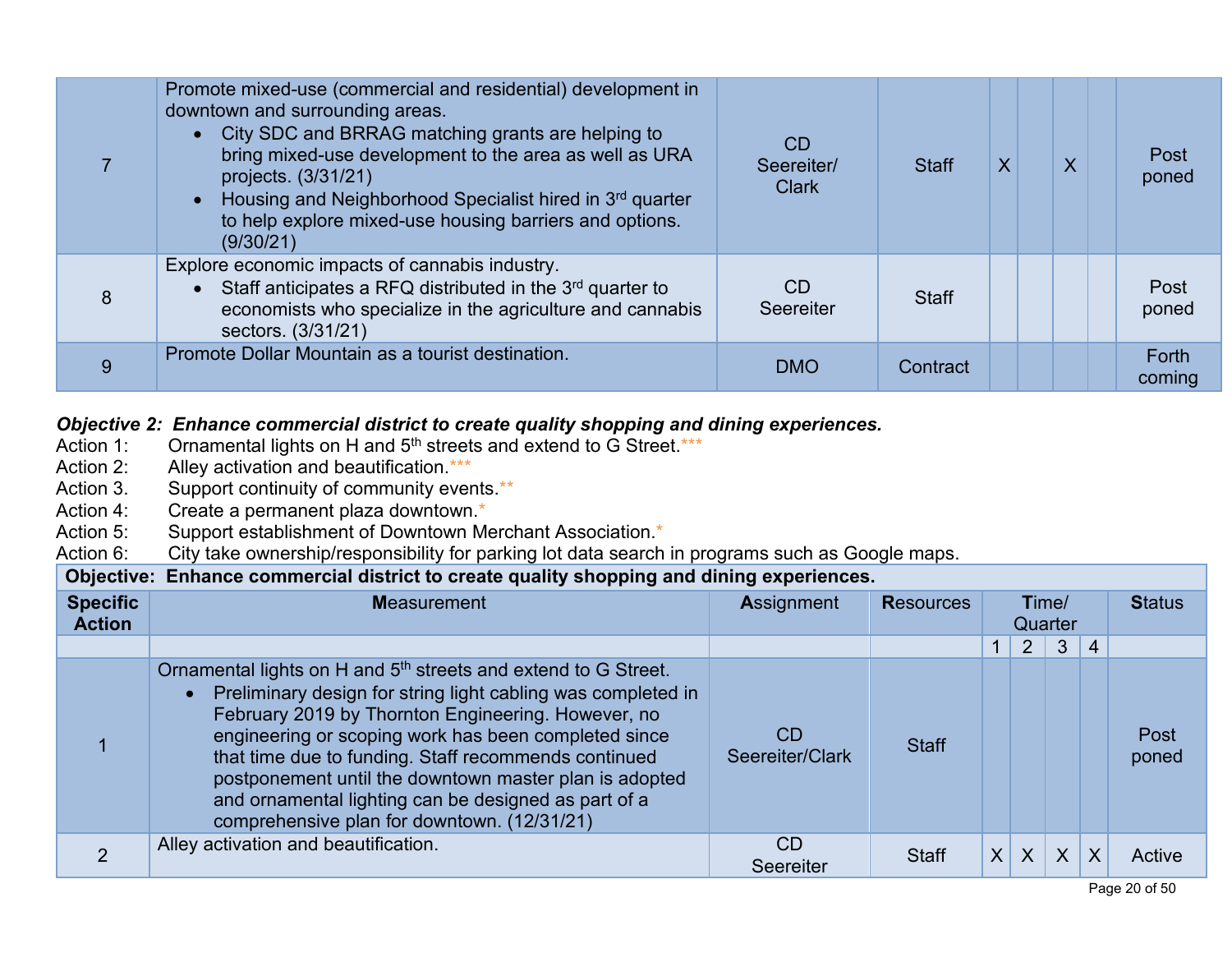|                | CoPA has selected the artist and approved the renditions<br>for the Osprey Alley and will be presenting to City Council<br>for final approval to move forward with art sculpture and<br>design. (3/31/21)<br>Artist Joseph Johnson's renditions for Osprey Alley was<br>approved by City Council at their May 19 meeting to create<br>a total of three 14-foot sensor lighted metal flowers with<br>unique signage, and large boulders strategically placed for<br>landscape. (6/30/21)<br>Artist Johnson installed one of three metal flowers to align<br>with Art Along the Rogue music and chalk festival.<br>Additional flowers and signage being installed over next<br>two quarters. (9/30/21)<br>All indigenous replica flowers have been installed along<br>with signage, boulders and sensor lighting. Alley project<br>received local media coverage and ribbon cutting will take<br>place in 1 <sup>st</sup> quarter of 2022. (12/31/21) |                                |              |                 |              |              |                         |          |
|----------------|-----------------------------------------------------------------------------------------------------------------------------------------------------------------------------------------------------------------------------------------------------------------------------------------------------------------------------------------------------------------------------------------------------------------------------------------------------------------------------------------------------------------------------------------------------------------------------------------------------------------------------------------------------------------------------------------------------------------------------------------------------------------------------------------------------------------------------------------------------------------------------------------------------------------------------------------------------|--------------------------------|--------------|-----------------|--------------|--------------|-------------------------|----------|
| $\mathfrak{S}$ | Support continuity of community events.<br>The following are a list of the events and the community<br>organizations that have taken event responsibility: Back to<br>the 50s: Josephine County Fairgrounds, Fourth of July:<br>Active Club, Christmas Parade and Grand Illumination:<br>Chamber of Commerce. CoPA will be the event organizer<br>for Art Along the Rogue. (6/30/21)                                                                                                                                                                                                                                                                                                                                                                                                                                                                                                                                                                | Administration<br><b>Cubic</b> | <b>Staff</b> |                 | $\sf X$      |              |                         | Complete |
| 4              | Create a permanent plaza downtown.<br>Terrain Landscape Architecture (Jim Love) completed the<br>downtown design plan, including conceptual layout of a<br>downtown public plaza. Informational presentations were<br>made to CoPA and HBSC.<br>A presentation to City Council is being scheduled for 2nd<br>quarter. (3/31/21)<br>Jim Love, design consultant, will present plaza design<br>options at the July 26 workshop; next steps will be<br>determined after Council review of options (6/30/21)<br>Limited interest expressed by Council at the July 26<br>workshop to seek public input to use the Owl parking lot as                                                                                                                                                                                                                                                                                                                     | CD<br>Clark/Seereiter          | <b>Staff</b> | $\vert X \vert$ | $\mathsf{X}$ | $\mathsf{X}$ | $\overline{\mathsf{X}}$ | Active   |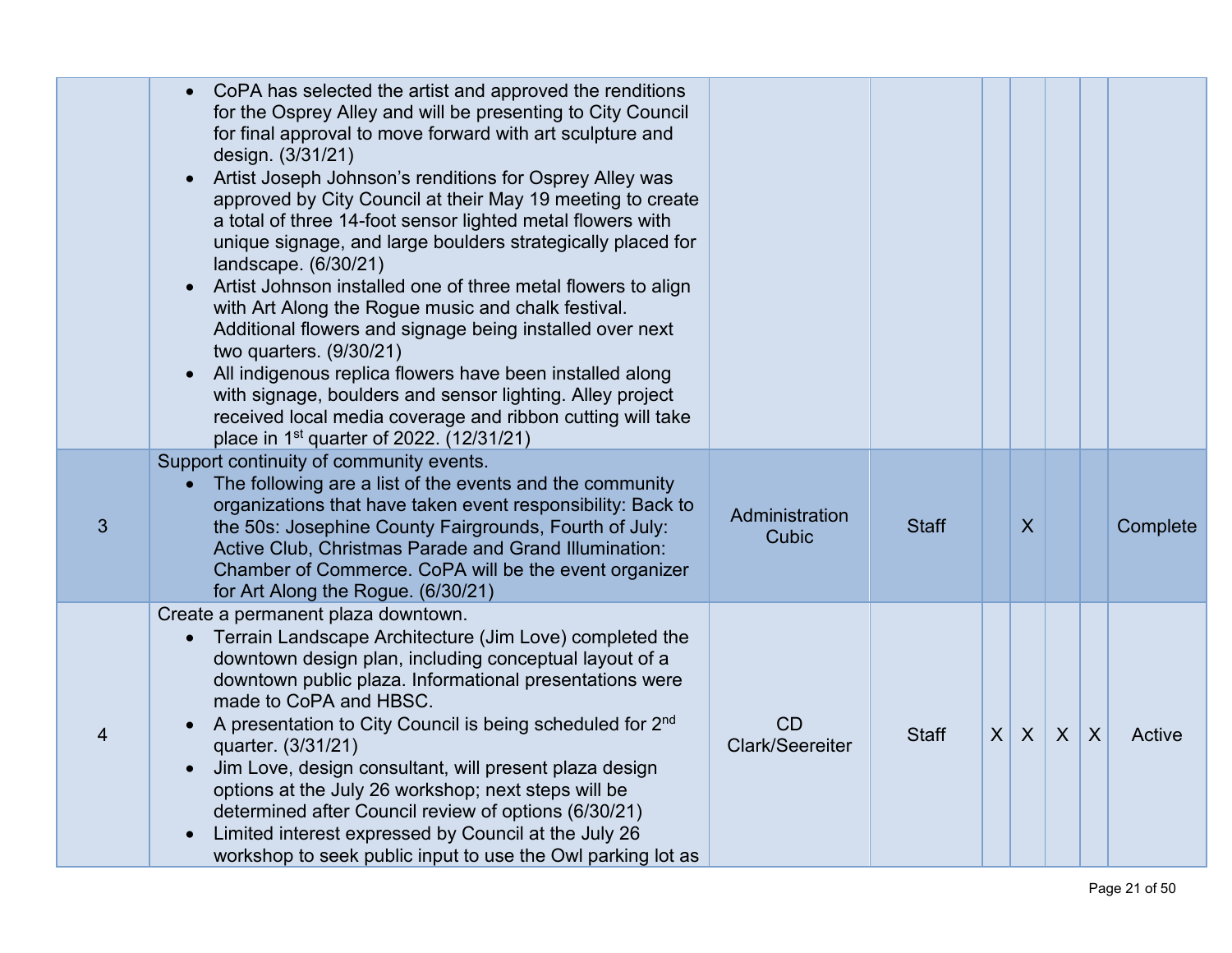|   | a hybrid plaza / parking facility. No directive agreed upon<br>at July 26 meeting. Awaiting item to be scheduled for a<br>Council workshop. (9/30/21)<br>Staff is preparing a formal "next steps recommendation" to<br>Council that identifies funding and implementation options<br>for the plaza design presented by Jim Love in July.<br>(12/31/21)                                                                                                                                                                                                                                                                                                                                                                                                              |                        |              |         |                             |
|---|---------------------------------------------------------------------------------------------------------------------------------------------------------------------------------------------------------------------------------------------------------------------------------------------------------------------------------------------------------------------------------------------------------------------------------------------------------------------------------------------------------------------------------------------------------------------------------------------------------------------------------------------------------------------------------------------------------------------------------------------------------------------|------------------------|--------------|---------|-----------------------------|
| 5 | Support establishment of Downtown Merchant Association.                                                                                                                                                                                                                                                                                                                                                                                                                                                                                                                                                                                                                                                                                                             | CD<br><b>Seereiter</b> | <b>Staff</b> |         | <b>Forth</b><br>coming      |
| 6 | City take ownership/responsibility for public parking lot data<br>search in programs such as Google maps.<br>• All City parking lots are now drawn in Google Maps. Any<br>user searching for "free parking, Grants Pass" will have<br>accurate results. Staff recently requested that Google<br>update the Grasshopper lot to include its correct name.<br>Staff is in the process of requesting that Google include<br>the City's own public parking weblink with a contact<br>number. (6/30/21)<br>A Google Maps search for "free parking in Grants Pass"<br>now results in individualized data for each public parking<br>lot with hyperlinks to the City's downtown parking web<br>page that shows public parking lot street addresses and<br>hours. (12/31/21) | CD/IT<br>Clark/Selland | <b>Staff</b> | $\sf X$ | $\vert X \vert$<br>Complete |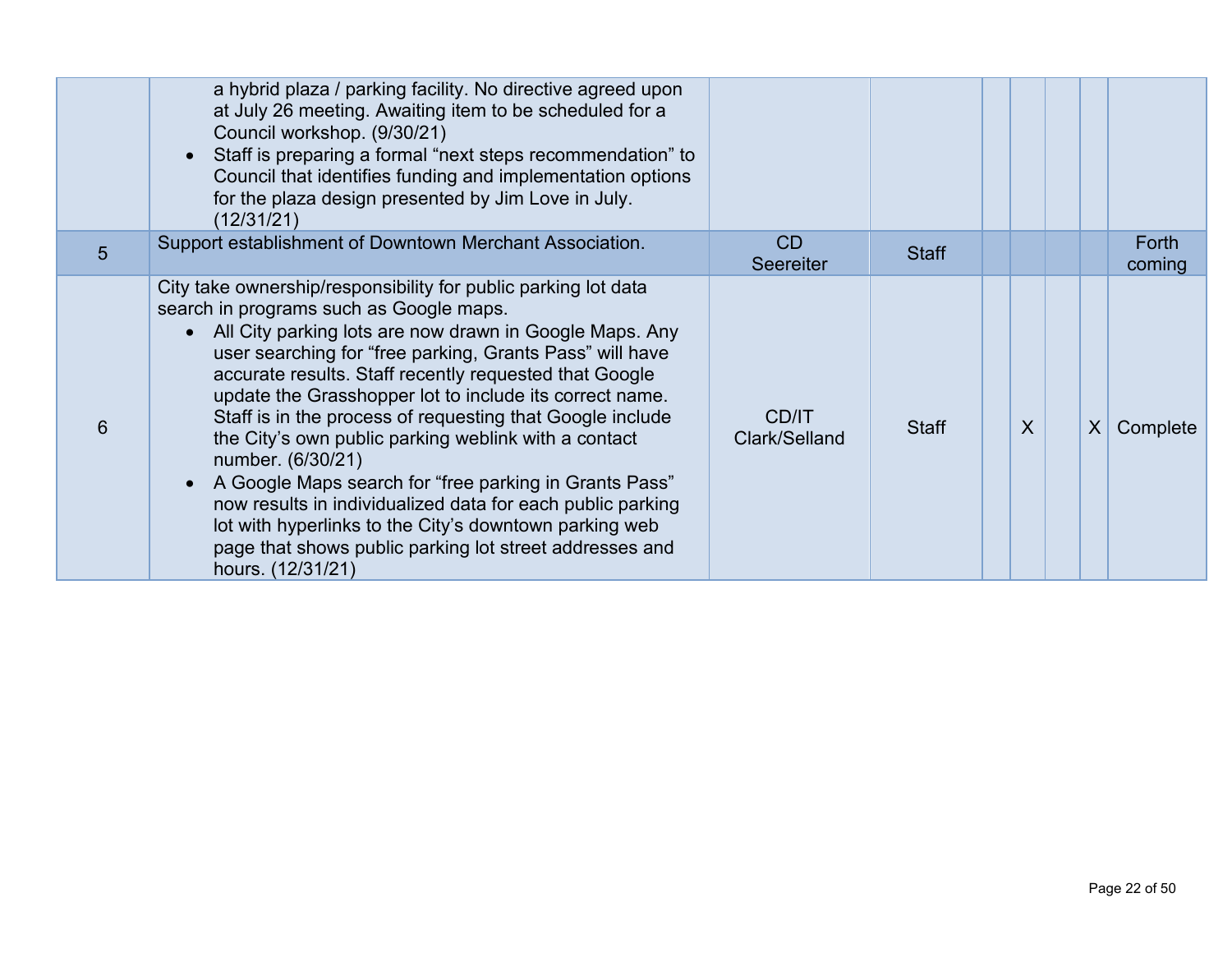### **Facilitate Sustainable, Manageable Growth**

### *Leadership Objectives:*

- **Develop proactive solutions to community development challenges.\***
- **Encourage an environment, which provides for the growth of affordable housing opportunities for the variety of Grants Pass resident's needs.\*\*\***
- **Implement Housing Action Plan.\*\*\***

### *Leadership Actions:*

### *Objective 1: Develop proactive solutions to community development challenges.\**

Action 1: Work with the County and ODOT to find solutions to the South Y, Redwood Hwy. and Fairgrounds traffic issues.\*

|                                  | Objective: Develop proactive solutions to community development challenges.                                                                                                                                                                                                                                                                                                                                                                                                                                                                                       |                             |                  |                         |   |   |                |               |
|----------------------------------|-------------------------------------------------------------------------------------------------------------------------------------------------------------------------------------------------------------------------------------------------------------------------------------------------------------------------------------------------------------------------------------------------------------------------------------------------------------------------------------------------------------------------------------------------------------------|-----------------------------|------------------|-------------------------|---|---|----------------|---------------|
| <b>Specific</b><br><b>Action</b> | <b>Measurement</b>                                                                                                                                                                                                                                                                                                                                                                                                                                                                                                                                                | <b>Assignment</b>           | <b>Resources</b> | Time/<br>Quarter        |   |   |                | <b>Status</b> |
|                                  |                                                                                                                                                                                                                                                                                                                                                                                                                                                                                                                                                                   |                             |                  |                         | 2 | 3 | $\overline{4}$ |               |
|                                  | Work with the County and ODOT to find solutions to the South Y,<br>Redwood Hwy. and Fairgrounds traffic issues.<br>• Council and staff have attended a multi-jurisdictional<br>meeting to discuss options to reduce traffic along the<br>Redwood Highway/ Redwood Avenue interface. Quarterly<br>meetings are scheduled. (3/31/21)<br>Quarterly meetings have been delayed. (9/30/21)<br>$\bullet$<br>Update was sent out by ODOT in December with a "project"<br>$\bullet$<br>scoping" effort being looked at for 1 <sup>st</sup> quarter of 2022.<br>(12/31/21) | <b>PW</b><br>Canady/Elliott | <b>Staff</b>     | $\overline{\mathsf{X}}$ |   |   | Χ              | Active        |

### *Objective 2: Encourage an environment, which provides for the growth of affordable housing opportunities for the variety of Grants Pass resident's needs.\*\*\**

- Action 1: Explore different ways that legislation can both encourage and provide the development of housing for all levels of income in the community including homeless people.\*\*
- Action 2: Facilitate development of homeless shelter and/or urban campground.\*\*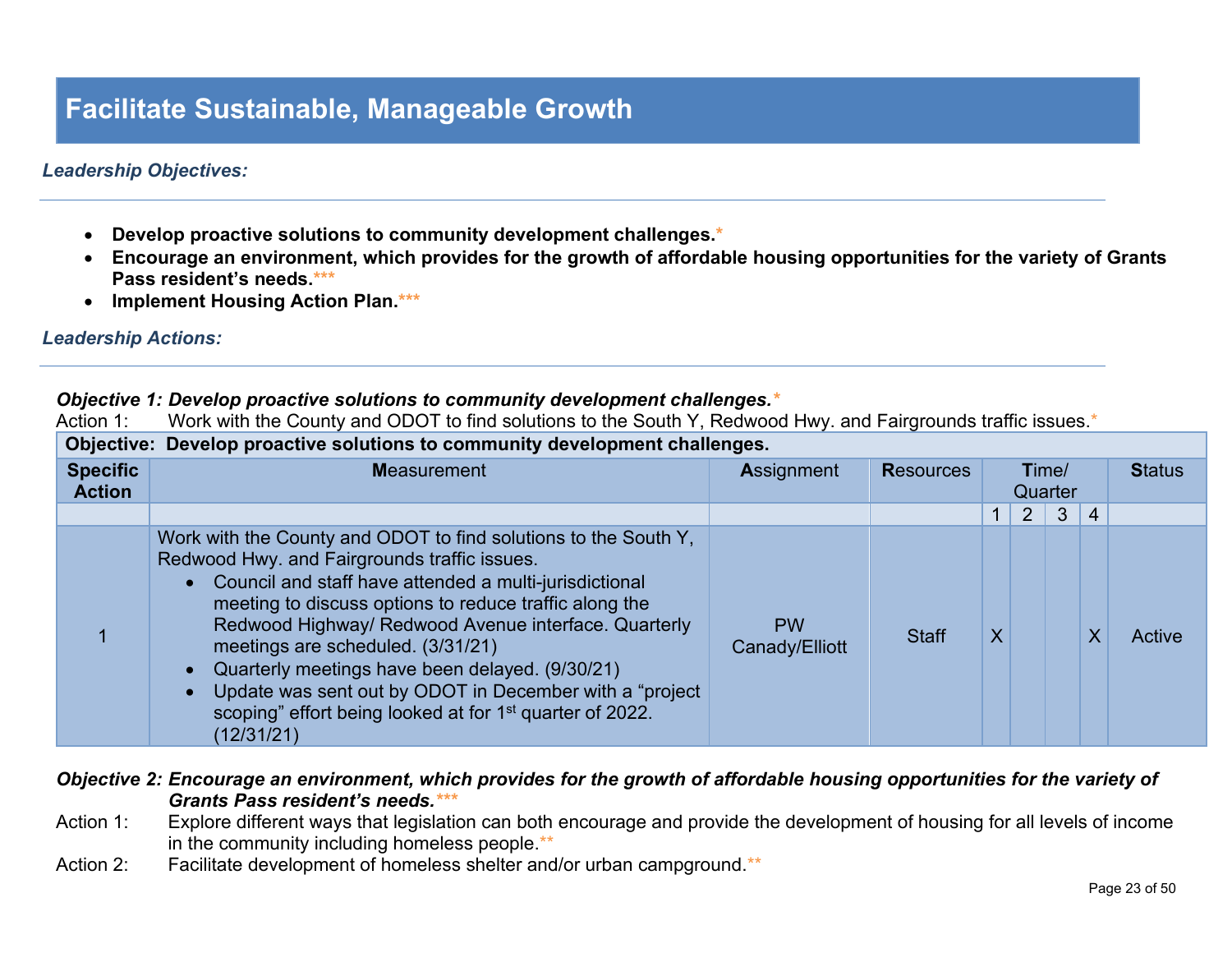| Action 3:                        | Rezone UGB areas from rural to urban before TSP update is complete (Allen Creek Road).                                                                                                                                                                                                                                                                                                                                                                                                                                                                                                                                                                                                                                                                                                                           |                                                                                                             |                  |                         |                  |                  |                  |               |
|----------------------------------|------------------------------------------------------------------------------------------------------------------------------------------------------------------------------------------------------------------------------------------------------------------------------------------------------------------------------------------------------------------------------------------------------------------------------------------------------------------------------------------------------------------------------------------------------------------------------------------------------------------------------------------------------------------------------------------------------------------------------------------------------------------------------------------------------------------|-------------------------------------------------------------------------------------------------------------|------------------|-------------------------|------------------|------------------|------------------|---------------|
| Action 4:                        | Support a Community Development Foundation.                                                                                                                                                                                                                                                                                                                                                                                                                                                                                                                                                                                                                                                                                                                                                                      |                                                                                                             |                  |                         |                  |                  |                  |               |
| Action 5.                        | Define development incentives and explore funding sources and partnerships.                                                                                                                                                                                                                                                                                                                                                                                                                                                                                                                                                                                                                                                                                                                                      |                                                                                                             |                  |                         |                  |                  |                  |               |
| Action 6.                        | Establish a land bank program.                                                                                                                                                                                                                                                                                                                                                                                                                                                                                                                                                                                                                                                                                                                                                                                   |                                                                                                             |                  |                         |                  |                  |                  |               |
| Action 7.                        | Encourage a strong partnership between Josephine Housing Authority and Jackson County Housing Authority.                                                                                                                                                                                                                                                                                                                                                                                                                                                                                                                                                                                                                                                                                                         |                                                                                                             |                  |                         |                  |                  |                  |               |
| Action 8.                        | Lobby the state to allow relaxed building codes for retrofitting the upstairs spaces in the downtown buildings for residential                                                                                                                                                                                                                                                                                                                                                                                                                                                                                                                                                                                                                                                                                   |                                                                                                             |                  |                         |                  |                  |                  |               |
|                                  | use.                                                                                                                                                                                                                                                                                                                                                                                                                                                                                                                                                                                                                                                                                                                                                                                                             |                                                                                                             |                  |                         |                  |                  |                  |               |
| Action 9.                        |                                                                                                                                                                                                                                                                                                                                                                                                                                                                                                                                                                                                                                                                                                                                                                                                                  | Aggressively gear up for implementation of HB2001 with an ordinance allowing cottages and cottage clusters. |                  |                         |                  |                  |                  |               |
| Action 10.                       | Develop and implement an asset management plan.                                                                                                                                                                                                                                                                                                                                                                                                                                                                                                                                                                                                                                                                                                                                                                  |                                                                                                             |                  |                         |                  |                  |                  |               |
|                                  | Objective: Encourage an environment, which provides for the growth of affordable housing opportunities for the variety of<br><b>Grants Pass resident's needs.</b>                                                                                                                                                                                                                                                                                                                                                                                                                                                                                                                                                                                                                                                |                                                                                                             |                  |                         |                  |                  |                  |               |
| <b>Specific</b><br><b>Action</b> | <b>Measurement</b>                                                                                                                                                                                                                                                                                                                                                                                                                                                                                                                                                                                                                                                                                                                                                                                               | Assignment                                                                                                  | <b>Resources</b> |                         |                  | Time/<br>Quarter |                  | <b>Status</b> |
|                                  |                                                                                                                                                                                                                                                                                                                                                                                                                                                                                                                                                                                                                                                                                                                                                                                                                  |                                                                                                             |                  | $\mathbf{1}$            | 2                | $\mathbf{3}$     | $\overline{4}$   |               |
| 1                                | Explore different ways that legislation can both encourage and<br>provide the development of housing for all levels of income in the<br>community including homeless people.<br>Staff presented Council with options to amend how social<br>service facilities are regulated in the Development Code.<br>A formal code text amendment has been drafted and a<br>$\bullet$<br>UAPC public hearing is scheduled for July 14. (3/31/21)<br>City Council held a public hearing on August 18 and<br>adopted findings for the social services code amendment<br>on September 15. The ordinance will become effective on<br>October 16 and will allow for increased locations and clear<br>regulations to site supportive housing, shelters, urban<br>campgrounds, and related uses to serve the unhoused.<br>(9/30/21) | CD<br><b>Clark</b>                                                                                          | <b>Staff</b>     | $\overline{\mathsf{X}}$ |                  | $\boldsymbol{X}$ |                  | Complete      |
| $\overline{2}$                   | Facilitate development of homeless shelter and/or urban<br>campground.<br>City Manager facilitated a forum with stakeholders from the<br>nonprofit community, City staff, and other agencies to<br>discuss barriers and opportunities. UCAN stated their<br>organization has allocated funding for shelter and urban<br>campground facilities.                                                                                                                                                                                                                                                                                                                                                                                                                                                                   | <b>CD</b><br><b>Clark</b>                                                                                   | <b>Staff</b>     | $\sf X$                 | $\boldsymbol{X}$ | $\sf X$          | $\boldsymbol{X}$ | Active        |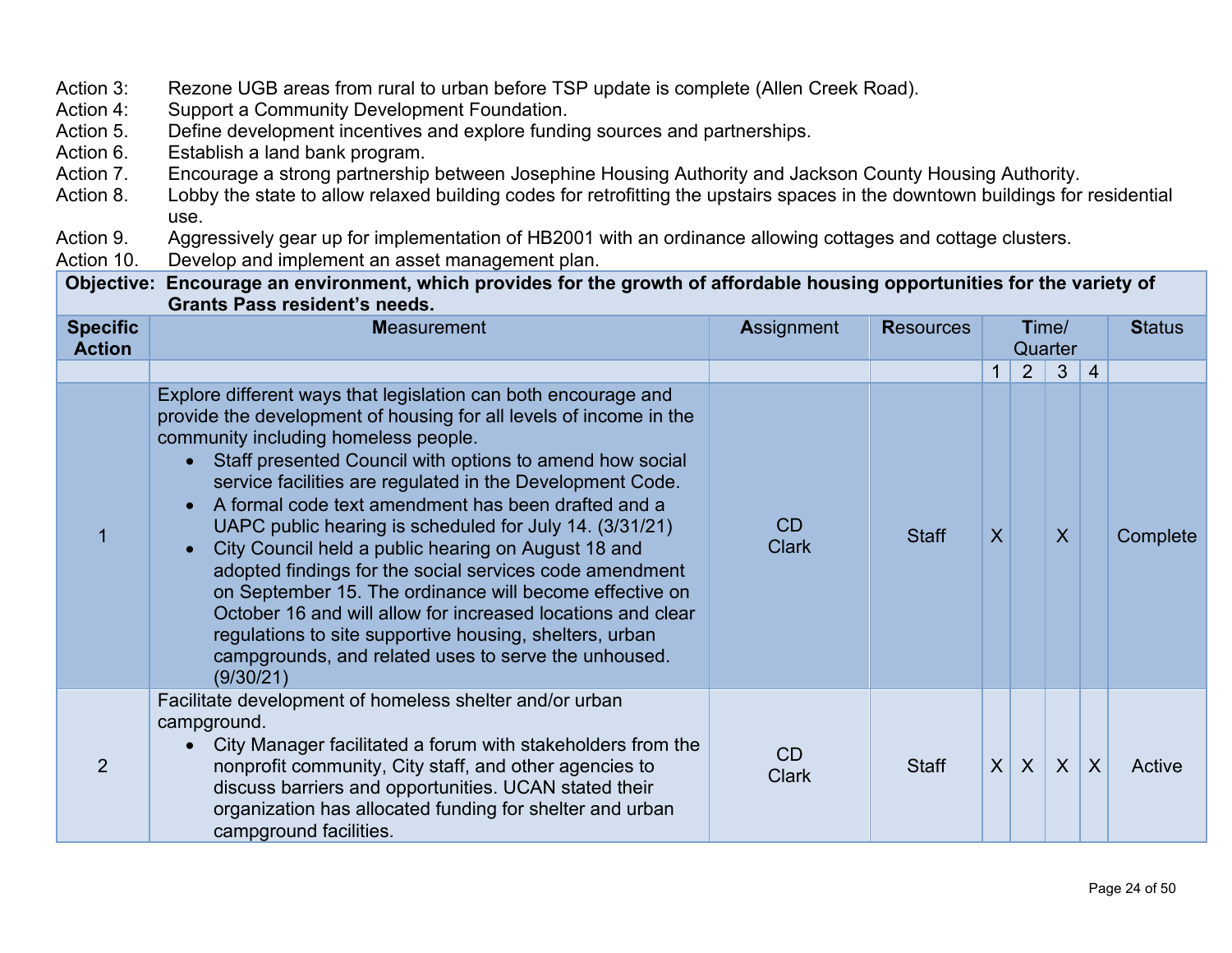|   | Property owners of potential urban campground locations<br>are being contacted. (3/31/21)<br>To date, no property owners in the industrial zones have<br>$\bullet$<br>affirmed a willingness to partner with the City. Depending<br>on the outcome of the social services text amendment<br>(see #1 above), property owners with commercial-zoned<br>property may be contacted.<br>UCAN and Rogue Retreat procured 25 pallet shelters in<br>June 2021, which are being reserved for use in a potential<br>Grants Pass urban campground. (6/30/21)<br>Community nonprofits, including All Care Foundation and<br>Rogue Retreat, took initiative in the $3rd$ quarter to identify<br>potential parcels for an urban campground. They have<br>assumed a stronger leadership role in securing a property<br>and partnering with City to develop a facility.<br>Discussions underway about potential allocation of<br>American Rescue Plan Act funds for this project. (9/30/21)<br>Staff facilitated an Urban Campground Roundtable<br>$\bullet$<br>November 30, which included public comment. The three<br>critical success factors discussed included grant/contract<br>language, location and community outreach. (12/31/21) |                    |              |         |              |              |        |
|---|------------------------------------------------------------------------------------------------------------------------------------------------------------------------------------------------------------------------------------------------------------------------------------------------------------------------------------------------------------------------------------------------------------------------------------------------------------------------------------------------------------------------------------------------------------------------------------------------------------------------------------------------------------------------------------------------------------------------------------------------------------------------------------------------------------------------------------------------------------------------------------------------------------------------------------------------------------------------------------------------------------------------------------------------------------------------------------------------------------------------------------------------------------------------------------------------------------------------------|--------------------|--------------|---------|--------------|--------------|--------|
| 3 | Rezone UGB areas from rural to urban before TSP update is<br>complete (Allen Creek Road).<br>• A contract with David Evans & Assoc. was entered into in<br>the 1 <sup>st</sup> quarter to prepare a Transportation Impact Analysis<br>for the 540-acre UGB rezone area.<br>Meetings with ODOT are scheduled for the 2 <sup>nd</sup> quarter to<br>address their concerns about traffic impacts and new<br>infrastructure required as a result of the rezone. (3/31/21)<br>Consultant prepared initial TIA assessment for all rezone<br>areas.<br>Additional meetings with Oregon DLCD and ODOT staff<br>planned for 3rd quarter.<br>Transportation Impact Analysis scheduled for completion<br>in $3rd$ quarter to be followed by public hearings on the<br>rezone application. (6/30/21)                                                                                                                                                                                                                                                                                                                                                                                                                                    | CD<br><b>Clark</b> | <b>Staff</b> | $X$ $X$ | $\mathsf{X}$ | $\mathsf{X}$ | Active |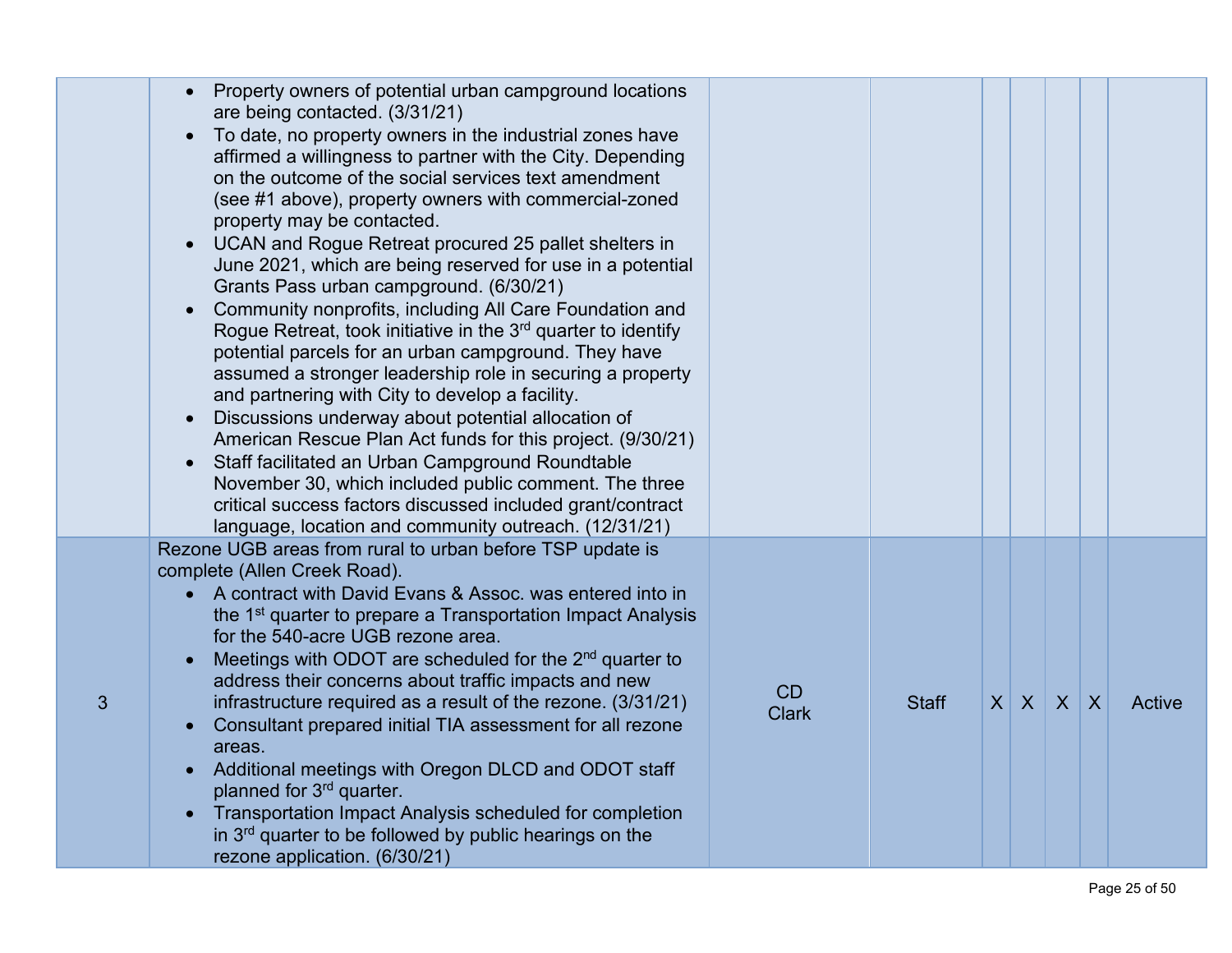|                | After further discussion with ODOT and DLCD staff,<br>consultant (DEA) prepared a recommendation to scale<br>back the TIA and prevent a full-scale amendment of<br><b>Transportation System Plan.</b><br>Staff will present options at the October 4 Council<br>workshop to withdraw rezone application, pursue full TIA<br>(at additional expense), phase the rezone over several<br>years, or proceed with rezone of Allen Creek Road area<br>only. (9/30/21)<br>On October 4, Council directed staff to proceed with a TIA<br>for only the Allen Creek subarea after the Housing<br>Advisory Committee (HAC) and UAPC reviewed up-zoning<br>scenarios.<br>Both HAC and UAPC made recommendations to up-zone<br>the 60+ acres in the Allen Creek area. Three rezone<br>options have been mapped and will be presented to<br>Council on January 10, 2022.<br>David Evans & Assoc., the City's transportation planning<br>consultant, is prepared to complete the TIA for Allen Creek<br>area upon receipt of draft rezone options. (12/31/21) |                           |              |   |  |                 |
|----------------|------------------------------------------------------------------------------------------------------------------------------------------------------------------------------------------------------------------------------------------------------------------------------------------------------------------------------------------------------------------------------------------------------------------------------------------------------------------------------------------------------------------------------------------------------------------------------------------------------------------------------------------------------------------------------------------------------------------------------------------------------------------------------------------------------------------------------------------------------------------------------------------------------------------------------------------------------------------------------------------------------------------------------------------------|---------------------------|--------------|---|--|-----------------|
| $\overline{4}$ | Support a Community Development Foundation.                                                                                                                                                                                                                                                                                                                                                                                                                                                                                                                                                                                                                                                                                                                                                                                                                                                                                                                                                                                                    | CD<br><b>Clark</b>        | <b>Staff</b> |   |  | Post<br>poned   |
| 5              | Define development incentives and explore funding sources and<br>partnerships.                                                                                                                                                                                                                                                                                                                                                                                                                                                                                                                                                                                                                                                                                                                                                                                                                                                                                                                                                                 | <b>CD</b><br><b>Clark</b> | <b>Staff</b> |   |  | Post<br>poned   |
| $6\phantom{1}$ | Establish a land bank program.                                                                                                                                                                                                                                                                                                                                                                                                                                                                                                                                                                                                                                                                                                                                                                                                                                                                                                                                                                                                                 | CD<br><b>Clark</b>        | <b>Staff</b> |   |  | Post<br>poned   |
| $\overline{7}$ | Encourage a strong partnership between Josephine Housing<br>Authority and Jackson County Housing Authority.                                                                                                                                                                                                                                                                                                                                                                                                                                                                                                                                                                                                                                                                                                                                                                                                                                                                                                                                    | CD<br><b>Clark</b>        | <b>Staff</b> |   |  | Post<br>poned   |
| 8              | Lobby the state to allow relaxed building codes for retrofitting the<br>upstairs spaces in the downtown buildings for residential use.<br>Staff is actively communicating with planners from other<br>$\bullet$<br>Oregon municipalities who have successfully rehabilitated<br>the 2 <sup>nd</sup> floors of historical buildings to gather lessons<br>learned.<br>Research is ongoing to assess potential barriers in<br>building codes. (3/31/21)                                                                                                                                                                                                                                                                                                                                                                                                                                                                                                                                                                                           | CD<br><b>Clark</b>        | <b>Staff</b> | X |  | Forth<br>coming |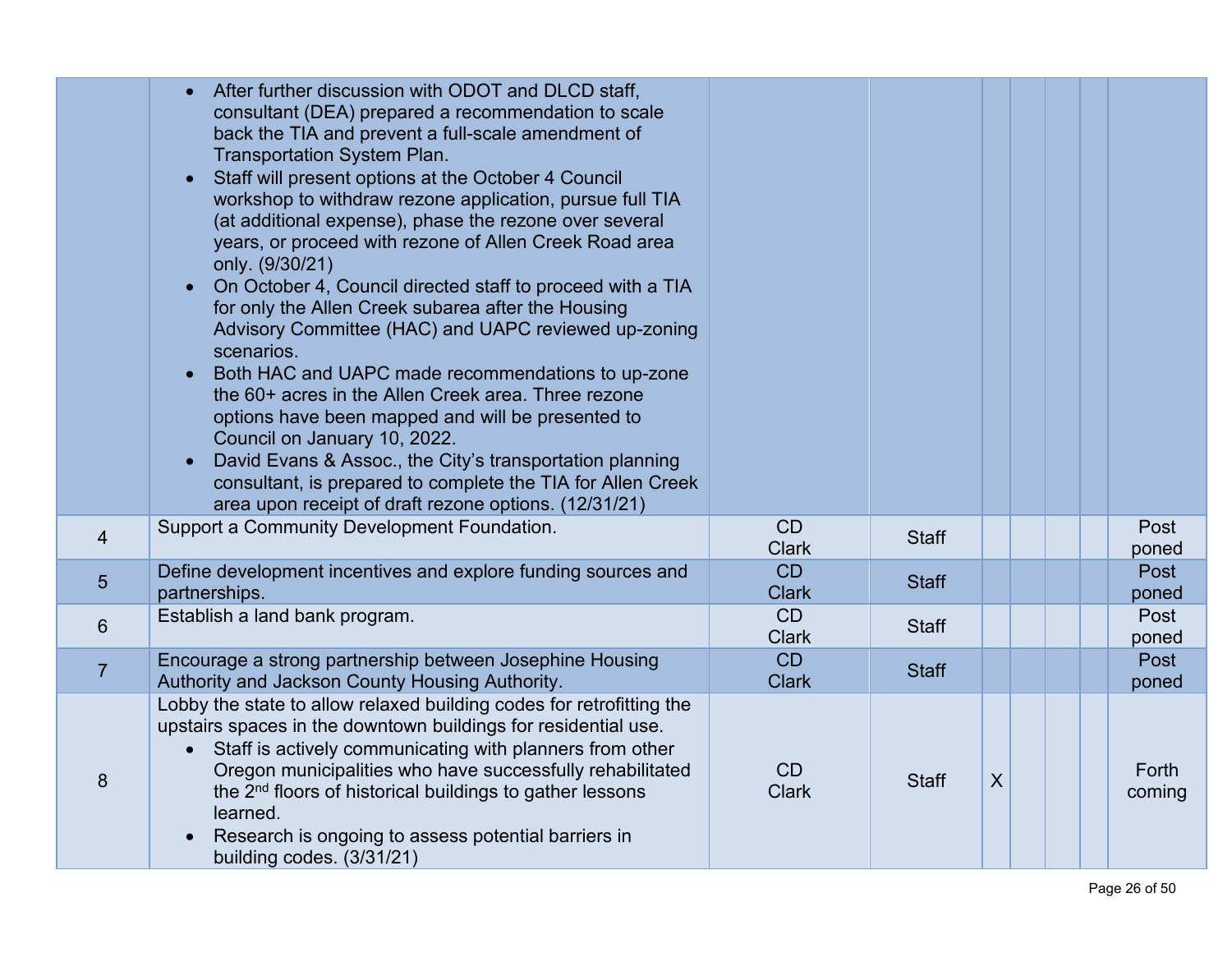| 9  | Aggressively gear up for implementation of HB2001 with an<br>ordinance allowing cottages and cottage clusters.<br>• 3J Consultants and JET Planning are under contract with<br>the City through July 1, 2021, to prepare a hearings-ready<br>code text amendment to ensure City compliance with<br>HB2001.<br>• An HAC subcommittee has held five meetings since fall<br>2020 and UAPC is receiving an update in May '21 on the<br>proposed changes related to cottage housing<br>development. (3/31/21)<br>Development Code text amendment is drafted and a public<br>$\bullet$<br>hearing before the UAPC is being scheduled for 4th<br>quarter. (6/30/21)<br>The Development Code text amendment to provide for<br>$\bullet$<br>middle housing options (including cottages and cottage<br>clusters) and the Comprehensive Plan text amendment to<br>adopt the 2040 Housing Needs Analysis are scheduled for<br>a January 12, 2022 workshop and February public hearing<br>before UAPC. (12/31/21) | CD<br><b>Clark</b> | <b>Staff</b> | $X$ $X$ | $\overline{\mathsf{X}}$ | Active          |
|----|------------------------------------------------------------------------------------------------------------------------------------------------------------------------------------------------------------------------------------------------------------------------------------------------------------------------------------------------------------------------------------------------------------------------------------------------------------------------------------------------------------------------------------------------------------------------------------------------------------------------------------------------------------------------------------------------------------------------------------------------------------------------------------------------------------------------------------------------------------------------------------------------------------------------------------------------------------------------------------------------------|--------------------|--------------|---------|-------------------------|-----------------|
| 10 | Develop and implement an asset management plan.                                                                                                                                                                                                                                                                                                                                                                                                                                                                                                                                                                                                                                                                                                                                                                                                                                                                                                                                                      | <b>CD</b><br>Clark | <b>Staff</b> |         |                         | Forth<br>coming |

### *Objective 3: Implement Housing Action Plan.\*\*\**

- Action 1. Develop housing incentives for multi-family units.\*\*\*
- Action 2. Develop/market affordable housing programs.
- Action 3. Conduct a housing needs analysis.
- Action 4. Create a pilot housing project program.
- Action 5. Support opportunities to obtain and sustain affordable home ownership.
- Action 6. Develop two more pre-approved ADU plans at 750 sq. ft. and 500 sq. ft.
- Action 7. Create pre-designed floor plans for triplexes, fourplexes and duplexes.
- Action 8. Prioritize review of building permits for affordable housing.
- Action 9. Permit manufactured homes outright.
- Action 10. Allow small/tiny homes with standards.
- Action 11. Use URA to incentivize development of multi-family housing by Winco.
- Action 12. Promote ADU infill.
- Action 13. Develop minimum zones.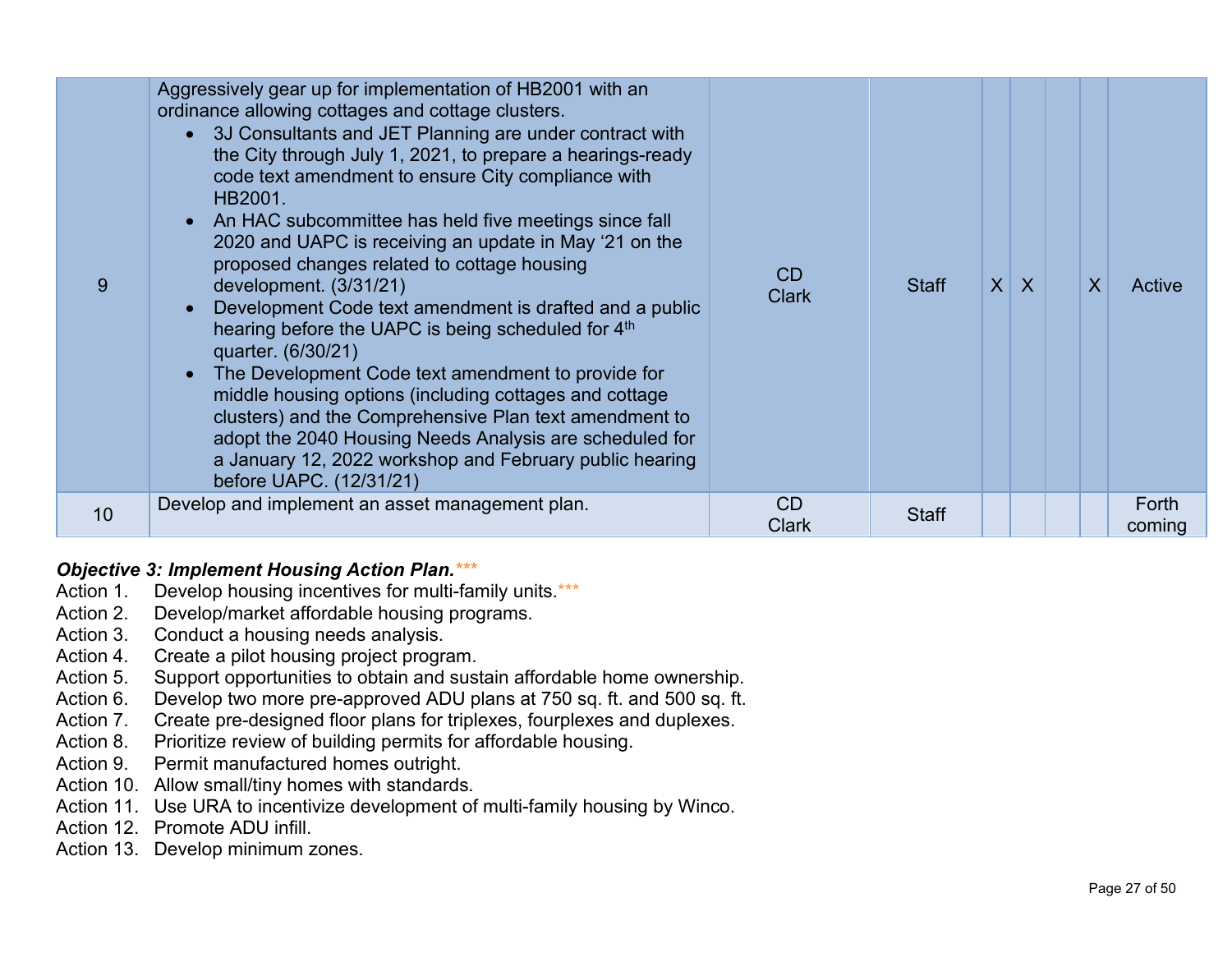- Action 14. Incentivize increase in the City's affordable housing inventory by 2030 through expediting permits, financial motivation and Development Code amendments.
- Action 15. Promote mixed use zoning and policies, which foster additional housing types. (e.g., live-work units)

Action 16. Facilitate development of low-income housing.

|                                  | <b>Objective: Implement Housing Action Plan.</b>                                                                                                                                                                                                                                                                                                                                                                                                                                                                                                                                                                                                                                                                                                                                                                                                                                                                                                                                                                                                                                                                                                                                                                                                                                                                                                                                                                                         |                    |                  |              |   |                  |                |               |
|----------------------------------|------------------------------------------------------------------------------------------------------------------------------------------------------------------------------------------------------------------------------------------------------------------------------------------------------------------------------------------------------------------------------------------------------------------------------------------------------------------------------------------------------------------------------------------------------------------------------------------------------------------------------------------------------------------------------------------------------------------------------------------------------------------------------------------------------------------------------------------------------------------------------------------------------------------------------------------------------------------------------------------------------------------------------------------------------------------------------------------------------------------------------------------------------------------------------------------------------------------------------------------------------------------------------------------------------------------------------------------------------------------------------------------------------------------------------------------|--------------------|------------------|--------------|---|------------------|----------------|---------------|
| <b>Specific</b><br><b>Action</b> | <b>Measurement</b>                                                                                                                                                                                                                                                                                                                                                                                                                                                                                                                                                                                                                                                                                                                                                                                                                                                                                                                                                                                                                                                                                                                                                                                                                                                                                                                                                                                                                       | <b>Assignment</b>  | <b>Resources</b> |              |   | Time/<br>Quarter |                | <b>Status</b> |
|                                  |                                                                                                                                                                                                                                                                                                                                                                                                                                                                                                                                                                                                                                                                                                                                                                                                                                                                                                                                                                                                                                                                                                                                                                                                                                                                                                                                                                                                                                          |                    |                  | $\mathbf{1}$ | 2 | 3                | 4              |               |
|                                  | Develop housing incentives for multi-family units.<br>Guidelines for an Affordable Housing SDC Grant Program<br>are drafted and will be presented to Council in 2 <sup>nd</sup> quarter.<br>Affordable housing was added to the Urban Renewal Plan<br>$\bullet$<br>as an eligible project.<br>Guidelines for the Urban Renewal funding are being<br>$\bullet$<br>drafted and will be presented to Council in 2 <sup>nd</sup> quarter.<br>(3/31/21)<br>Draft of Affordable Housing SDC Grant Program and<br>guidelines presented to Council on May 24. General<br>support but Council requested additional research.<br>(6/30/21)<br>Housing & Neighborhood Specialist hired in 3rd quarter,<br>assisting with housing incentive research.<br>Council workshop held on September 20 to discuss use of<br>$\bullet$<br>Urban Renewal funds as grants to multi-family residential<br>developers. Additional research requested. Findings of<br>incentive research expected to be presented in $4th$ quarter.<br>(9/30/21)<br>Multi-family housing incentive findings were postponed in<br>$\bullet$<br>order to complete/adopt the Construction Excise Tax<br>(CET) ordinance. The CET Ordinance No. 21-5824, was<br>adopted by Council on December 1, 21. Staff is drafting a<br>comprehensive housing incentive strategy that<br>incorporates CET ordinance requirements along with SDC<br>Grant Program, Urban Renewal, and CDBG housing | CD<br><b>Clark</b> | <b>Staff</b>     | $\sf X$      |   | $\overline{X}$   | $\overline{X}$ | Active        |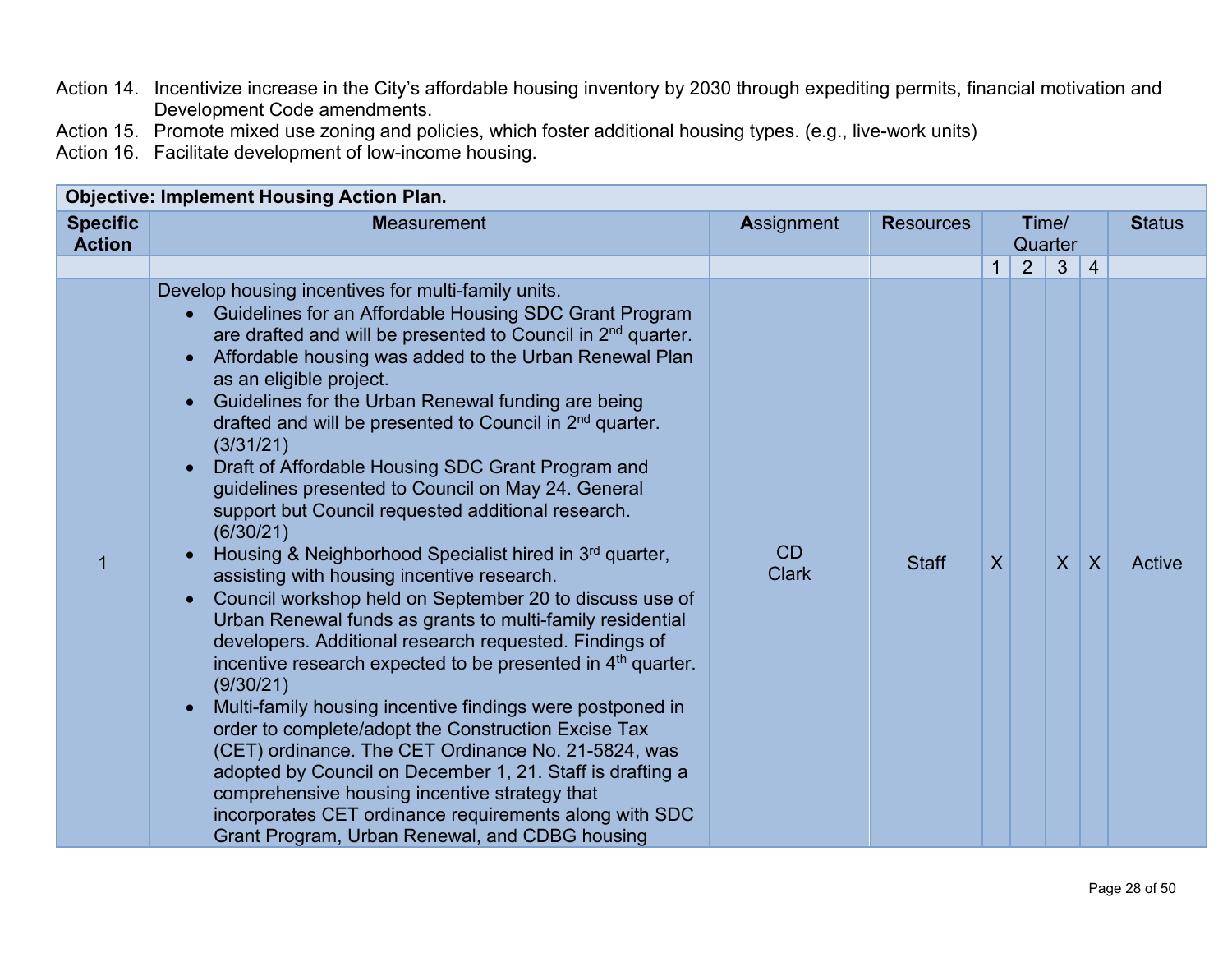|                | rehabilitation incentives and will report to Council in 1 <sup>st</sup><br>quarter of 2022. (12/31/21)                                                                                                                                                                                                                                                                                                                                                                                                                                                                                                                                                                                                                                                                                                                                                                                                                                                                                                                                                                                                       |                           |                       |                  |                 |  |                 |
|----------------|--------------------------------------------------------------------------------------------------------------------------------------------------------------------------------------------------------------------------------------------------------------------------------------------------------------------------------------------------------------------------------------------------------------------------------------------------------------------------------------------------------------------------------------------------------------------------------------------------------------------------------------------------------------------------------------------------------------------------------------------------------------------------------------------------------------------------------------------------------------------------------------------------------------------------------------------------------------------------------------------------------------------------------------------------------------------------------------------------------------|---------------------------|-----------------------|------------------|-----------------|--|-----------------|
| 2              | Develop/market affordable housing programs.                                                                                                                                                                                                                                                                                                                                                                                                                                                                                                                                                                                                                                                                                                                                                                                                                                                                                                                                                                                                                                                                  | CD<br><b>Clark</b>        | <b>Staff</b>          |                  |                 |  | Forth<br>coming |
| $\overline{3}$ | Conduct a housing needs analysis.<br>3J Consulting and FCS Group (City's housing needs<br>analysis (HNA) consultants) completed the draft HNA<br>draft.<br>HAC subcommittee has provided comments.<br>$\bullet$<br>A Council workshop to review the draft HNA is scheduled<br>for May 24. (3/31/21)<br>Consultants submitted their final draft of the Housing<br>Needs Analysis to Community Development in June. The<br>contract, funded through the Oregon Department of Land<br>Conservation & Development, closed on June 30. The<br>draft will be reviewed by staff and distributed to Housing<br>Advisory Committee and UAPC for comment with public<br>hearings scheduled in the 4 <sup>th</sup> quarter. (6/30/21)<br>UAPC public hearing to adopt Housing Needs Analysis is<br>scheduled for January 12, 2022. Staff report being written<br>and will be available in late December 2021. (9/30/21)<br>The UAPC public hearing was postponed to February 9,<br>22 and Council adopting hearing is scheduled for March<br>16, 2022. The new staff report deadline is February 2,<br>2022. (12/31/21) | CD<br><b>Clark</b>        | Staff /<br>Consultant |                  | $X$ $X$ $X$ $X$ |  | Active          |
| $\overline{4}$ | Create a pilot housing project program.                                                                                                                                                                                                                                                                                                                                                                                                                                                                                                                                                                                                                                                                                                                                                                                                                                                                                                                                                                                                                                                                      | CD<br><b>Clark</b>        | <b>Staff</b>          |                  |                 |  | Post<br>poned   |
| $5\phantom{1}$ | Support opportunities to obtain and sustain affordable home<br>ownership.                                                                                                                                                                                                                                                                                                                                                                                                                                                                                                                                                                                                                                                                                                                                                                                                                                                                                                                                                                                                                                    | <b>CD</b><br><b>Clark</b> | <b>Staff</b>          |                  |                 |  | Forth<br>coming |
| 6              | Develop two more pre-approved ADU plans at 750 sq. ft. and 500<br>sq. ft.                                                                                                                                                                                                                                                                                                                                                                                                                                                                                                                                                                                                                                                                                                                                                                                                                                                                                                                                                                                                                                    | CD<br><b>Clark</b>        | Staff /<br>Designer   |                  |                 |  | Forth<br>coming |
| $\overline{7}$ | Create pre-designed floor plans for triplexes, fourplexes and<br>duplexes.                                                                                                                                                                                                                                                                                                                                                                                                                                                                                                                                                                                                                                                                                                                                                                                                                                                                                                                                                                                                                                   | <b>CD</b><br><b>Clark</b> | Staff /<br>Designer   |                  |                 |  | Post<br>poned   |
| 8              | Prioritize review of building permits for affordable housing.                                                                                                                                                                                                                                                                                                                                                                                                                                                                                                                                                                                                                                                                                                                                                                                                                                                                                                                                                                                                                                                | CD<br><b>Clark</b>        | <b>Staff</b>          | $\boldsymbol{X}$ |                 |  | Complete        |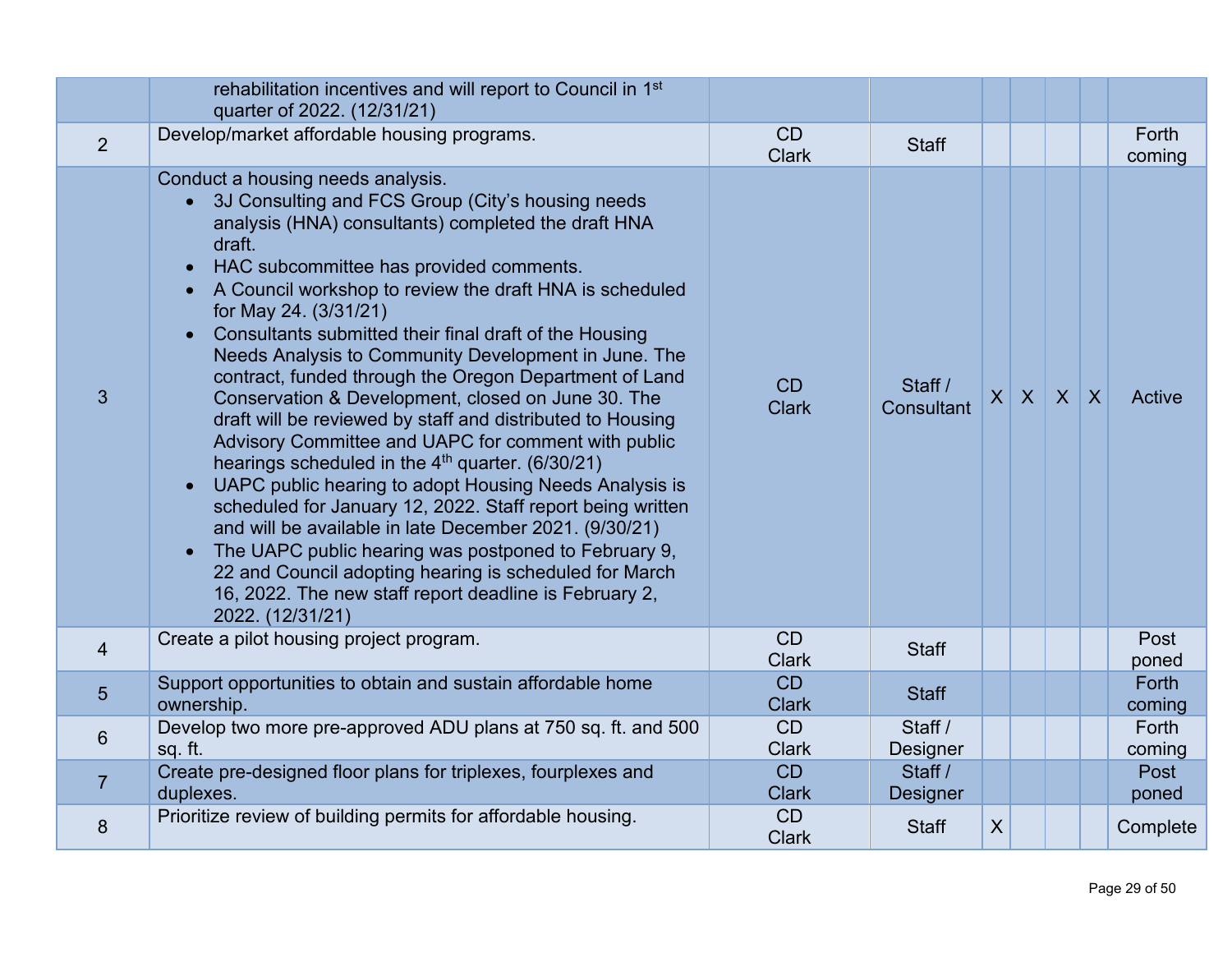|    | ORS 297.311 and Development Code Section 3.050<br>mandate expedited review of projects where at least 50%<br>of units are sold or rented as affordable housing. (3/31/21)                                                                                                                                                                                                                                                                                                                                                                                                                                                                                                                                                                                                                                                                                                                                                                                                                                                                                                                            |                    |              |                 |              |              |                |               |
|----|------------------------------------------------------------------------------------------------------------------------------------------------------------------------------------------------------------------------------------------------------------------------------------------------------------------------------------------------------------------------------------------------------------------------------------------------------------------------------------------------------------------------------------------------------------------------------------------------------------------------------------------------------------------------------------------------------------------------------------------------------------------------------------------------------------------------------------------------------------------------------------------------------------------------------------------------------------------------------------------------------------------------------------------------------------------------------------------------------|--------------------|--------------|-----------------|--------------|--------------|----------------|---------------|
| 9  | Permit manufactured homes outright.<br>Development Code Schedule 12-2 permits manufactured<br>housing in all "R" zones as an administrative permit.<br>(3/31/21)                                                                                                                                                                                                                                                                                                                                                                                                                                                                                                                                                                                                                                                                                                                                                                                                                                                                                                                                     | CD<br><b>Clark</b> | <b>Staff</b> | $\mathsf{X}$    |              |              |                | Complete      |
| 10 | Allow small/tiny homes with standards.<br>Development Code Schedule 12-2 and building codes<br>permit small/tiny residential dwelling units with standards.<br>(3/31/21)                                                                                                                                                                                                                                                                                                                                                                                                                                                                                                                                                                                                                                                                                                                                                                                                                                                                                                                             | CD<br><b>Clark</b> | <b>Staff</b> | X               |              |              |                | Complete      |
| 11 | Use URA to incentivize development of multi-family housing by<br>Winco.<br>Approximately five acres of developable residential land on<br>Terry Lane was added to the URA boundary through a<br>Minor Amendment in January '21.<br>Affordable housing was added to the Urban Renewal Plan<br>$\bullet$<br>as an eligible project.<br>Guidelines for the Urban Renewal funding are being<br>drafted and will be presented to Council in 2 <sup>nd</sup> quarter.<br>(3/31/21)<br>Postponed to 3 <sup>rd</sup> quarter. (6/30/21)<br>Council workshop held on September 20 to discuss use of<br>Urban Renewal funds as grants to multi-family residential<br>developers. Additional research requested. Findings of<br>incentive research expected to be presented in 4 <sup>th</sup> quarter.<br>(9/30/21)<br>Staff is drafting a comprehensive housing incentive<br>strategy that incorporates CET ordinance requirements<br>along with SDC Grant Program, Urban Renewal, and<br>CDBG housing rehabilitation incentives and will report to<br>Council in 1 <sup>st</sup> quarter of 2022. (12/31/21) | CD<br><b>Clark</b> | <b>Staff</b> | $\mathsf{X}$    |              | $\mathsf{X}$ | $\overline{X}$ | Active        |
| 12 | Promote ADU infill.                                                                                                                                                                                                                                                                                                                                                                                                                                                                                                                                                                                                                                                                                                                                                                                                                                                                                                                                                                                                                                                                                  | CD<br><b>Clark</b> | <b>Staff</b> |                 |              |              |                | Post<br>poned |
| 13 | Develop minimum density zones.                                                                                                                                                                                                                                                                                                                                                                                                                                                                                                                                                                                                                                                                                                                                                                                                                                                                                                                                                                                                                                                                       | CD<br><b>Clark</b> | <b>Staff</b> | $\vert X \vert$ | $\mathsf{X}$ | $\mathsf{X}$ | $\mathsf{X}$   | Active        |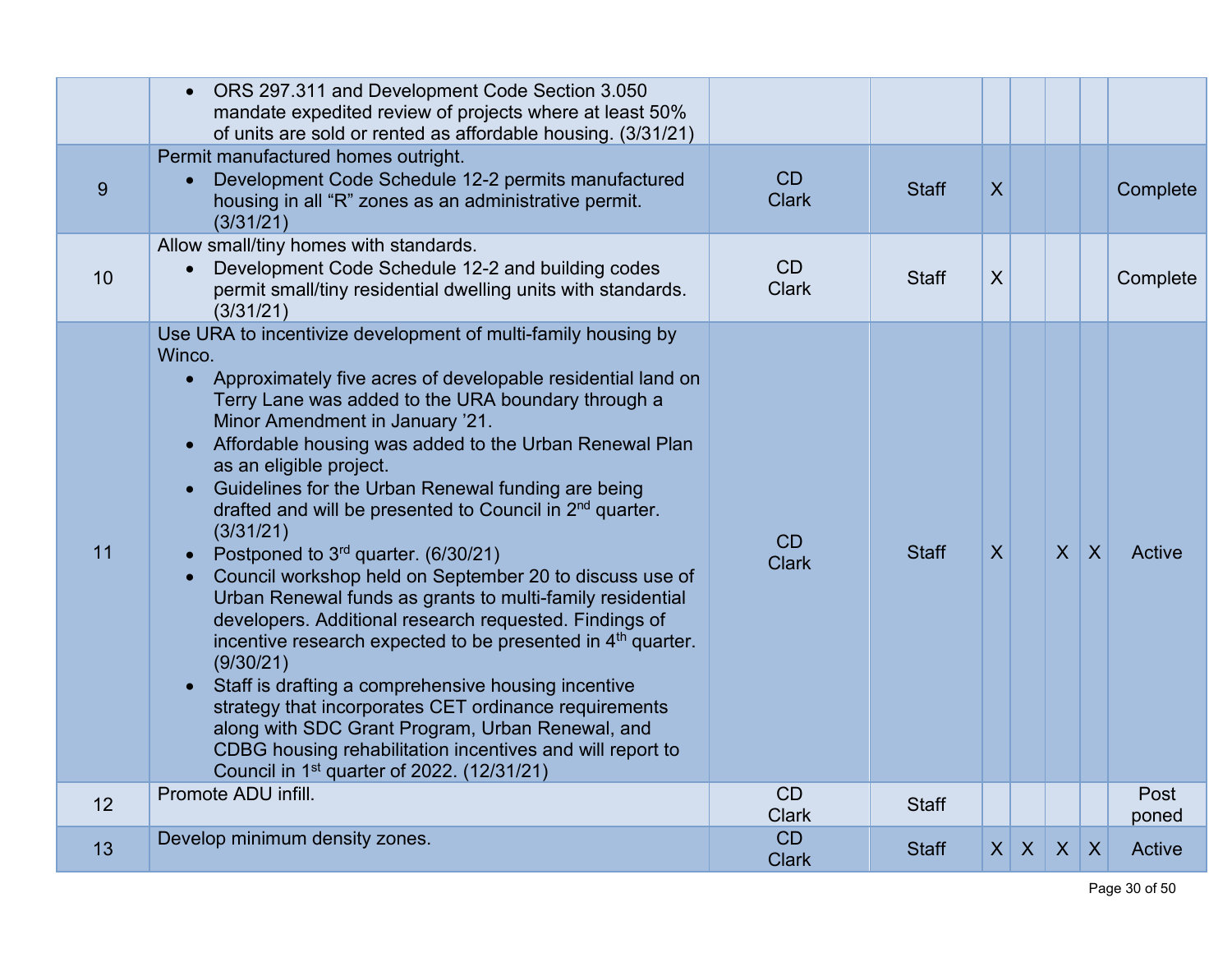|    | HAC forwarded a motion to Council supporting the<br>establishment of minimum densities in two different zoning<br>districts. (3/31/21)<br>The HAC motion was presented at a Council Workshop<br>during the 2 <sup>nd</sup> quarter. Council sent the topic back to HAC<br>to review additional minimum density scenarios in different<br>residential zones. HAC held one meeting in the 2 <sup>nd</sup> quarter<br>and the topic is scheduled for another HAC agenda in the<br>$3rd$ quarter. (6/30/21)<br>HAC's revised motion was presented at the August 30<br>Council workshop. There was general consensus to<br>proceed with a text amendment to require 60% of<br>maximum density be constructed in the R-3 and R-4<br>zones.<br>Staff is drafting a formal Development Code amendment to<br>$\bullet$ |                    |              |                 |         |   |   |                 |
|----|---------------------------------------------------------------------------------------------------------------------------------------------------------------------------------------------------------------------------------------------------------------------------------------------------------------------------------------------------------------------------------------------------------------------------------------------------------------------------------------------------------------------------------------------------------------------------------------------------------------------------------------------------------------------------------------------------------------------------------------------------------------------------------------------------------------|--------------------|--------------|-----------------|---------|---|---|-----------------|
|    | be presented at a Council workshop in 4th quarter for<br>review prior to holding UAPC public hearing. (9/30/21)<br>On December 6, Council directed staff to initiate a formal<br>$\bullet$<br>minimum density code amendment application using a<br>60% target in the R-3 and R-4 zones, including exemption<br>and exception provisions. A public hearing before the<br>UAPC is being scheduled for the 1 <sup>st</sup> quarter of 2022.<br>(12/31/21)                                                                                                                                                                                                                                                                                                                                                       |                    |              |                 |         |   |   |                 |
| 14 | Incentivize increase in the City's affordable housing inventory by<br>2030 through expediting permits, financial motivation and<br>Development Code amendments.<br>Staff is drafting a comprehensive housing incentive<br>strategy that incorporates CET ordinance requirements<br>along with SDC Grant Program, Urban Renewal, and<br>CDBG housing rehabilitation incentives and will report to<br>Council in 1 <sup>st</sup> quarter of 2022. (12/31/21)                                                                                                                                                                                                                                                                                                                                                    | CD<br><b>Clark</b> | <b>Staff</b> |                 |         |   | X | <b>Active</b>   |
| 15 | Promote mixed use zoning and policies, which foster additional<br>housing types. (e.g., live-work units)                                                                                                                                                                                                                                                                                                                                                                                                                                                                                                                                                                                                                                                                                                      | CD<br><b>Clark</b> | <b>Staff</b> |                 |         |   |   | Forth<br>coming |
| 16 | Facilitate development of low-income housing.<br>A development agreement is under negotiation with AVS<br>Communities LLC to develop a 66-unit senior multi-                                                                                                                                                                                                                                                                                                                                                                                                                                                                                                                                                                                                                                                  | CD<br><b>Clark</b> | <b>Staff</b> | $\vert X \vert$ | $\sf X$ | X | X | Active          |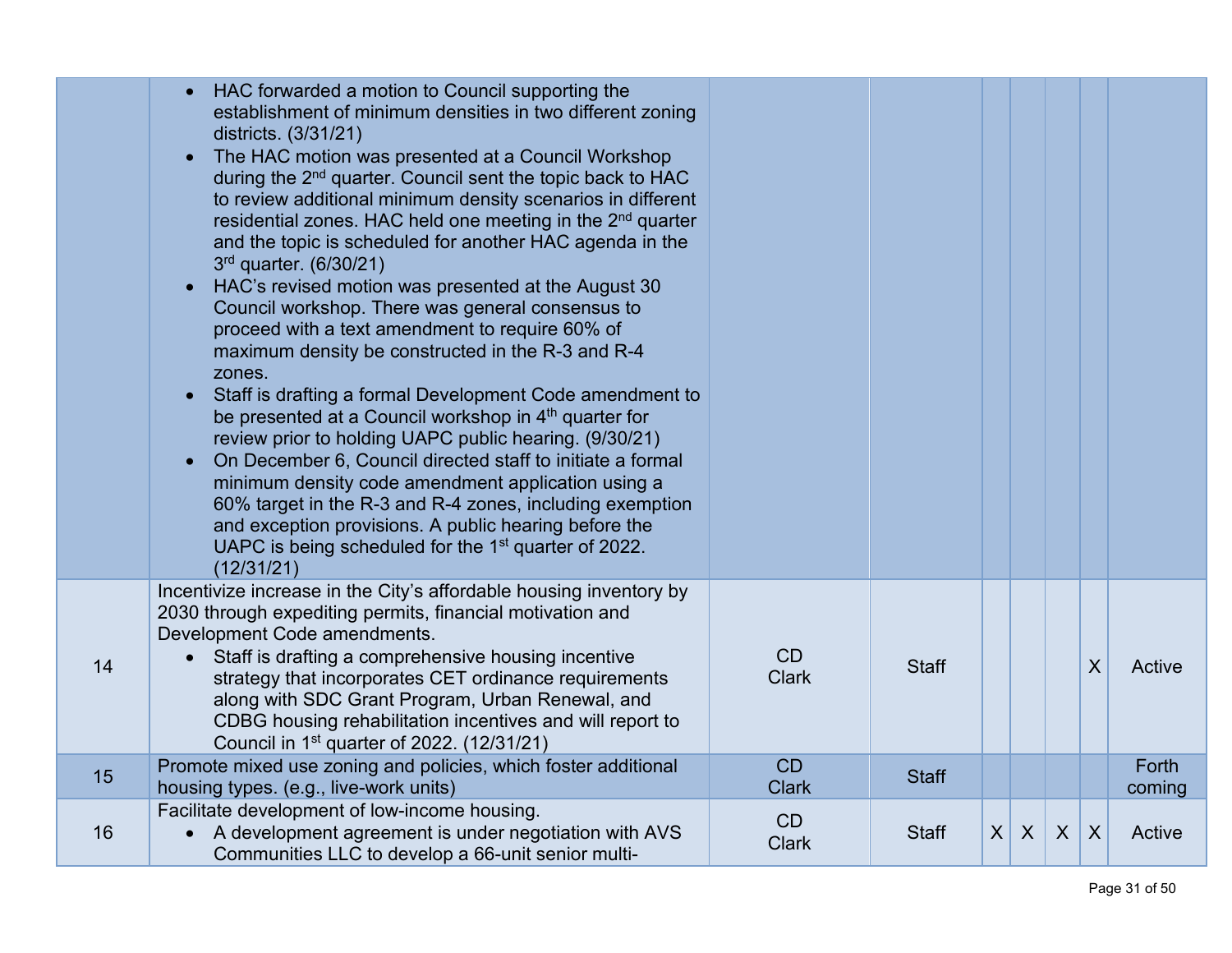| dwelling project that restricts rent to 60% AMI at the corner<br>of Ramsey and Nebraska. (3/31/21)<br>Negotiations with AVS Communities LLC continues.<br>(6/30/21)<br>• AVS Communities failed to respond timely to the tentative<br>award. Offer was formally withdrawn by City.<br>• In August, Council directed staff to prepare a revised RFP<br>soliciting proposals from affordable housing providers.<br>RFP to be published on October 14 and open through<br>November 17. Review committee comprised of Housing<br>Advisory Committee members and staff will review<br>applications in early December. (9/30/21)<br>• On December 15, Council selected Chrisman<br>Development, Inc., as the awardee of the second round for<br>the Ramsey Affordable Housing RFP. A Notice of Intent to<br>Award was issued on December 17, and a draft<br>development agreement will be distributed by January 14, |  |
|----------------------------------------------------------------------------------------------------------------------------------------------------------------------------------------------------------------------------------------------------------------------------------------------------------------------------------------------------------------------------------------------------------------------------------------------------------------------------------------------------------------------------------------------------------------------------------------------------------------------------------------------------------------------------------------------------------------------------------------------------------------------------------------------------------------------------------------------------------------------------------------------------------------|--|
| 22. (12/31/21)                                                                                                                                                                                                                                                                                                                                                                                                                                                                                                                                                                                                                                                                                                                                                                                                                                                                                                 |  |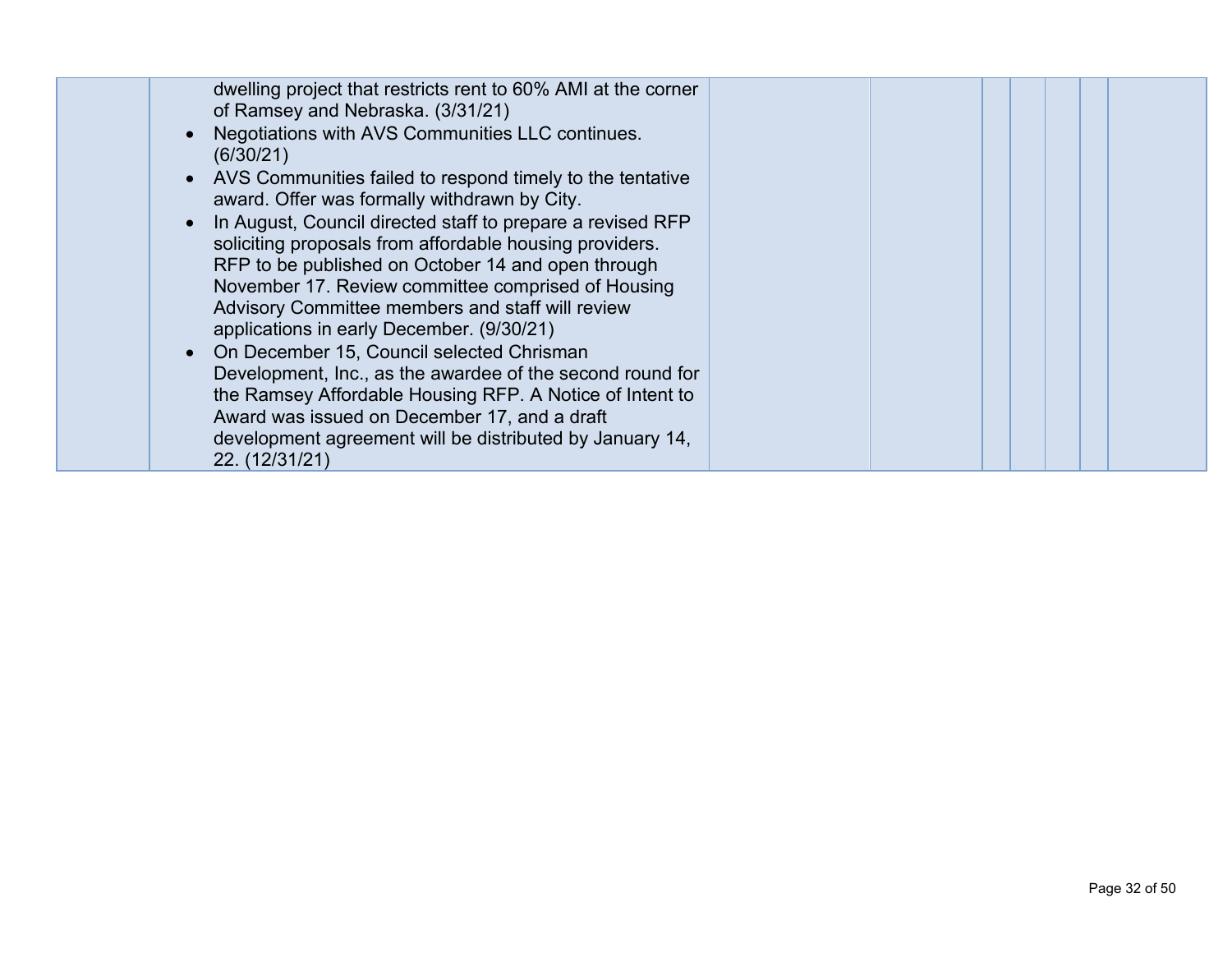### **Maintain, Operate and Expand our Infrastructure to Meet Community Needs**

### *Leadership Objectives:*

- **Plan and develop infrastructure.**
- **Ensure water infrastructure needs are met.**
- **Ensure sewer infrastructure needs are met.**
- **Ensure transportation infrastructure needs are met.**
- **Ensure storm facility infrastructure needs are met.**
- **Ensure bicycle/pedestrian path needs are met.**
- **Ensure park infrastructure needs are met.**
- **Enhance opportunities to promote character and community spirit.**
- **Provide an environment to help preserve and enhance Grants Pass' historical assets.**
- **Develop a Tree Canopy Program.**

#### *Leadership Actions:*

#### *Objective 1: Plan and develop infrastructure.*

Action 1. Public Facility Management Plan.\*\*\* Action 2. Develop landscape amendment focusing on xeriscape, planter strips and reducing landscape strips.\*\*\* Action 3. Update the Downtown Master Plan.\* Action 4. Welcome Center façade improvements.\* **Objective: Plan and develop infrastructure. Specific Action <sup>M</sup>**easurement **<sup>A</sup>**ssignment **<sup>R</sup>**esources **T**ime/ Quarter **<sup>S</sup>**tatus 1 2 3 4 1 Public Facility Management Plan. • New facilities supervisor is on staff. Project has been identified and included in proposed FY'22 budget. (3/31/21) • An RFP has been developed and is being reviewed by an asset management professional to ensure that all desired PW Cannova Staff  $X \mid X \mid X \mid X$  Active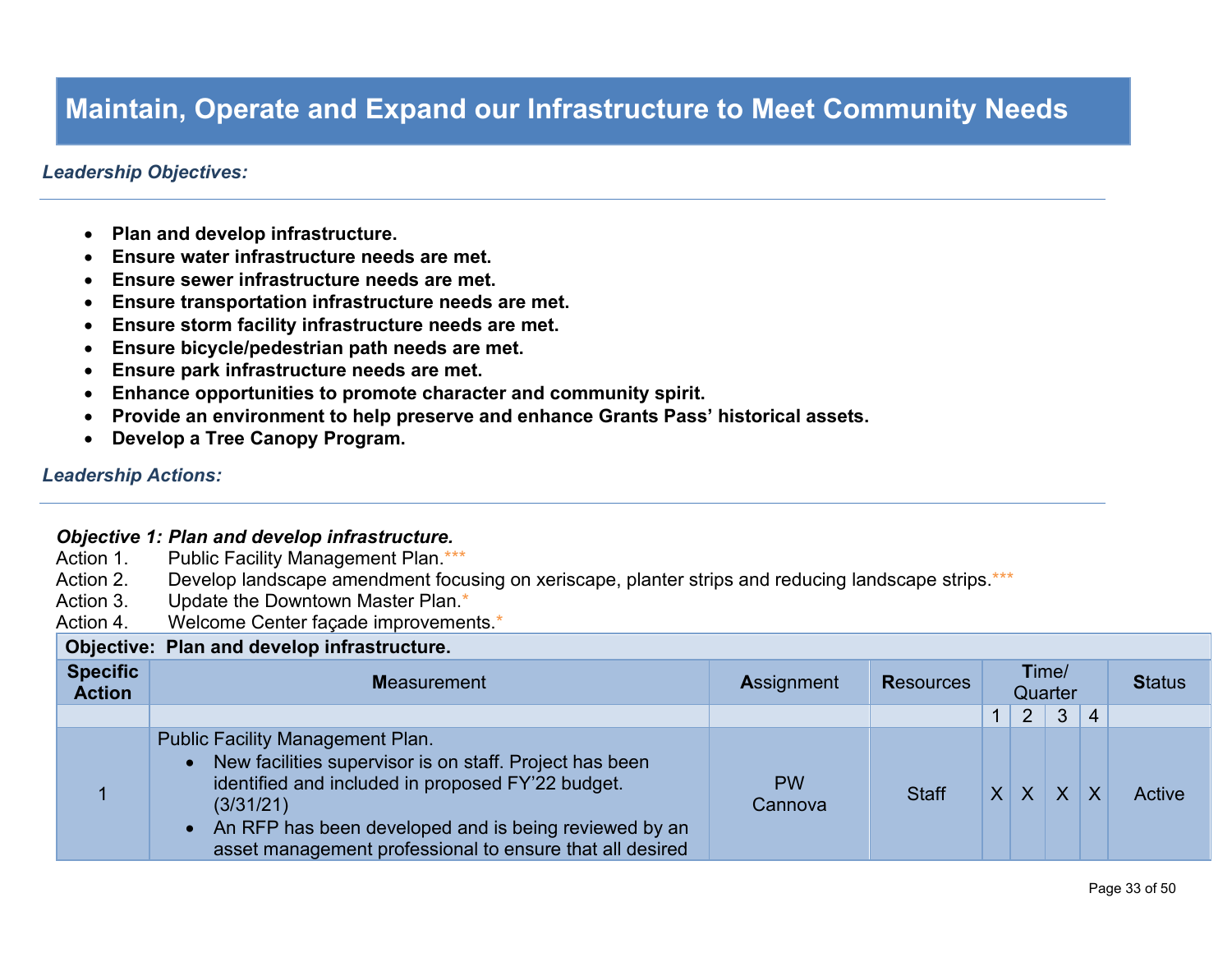|   | aspects of the project have been captured. The RFP will<br>post in early July with an intended award in September.<br>(6/30/21)<br>A contractor has been selected and staff are negotiating a<br>$\bullet$<br>final scope of work and fee prior to Council executing a<br>contract. Contract consideration is scheduled for October<br>2021. (9/30/21)<br>Contractor has completed a large percentage of the facility<br>$\bullet$<br>assessments and wrap up in January of 2022. A report is<br>being prepared for presentation to Council late 1 <sup>st</sup> quarter<br>or early 2 <sup>nd</sup> quarter of 2022. A few issues have been<br>identified, but the process has been going well. (12/31/21)                                                                                                                                                                                                                                                                                                                                               |                           |              |         |              |                |                 |
|---|-----------------------------------------------------------------------------------------------------------------------------------------------------------------------------------------------------------------------------------------------------------------------------------------------------------------------------------------------------------------------------------------------------------------------------------------------------------------------------------------------------------------------------------------------------------------------------------------------------------------------------------------------------------------------------------------------------------------------------------------------------------------------------------------------------------------------------------------------------------------------------------------------------------------------------------------------------------------------------------------------------------------------------------------------------------|---------------------------|--------------|---------|--------------|----------------|-----------------|
| 2 | Develop landscape amendments focusing on xeriscape, planter<br>strips and reducing landscape strips.<br>• Two Council workshop presentations have been made on<br>proposed landscape code amendments.<br>• Staff is drafting Development Code text amendments to<br>reflect recent Council direction.<br>Council will review final draft amendments at a workshop<br>in 2 <sup>nd</sup> quarter and a UAPC public hearing is anticipated for<br>3rd quarter. (3/31/21)<br>Council workshop will be scheduled in 3rd quarter.<br>(6/30/21)<br>At the workshop held on September 13, Council directed<br>staff to proceed with a formal amendment and public<br>hearing at UAPC. The text amendment staff report to<br>UAPC must include Council direction and feedback on the<br>draft.<br>UAPC public hearing scheduled for December 8.<br>(9/30/21)<br>On December 8, UAPC recommended approval of the<br>$\bullet$<br>landscape/xeriscape text amendment to Council. A public<br>hearing is scheduled before Council on February 2, 2022.<br>(12/31/21) | <b>CD</b><br><b>Clark</b> | <b>Staff</b> | $X$ $X$ | $\mathsf{X}$ | $\overline{X}$ | Active          |
| 3 | Update the Downtown Master Plan.                                                                                                                                                                                                                                                                                                                                                                                                                                                                                                                                                                                                                                                                                                                                                                                                                                                                                                                                                                                                                          | CD<br><b>Clark</b>        | <b>Staff</b> |         |              |                | Forth<br>coming |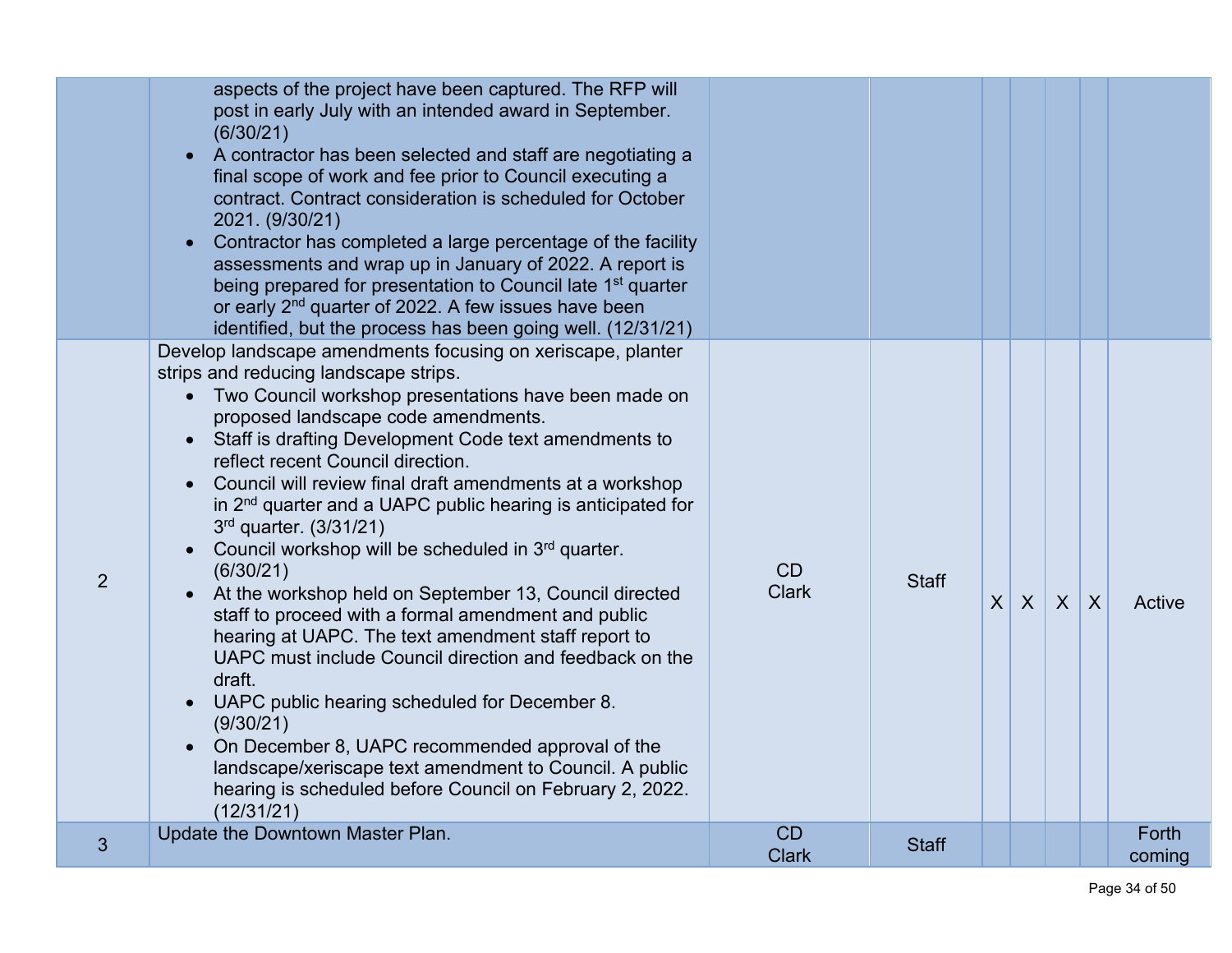| (Note: This is a different plan than the downtown plaza plan<br>prepared by Terrain Architects and this is a comprehensive land<br>use plan focused on private and public development. It overlaps<br>with the Caveman Plaza Taskforce and Urban Renewal projects<br>and requires more definition.) (12/31/21)                                                                                                                                                                                                                                                                                    |                                      |              |   |         |        |
|---------------------------------------------------------------------------------------------------------------------------------------------------------------------------------------------------------------------------------------------------------------------------------------------------------------------------------------------------------------------------------------------------------------------------------------------------------------------------------------------------------------------------------------------------------------------------------------------------|--------------------------------------|--------------|---|---------|--------|
| Welcome Center façade improvements.<br>• Staff will work with new facilities supervisor and interest<br>parties to develop plan for improvements. Funds have<br>been allocated in the proposed FY'22 budget. (3/31/21)<br>• Presentation scheduled for $3rd$ quarter. (6/30/21)<br>• Presented options to Council. Council directed staff to<br>come back with potential options for exterior facing<br>restrooms and uses for the interior space prior to<br>authorizing any exterior remodel. Staff are working with an<br>architect to evaluate reconfiguration of the restrooms.<br>(9/30/21) | <b>PW</b><br>Canady/Canova/<br>Sevco | <b>Staff</b> | X | $\sf X$ | Active |

### *Objective 2: Ensure water infrastructure needs are met.*

- Action 1: Build new Water Treatment Plant.\*\*\*
- Action 2: Design/install redundant water main loop in Redwood Highway pedestrian way.\*\*

|                                  | Objective: Ensure water infrastructure needs are met.                                                                                                                                                                                                                                                                                                                                                                                                                                                                                                                                      |                     |                  |          |                  |              |                |        |
|----------------------------------|--------------------------------------------------------------------------------------------------------------------------------------------------------------------------------------------------------------------------------------------------------------------------------------------------------------------------------------------------------------------------------------------------------------------------------------------------------------------------------------------------------------------------------------------------------------------------------------------|---------------------|------------------|----------|------------------|--------------|----------------|--------|
| <b>Specific</b><br><b>Action</b> | <b>Measurement</b>                                                                                                                                                                                                                                                                                                                                                                                                                                                                                                                                                                         | <b>Assignment</b>   | <b>Resources</b> |          | Time/<br>Quarter |              | <b>Status</b>  |        |
|                                  |                                                                                                                                                                                                                                                                                                                                                                                                                                                                                                                                                                                            |                     |                  |          | $\overline{2}$   | $\mathbf{3}$ | $\overline{4}$ |        |
|                                  | <b>Build new Water Treatment Plant.</b><br>• Property sale finalized in February for 7.7 acres.<br>Request for Proposals for site clearance package to make<br>site construction ready was issued in March.<br>• Request for proposals to hire a Design Build Team was<br>issued in March. (3/31/21)<br>Contract was awarded for site clearance and work on the<br>site has begun. The contractor is installing stormwater<br>infrastructure, grading the site and demolishing all the<br>buildings. The contractor is expected to complete the site<br>work in early September. (6/30/21) | <b>PW</b><br>Canady | <b>Monetary</b>  | $\times$ | X                |              | XX             | Active |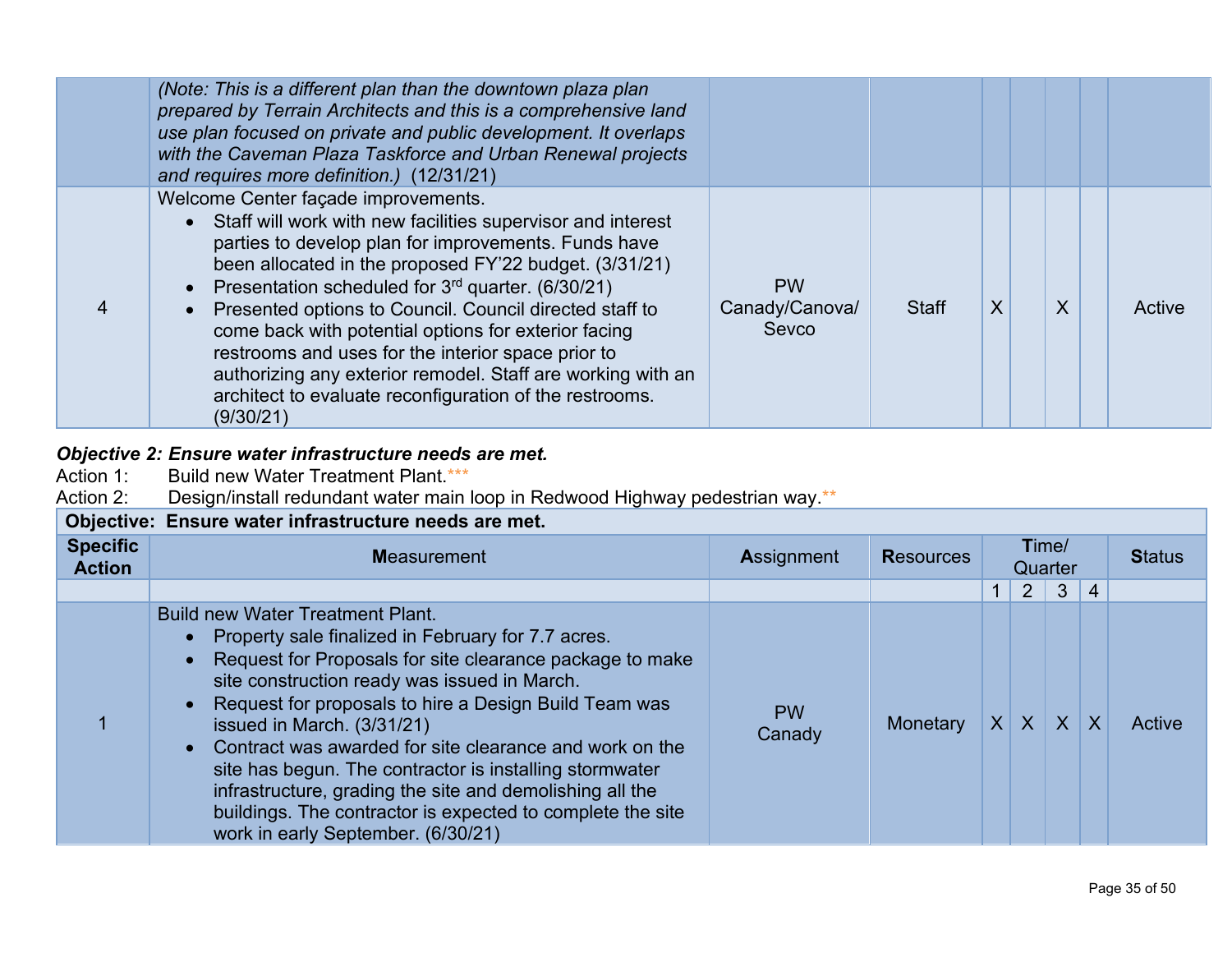|   | Staff interviewed finalist to be the City's Design Builder.<br>$\bullet$<br>Four strong proposals received with final selection in July.<br>(6/30/21)<br>Contract for Phase I services was awarded to Slayden<br>$\bullet$<br>Construction Group in September. Work will soon begin on<br>technology selection. Council will be presented with<br>technology options late in the $4th$ quarter. (9/30/21)<br>Multiple workshops have been held between the<br>contractor, staff and owner's agent to work on technology<br>selection. Staff have narrowed the technology to several<br>options which will be more fully developed and presented<br>to Council in the 1 <sup>st</sup> quarter of 2022. Staff also presented<br>alternative financing options and enhanced grant funding<br>to allow Council to make decisions informed on budget,<br>quality and future compatibility of the new treatment plant.<br>(12/31/21) |                                                |          |          |              |  |        |
|---|--------------------------------------------------------------------------------------------------------------------------------------------------------------------------------------------------------------------------------------------------------------------------------------------------------------------------------------------------------------------------------------------------------------------------------------------------------------------------------------------------------------------------------------------------------------------------------------------------------------------------------------------------------------------------------------------------------------------------------------------------------------------------------------------------------------------------------------------------------------------------------------------------------------------------------|------------------------------------------------|----------|----------|--------------|--|--------|
| 2 | Design/install redundant water main loop in Redwood Highway<br>pedestrian way.<br>Line is near completion and bid documents are being<br>prepared to phase installation of the line into two<br>segments. Installation expected in $3rd$ quarter of 2021.<br>(3/31/21)<br>Staff are working with City Engineer to evaluate whether to<br>place the project on hold for a year until the material<br>market stabilizes. (6/30/21)<br>Project currently waiting on more competitive bidding<br>$\bullet$<br>climate before releasing. Currently, staff and contractors<br>are having a difficult time procuring materials for small<br>jobs, it is felt that a delay will benefit pricing when this<br>project finally bids in December/January. (9/30/21)                                                                                                                                                                       | <b>PW</b><br>Canady/Kuhnert/<br><b>Elliott</b> | Monetary | $X \mid$ | $\mathsf{X}$ |  | Active |

## *Objective 3: Ensure sewer infrastructure needs are met.*<br>Action 1: Begin Webster 2 alternatives study/design/cons

- Action 1: Begin Webster 2 alternatives study/design/construction.<sup>\*</sup><br>Action 2: Develop a pilot plan for Cured-In-Place-Piping (CIPP) for
- Action 2: Develop a pilot plan for Cured-In-Place-Piping (CIPP) for pipe rehabilitation projects.\*<br>Action 3: Continue Water Restoration Plant rehabilitation Digester re-hab.\*
- Continue Water Restoration Plant rehabilitation Digester re-hab.\*

**Objective: Ensure sewer infrastructure needs are met.**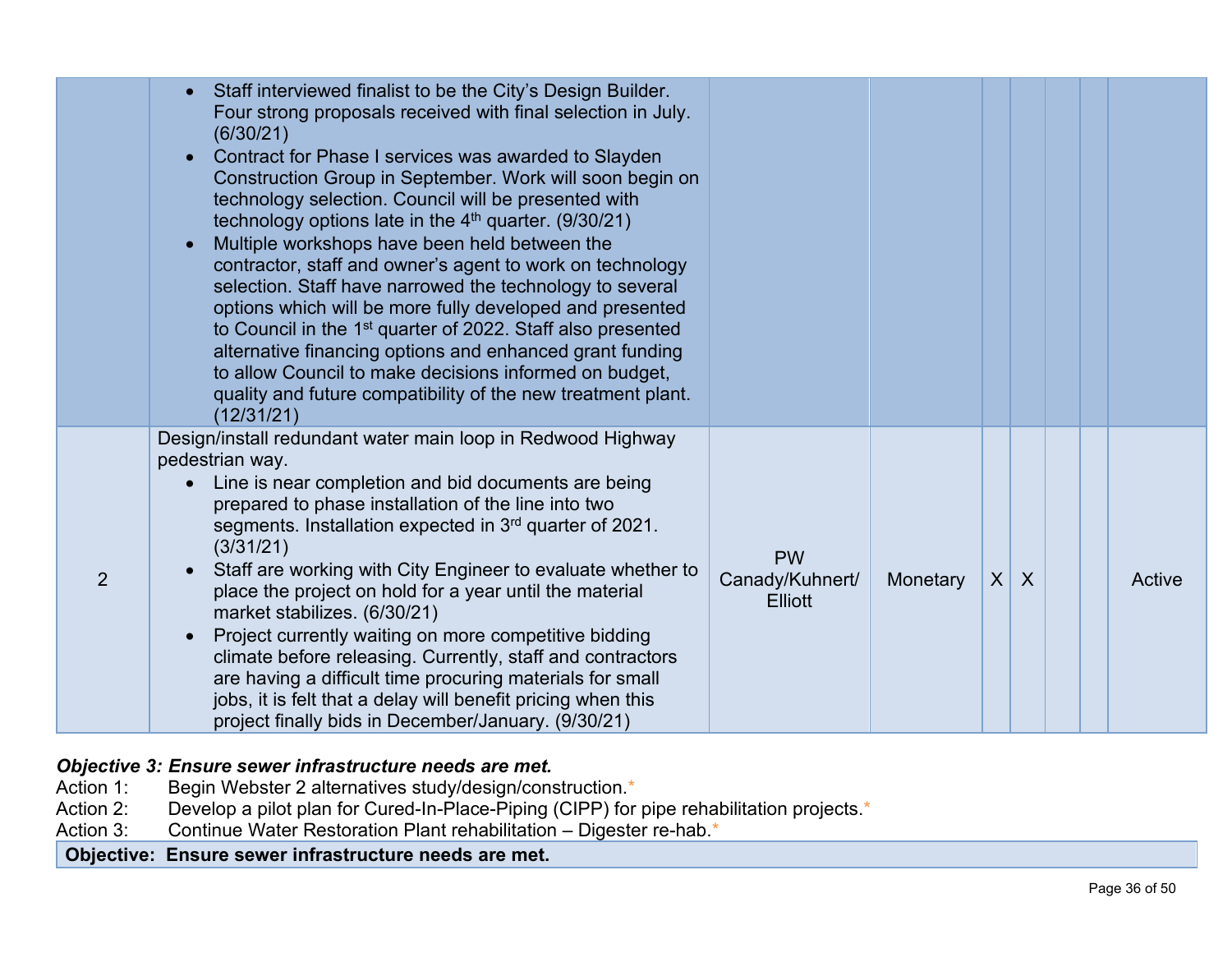| <b>Specific</b><br><b>Action</b> | <b>Measurement</b>                                                                                                                                                                                                                                                                                                                                                                                                                                                                                                                                                                                                                                                                                                                                                                                                                                                                                                                                                      | <b>Assignment</b>                              | <b>Resources</b>   | Time/<br>Quarter |              |              |                 | <b>Status</b>   |
|----------------------------------|-------------------------------------------------------------------------------------------------------------------------------------------------------------------------------------------------------------------------------------------------------------------------------------------------------------------------------------------------------------------------------------------------------------------------------------------------------------------------------------------------------------------------------------------------------------------------------------------------------------------------------------------------------------------------------------------------------------------------------------------------------------------------------------------------------------------------------------------------------------------------------------------------------------------------------------------------------------------------|------------------------------------------------|--------------------|------------------|--------------|--------------|-----------------|-----------------|
|                                  |                                                                                                                                                                                                                                                                                                                                                                                                                                                                                                                                                                                                                                                                                                                                                                                                                                                                                                                                                                         |                                                |                    | $\mathbf 1$      | 2            | $\mathbf{3}$ | $\vert 4 \vert$ |                 |
|                                  | Begin Webster 2 alternatives study/design/construction.                                                                                                                                                                                                                                                                                                                                                                                                                                                                                                                                                                                                                                                                                                                                                                                                                                                                                                                 | <b>PW</b><br>Canady/Brelinski/<br><b>Baker</b> | Staff/<br>Monetary |                  |              |              |                 | Forth<br>coming |
| 2                                | Develop a pilot plan for Cured-In-Place-Piping (CIPP) for pipe<br>rehabilitation projects.                                                                                                                                                                                                                                                                                                                                                                                                                                                                                                                                                                                                                                                                                                                                                                                                                                                                              | <b>PW</b><br><b>Baker/Elliott</b>              | <b>Staff</b>       |                  |              |              |                 | Active          |
| 3                                | Continue Water Restoration Plant rehabilitation - Digester re-<br>hab.<br>Staff authorized a contract with Carollo Engineers, Inc., to<br>$\bullet$<br>design heat exchanger improvements to begin the<br>Digester re-hab.<br>Design work is well underway. New work has been<br>$\bullet$<br>identified that will be brought to Council in 2 <sup>nd</sup> quarter for<br>consideration of expansion of the project. (3/31/21)<br>Council approved Task Order No. 40 to include digester<br>$\bullet$<br>cleaning as part of the heat exchanger project. The<br>combined project should go to bid in July or August.<br>(6/30/21)<br>Project was bid in September and has been placed on<br>hold until December/January. Bids were double the<br>engineers estimate of \$1.4 M. (9/30/21)<br>This project has been slightly rescoped, providing more<br>$\bullet$<br>flexibility for bidders. It will be re-released in 1 <sup>st</sup> quarter of<br>2022. (12/31/21) | <b>PW</b><br>Canady/Brelinski                  | <b>Staff</b>       | $\vert X \vert$  | $\mathsf{X}$ |              | $X$ $X$         | Active          |

## **Objective 4: Ensure transportation infrastructure needs are met.**<br>Action 1: Develop a parking/restroom management plan.\*\*\*

- Action 1: Develop a parking/restroom management plan.\*\*\*<br>Action 2: Install sidewalks and crosswalks near the intersec
- Action 2: Install sidewalks and crosswalks near the intersection of Foundry and Booth streets.\*\*\*<br>Action 3: Improve dangerous/problem pedestrian crossings (flashing beacons).\*
- Action 3: Improve dangerous/problem pedestrian crossings (flashing beacons).<sup>\*</sup><br>Action 4: Design the Allen Creek Road project.
- Action 4: Design the Allen Creek Road project.<br>Action 5: Develop local access street for Allen (
- Develop local access street for Allen Creek Road.

|                                  | Objective: Ensure transportation infrastructure needs are met. |                   |                  |                  |               |
|----------------------------------|----------------------------------------------------------------|-------------------|------------------|------------------|---------------|
| <b>Specific</b><br><b>Action</b> | <b>Measurement</b>                                             | <b>Assignment</b> | <b>Resources</b> | Time/<br>Quarter | <b>Status</b> |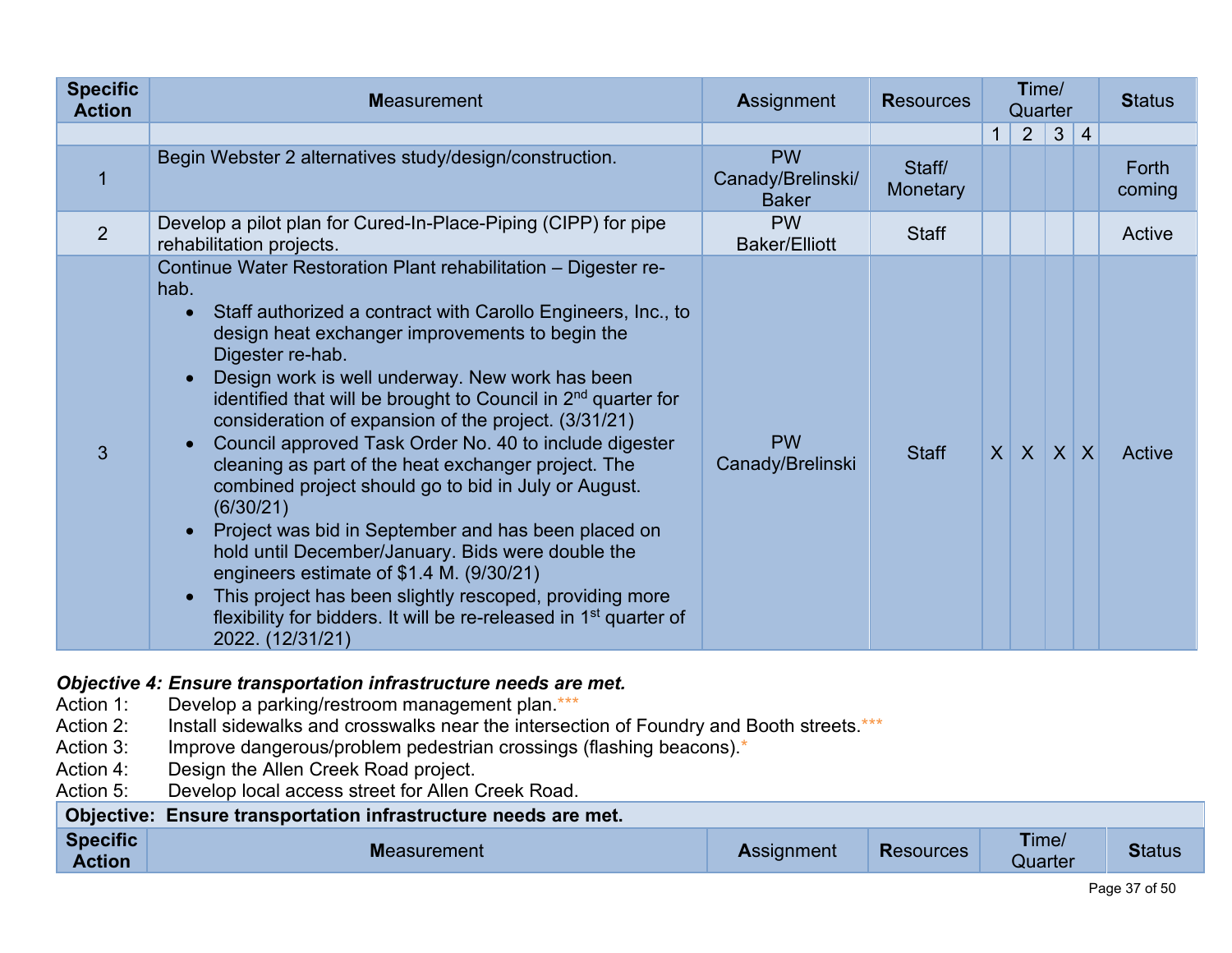|                |                                                                                                                                                                                                                                                                                                                                                                                                                                                                                                                                                                                                                                                                                                                                                                                                                                                                                                                                                    |                                 |                    | $\mathbf{1}$    | $\overline{2}$   | $\mathfrak{Z}$   | $\overline{4}$ |                 |
|----------------|----------------------------------------------------------------------------------------------------------------------------------------------------------------------------------------------------------------------------------------------------------------------------------------------------------------------------------------------------------------------------------------------------------------------------------------------------------------------------------------------------------------------------------------------------------------------------------------------------------------------------------------------------------------------------------------------------------------------------------------------------------------------------------------------------------------------------------------------------------------------------------------------------------------------------------------------------|---------------------------------|--------------------|-----------------|------------------|------------------|----------------|-----------------|
|                | Develop a parking/restroom management plan.<br>• Council directed staff to install permanent public restrooms<br>in public parking lots. Staff will partner with Josephine<br>Community Transit and Portland Loo to install two initially<br>while a third location is considered.<br>Construction expected summer or fall of 2021.<br>Parking lot signs schedule for Council consideration in 2 <sup>nd</sup><br>quarter of 2021. (3/31/21)<br>On June 16, Council approved the purchase of three<br>Portland Loos. Staff will work with the manufacturer to<br>finalize the order and provide information to Council to<br>finalize locations for the restrooms prior to installation.<br>(6/30/21)<br>Council re-authorized the purchase of two loos. This was<br>$\bullet$<br>due to Josephine Community Transit deciding to not<br>purchase Portland Loos. Locations for the placement will<br>be determined at a future workshop. (12/31/21) | CD / PW<br><b>Clark/Elliott</b> | Staff/<br>Monetary | $\vert X \vert$ | $\boldsymbol{X}$ |                  | X              | Active          |
| $\overline{2}$ | Install sidewalks and crosswalks near the intersection of Foundry<br>and Booth streets.                                                                                                                                                                                                                                                                                                                                                                                                                                                                                                                                                                                                                                                                                                                                                                                                                                                            | <b>PW</b><br>Elliott/Stichter   | Staff/<br>Monetary |                 |                  |                  |                | Forth<br>coming |
| 3              | Improve dangerous/problem pedestrian crossings (flashing<br>beacons).                                                                                                                                                                                                                                                                                                                                                                                                                                                                                                                                                                                                                                                                                                                                                                                                                                                                              | <b>PW</b><br><b>Elliott</b>     | Staff/<br>Monetary |                 |                  |                  |                | Forth<br>coming |
| 4              | Design the Allen Creek Road project.<br>Staff and ODOT have selected a new contractor to<br>complete the design of Allen Creek Road. Work is<br>expected to resume late 2 <sup>nd</sup> quarter or early 3 <sup>rd</sup> quarter on<br>design and ROW identification. (3/31/21)<br>The Design Consultant has been collecting information<br>and the project was amended with the state to reflect<br>additional funding acquired over the last couple years.<br>(6/30/21)<br>A new Local Agency Agreement is set to go before Council<br>$\bullet$<br>for approval in the 4 <sup>th</sup> quarter. ODOT is working to approve<br>the Scope of Work and agreement with the contractor<br>through their legal counsel. Portions of the design should<br>begin in the $4th$ quarter. (9/30/21)                                                                                                                                                        | <b>PW</b><br>Elliott/Canady     | Staff/<br>Monetary | X               | $\mathsf{X}$     | $\boldsymbol{X}$ | $\sf X$        | Active          |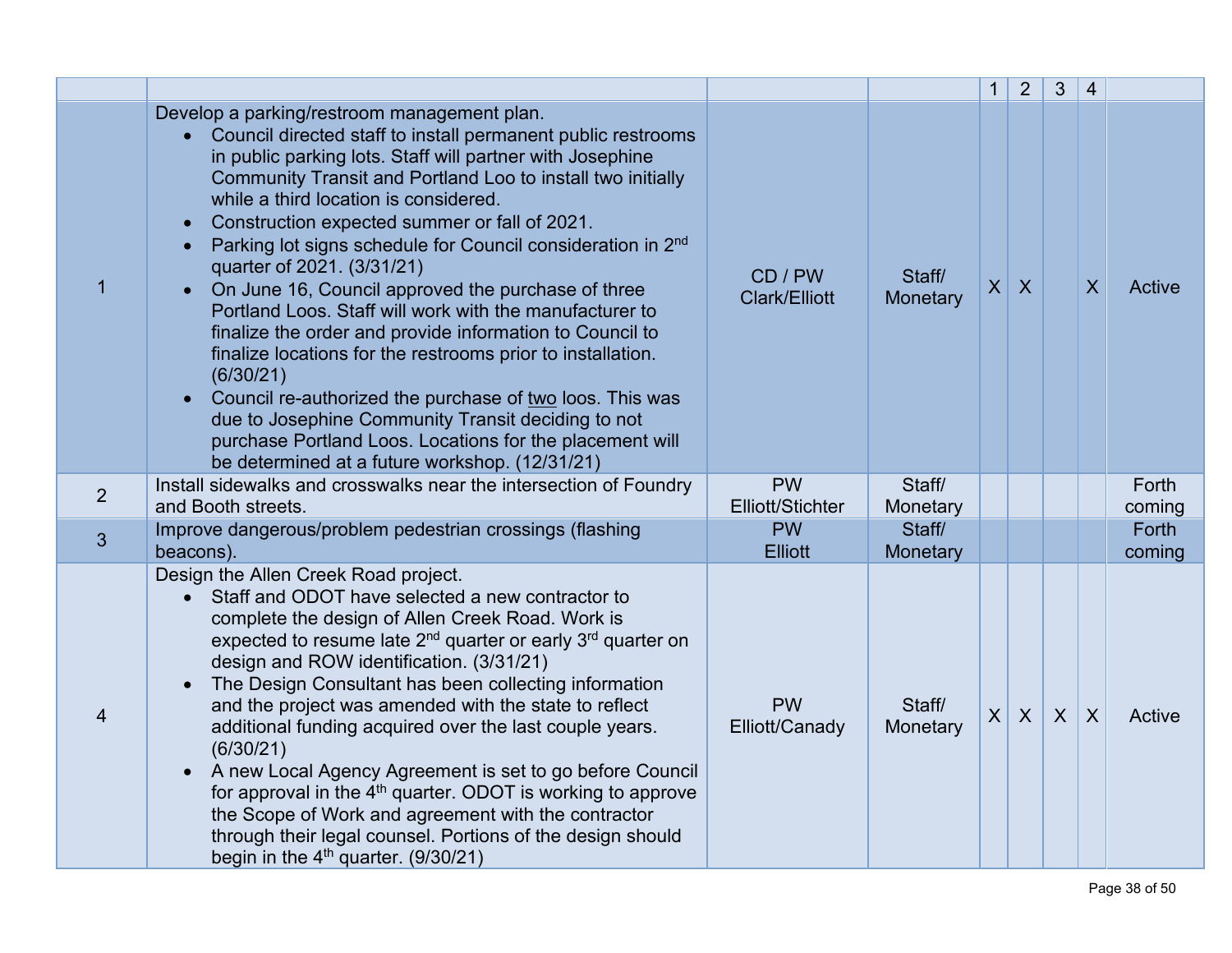| • The Design Consultant was issued a Notice to proceed<br>and started survey and environmental work before design<br>commences. (12/31/21)                                                                                                                                                                                                     |                    |              |  |        |
|------------------------------------------------------------------------------------------------------------------------------------------------------------------------------------------------------------------------------------------------------------------------------------------------------------------------------------------------|--------------------|--------------|--|--------|
| Develop local access street for Allen Creek Road area.<br>Thornton Engineering completed a rough draft of a local<br>access street circulation concept. The design concept will<br>be reviewed as a component of the Transportation Impact<br>Assessment (TIA) study prepared by David Evans &<br>Assoc for the Allen Creek rezone. (12/31/21) | CD<br><b>Clark</b> | <b>Staff</b> |  | Active |

## *Objective 5: Ensure storm facility infrastructure needs are met.***<br>Action 1: Initiate the preparation of a stormwater implementation**

Action 1: Initiate the preparation of a stormwater implementation plan following adoption of the Storm Water Master Plan.

|                                  | Objective: Ensure storm facility infrastructure needs are met.                                                                                                                                                                                                                                                                                                                                                               |                                                 |                  |                  |                |              |                |        |  |  |  |  |  |  |  |  |  |               |
|----------------------------------|------------------------------------------------------------------------------------------------------------------------------------------------------------------------------------------------------------------------------------------------------------------------------------------------------------------------------------------------------------------------------------------------------------------------------|-------------------------------------------------|------------------|------------------|----------------|--------------|----------------|--------|--|--|--|--|--|--|--|--|--|---------------|
| <b>Specific</b><br><b>Action</b> | <b>Measurement</b>                                                                                                                                                                                                                                                                                                                                                                                                           | <b>Assignment</b>                               | <b>Resources</b> | Time/<br>Quarter |                |              |                |        |  |  |  |  |  |  |  |  |  | <b>Status</b> |
|                                  |                                                                                                                                                                                                                                                                                                                                                                                                                              |                                                 |                  |                  | 2 <sup>1</sup> | $\mathbf{3}$ | $\overline{4}$ |        |  |  |  |  |  |  |  |  |  |               |
|                                  | Initiate the preparation of a stormwater implementation plan<br>following adoption of the Storm Water Master Plan.<br>• Staff will receive the draft Stormwater Management Plan<br>from the hired consultants in the $4th$ quarter. (9/30/21)<br>Staff received the draft Stormwater Management Plan and<br>submitted it along with the annual MS4 permit. ODEQ<br>approved the plan and annual permit submittal. (12/31/21) | <b>PW</b><br>Canady/Elliott/<br><b>Stichter</b> | Consultant       |                  |                | $\sf X$      | Χ              | Active |  |  |  |  |  |  |  |  |  |               |

## **Objective 6: Ensure bicycle/pedestrian path needs are met.**<br>Action 1: Pedestrian & Bicycle Commuting Connectivity.\*\*

- Action 1: Pedestrian & Bicycle Commuting Connectivity.\*\*<br>Action 2: Support development of Roque River Greenway
- Support development of Rogue River Greenway.\*\*

|                                  | Objective: Ensure bicycle/pedestrian path needs are met.                                                                                                                                                                     |                             |                  |                  |                |              |                        |        |
|----------------------------------|------------------------------------------------------------------------------------------------------------------------------------------------------------------------------------------------------------------------------|-----------------------------|------------------|------------------|----------------|--------------|------------------------|--------|
| <b>Specific</b><br><b>Action</b> | <b>Measurement</b>                                                                                                                                                                                                           | <b>Assignment</b>           | <b>Resources</b> | Time/<br>Quarter |                |              |                        |        |
|                                  |                                                                                                                                                                                                                              |                             |                  | $\mathbf 1$      | $\overline{2}$ | $\mathbf{3}$ | $\boldsymbol{\Lambda}$ |        |
|                                  | Pedestrian & Bicycle Commuting Connectivity.<br>Staff presented concept of pedestrian/bicycle bridge to<br>convey wastewater facilities across the river in the<br>redwood area. Council has directed staff to bring forward | <b>PW</b><br><b>Elliott</b> | <b>Staff</b>     | $\mathsf{X}$     |                |              |                        | Active |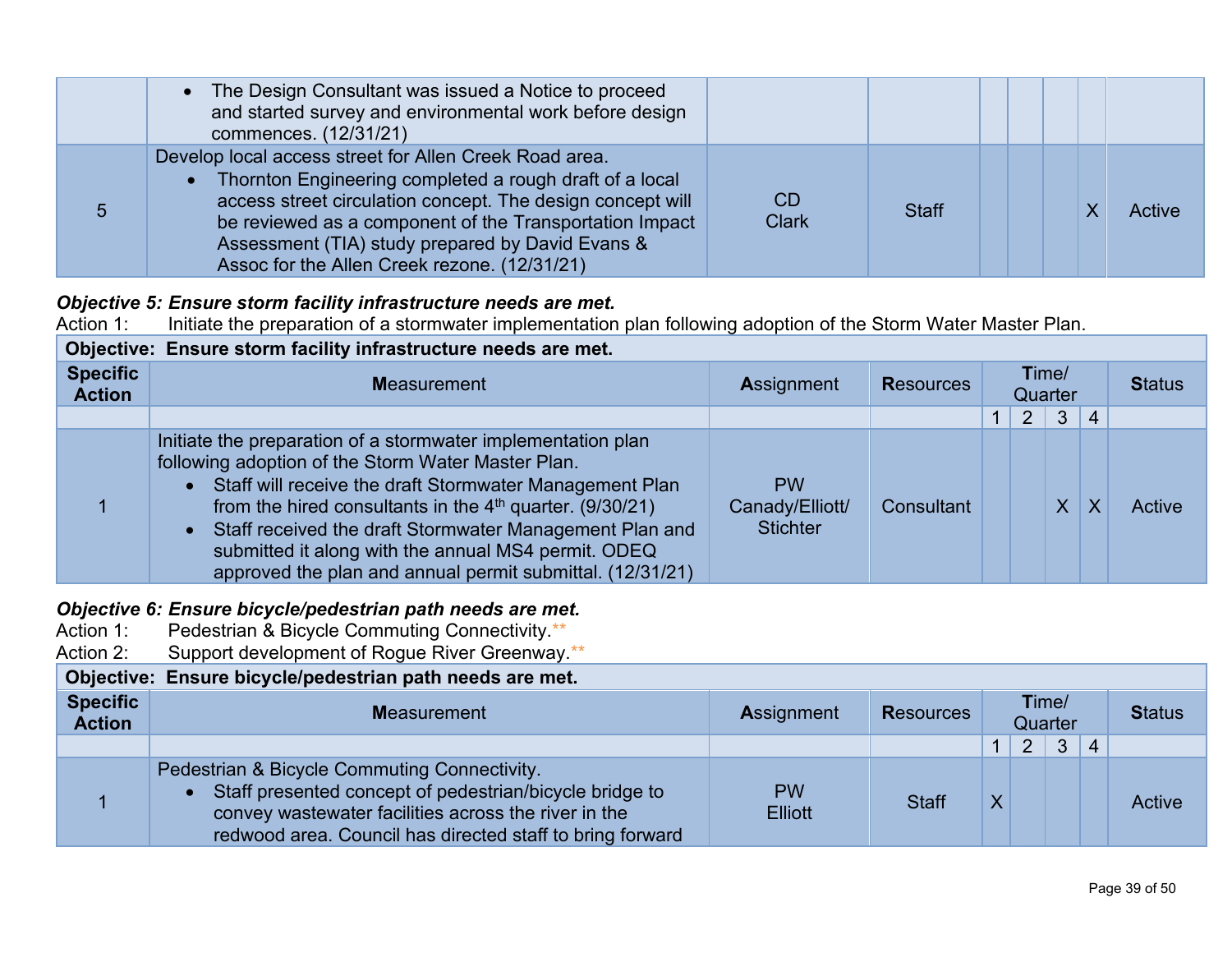| additional cost information before dismissing the concept.<br>(3/31/21)                                                                                                                                                                                                                                                                                                                                                                                                                                            |                             |       |   |         |   |        |
|--------------------------------------------------------------------------------------------------------------------------------------------------------------------------------------------------------------------------------------------------------------------------------------------------------------------------------------------------------------------------------------------------------------------------------------------------------------------------------------------------------------------|-----------------------------|-------|---|---------|---|--------|
| Support development of Rogue River Greenway.<br>The Middle Rogue Metropolitan Planning Organization<br>agreed to sponsor the Ride the Rogue Event. Additionally,<br>funding has been dedicated through the organization for<br>planning and scoping. (6/30/21)<br>The Middle Rogue Metropolitan Planning Organization<br>sponsored and dedicated ARPA related funding to the<br>project in the 3 <sup>rd</sup> quarter. ODOT has the scoping/planning<br>project in their que to designate an alignment. (9/30/21) | <b>PW</b><br><b>Elliott</b> | Staff | X | $\sf X$ | Χ | Active |

### *Objective 7: Ensure park infrastructure needs are met.*

- Action 1: Trail Development & Recreation.\*\*\*
- Action 2: Develop a Forest Stewardship and Recreational Use Plan for Dollar Mountain.\*\*\*
- Action 3: Develop Beacon Hill Park.\*\*\*
- Action 4: Restore/replace Caveman Pool.\*\*\*
- Action 5: Install additional security cameras throughout the park system.\*\*\*
- Action 6: Identify park infrastructure priorities.\*\*\*
- Action 7: Caveman Pool Taskforce.\*\*
- Action 8: Upgrade and/or relocate the Skate Park.<sup>\*</sup>
- Action 9: Reassess the purpose and usage of Gilbert Creek Park and redesign it to better meet the neighborhood needs.\*
- Action 10: Install a bike pump track at Beacon Hill Park.\*\*
- Action 11: Develop Riverside Park Community Building.\*\*
- Action 12: Upgrade and repurpose Westholm Park.\*\*
- Action 13: Focus on Park connectivity and trail heads.<sup>\*</sup>

| Objective: Ensure park infrastructure needs are met. |                                                                                                                                                                                                                                                                                                               |                           |                    |                         |                |              |                 |        |  |  |  |  |  |               |
|------------------------------------------------------|---------------------------------------------------------------------------------------------------------------------------------------------------------------------------------------------------------------------------------------------------------------------------------------------------------------|---------------------------|--------------------|-------------------------|----------------|--------------|-----------------|--------|--|--|--|--|--|---------------|
| <b>Specific</b><br><b>Action</b>                     | <b>Measurement</b>                                                                                                                                                                                                                                                                                            | Assignment                | <b>Resources</b>   | Time/<br>Quarter        |                |              |                 |        |  |  |  |  |  | <b>Status</b> |
|                                                      |                                                                                                                                                                                                                                                                                                               |                           |                    |                         | 2 <sup>1</sup> | $\mathbf{3}$ | $\vert 4 \vert$ |        |  |  |  |  |  |               |
|                                                      | <b>Trail Development &amp; Recreation.</b><br>• Connecting path from Parkside Elementary to Reinhart<br>Volunteer Park planned for installation in 2 <sup>nd</sup> quarter.<br>(3/31/21)<br>District 7 Staff installed path base and the contractor<br>$\bullet$<br>completed paving 2 <sup>nd</sup> quarter. | <b>CD</b><br><b>Clark</b> | Staff/<br>Monetary | $\overline{\mathsf{X}}$ | $\times$       |              | X               | Active |  |  |  |  |  |               |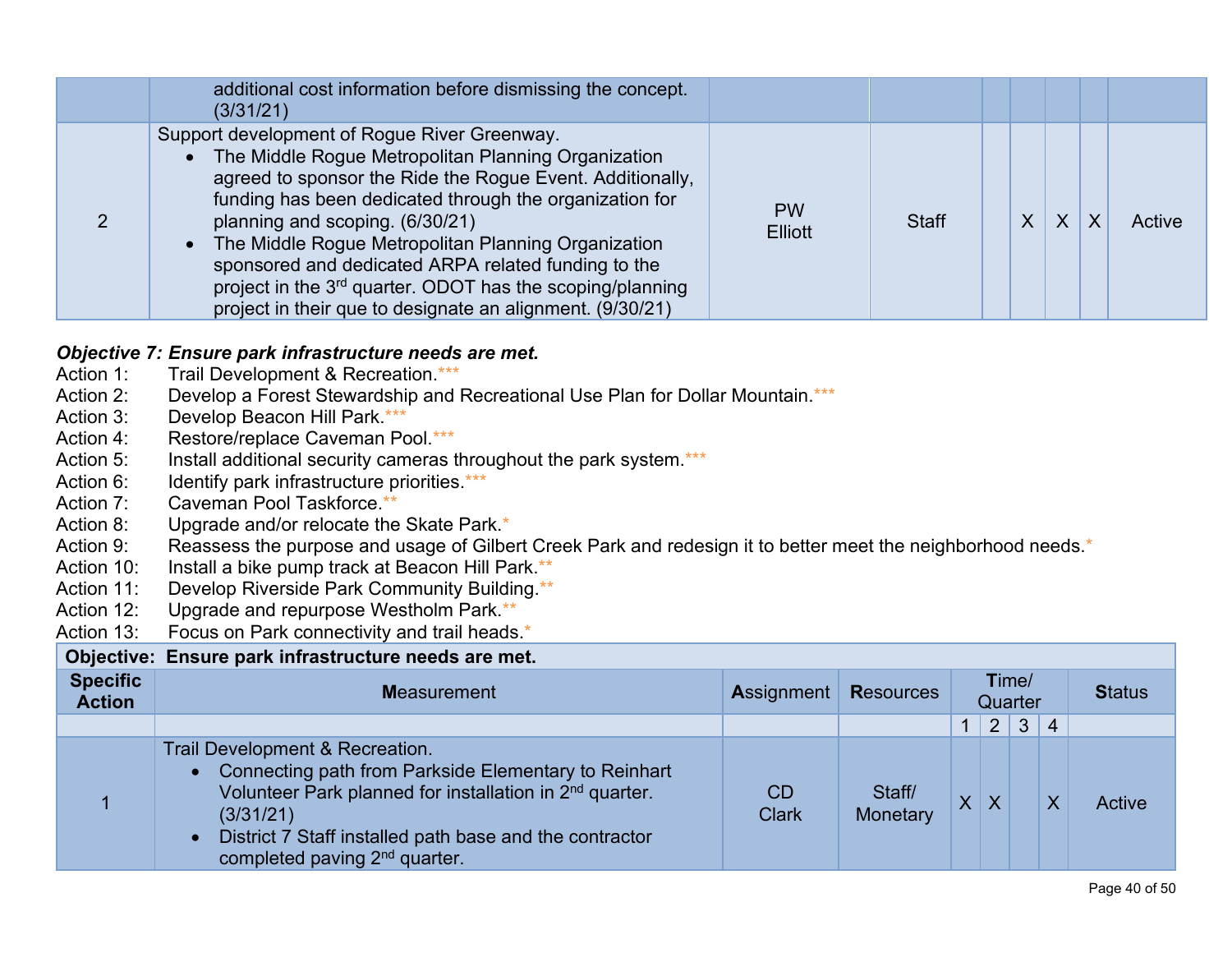|   | Trails forthcoming on Dollar Mountain. (6/30/21)<br>The Dollar Mountain trail design/alignment for Phase 1 and<br>Phase 2 was flagged in December 2021 in anticipation of a<br>Conditional Use Permit being issued by Josephine County<br>in the 1 <sup>st</sup> or $2^{nd}$ quarter of 2022. (12/31/21)                                                                                                                                                                                                                                                                                                                                                                                                                                                                                                                                                                                                                                                                                                                                                                                                                                                                                                                                                                                                                                                                                                                                                                                                                                                                                                                                                                                                                         |                    |                    |                 |  |        |
|---|----------------------------------------------------------------------------------------------------------------------------------------------------------------------------------------------------------------------------------------------------------------------------------------------------------------------------------------------------------------------------------------------------------------------------------------------------------------------------------------------------------------------------------------------------------------------------------------------------------------------------------------------------------------------------------------------------------------------------------------------------------------------------------------------------------------------------------------------------------------------------------------------------------------------------------------------------------------------------------------------------------------------------------------------------------------------------------------------------------------------------------------------------------------------------------------------------------------------------------------------------------------------------------------------------------------------------------------------------------------------------------------------------------------------------------------------------------------------------------------------------------------------------------------------------------------------------------------------------------------------------------------------------------------------------------------------------------------------------------|--------------------|--------------------|-----------------|--|--------|
| 2 | Develop a Forest Stewardship and Recreational Use Plan for<br>Dollar Mountain.<br>• IGA with ODF adopted for wildland fuel reduction work<br>funded by a grant.<br>ODF wildland fuel reduction work starts in 3rd quarter and<br>$\bullet$<br>will continue over the next year as conditions permit.<br>Crescent Trail Head parking lot planning application<br>$\bullet$<br>submitted and reviewed by UAPC.<br>Crescent Trail Head parking lot Title II grant awarded.<br>$\bullet$<br>Construction planned for 3rd quarter.<br>Phase 1 & 2 trail plan developed, and Travel Oregon grant<br>$\bullet$<br>application submitted. (3/31/21)<br>Travel Oregon grant awarded. Trail construction planned for<br>$\bullet$<br>$4th$ quarter.<br>Oregon State Parks - Recreational Trails Program grant<br>submitted. (6/30/21)<br>The funding agreement for Crescent Trailhead parking lot<br>signed by BLM and City in August.<br>C2 Recreation Consulting hired in September to prepare a<br>Conditional Use Permit application to Josephine County for<br>trail system. Anticipate permit submittal in early 4 <sup>th</sup> quarter.<br>On-site flagging of Phase 1 and 2 trails planned for 4 <sup>th</sup><br>quarter by consultant.<br>City invited to 2 <sup>nd</sup> round of funding reviews by Oregon State<br>$\bullet$<br>Parks. Virtual presentation to board is scheduled for<br>October 27. (9/30/21)<br>The Recreation Trails Program (RTP) grant application was<br>$\bullet$<br>not approved by Oregon State Parks board. Another<br>application is anticipated for the 2022 grant cycle.<br>The Conditional Use Permit application to construct Phase<br>1 and 2 of the trail system on City-owned property was | CD<br><b>Clark</b> | Staff/<br>Monetary | $X$ $X$ $X$ $X$ |  | Active |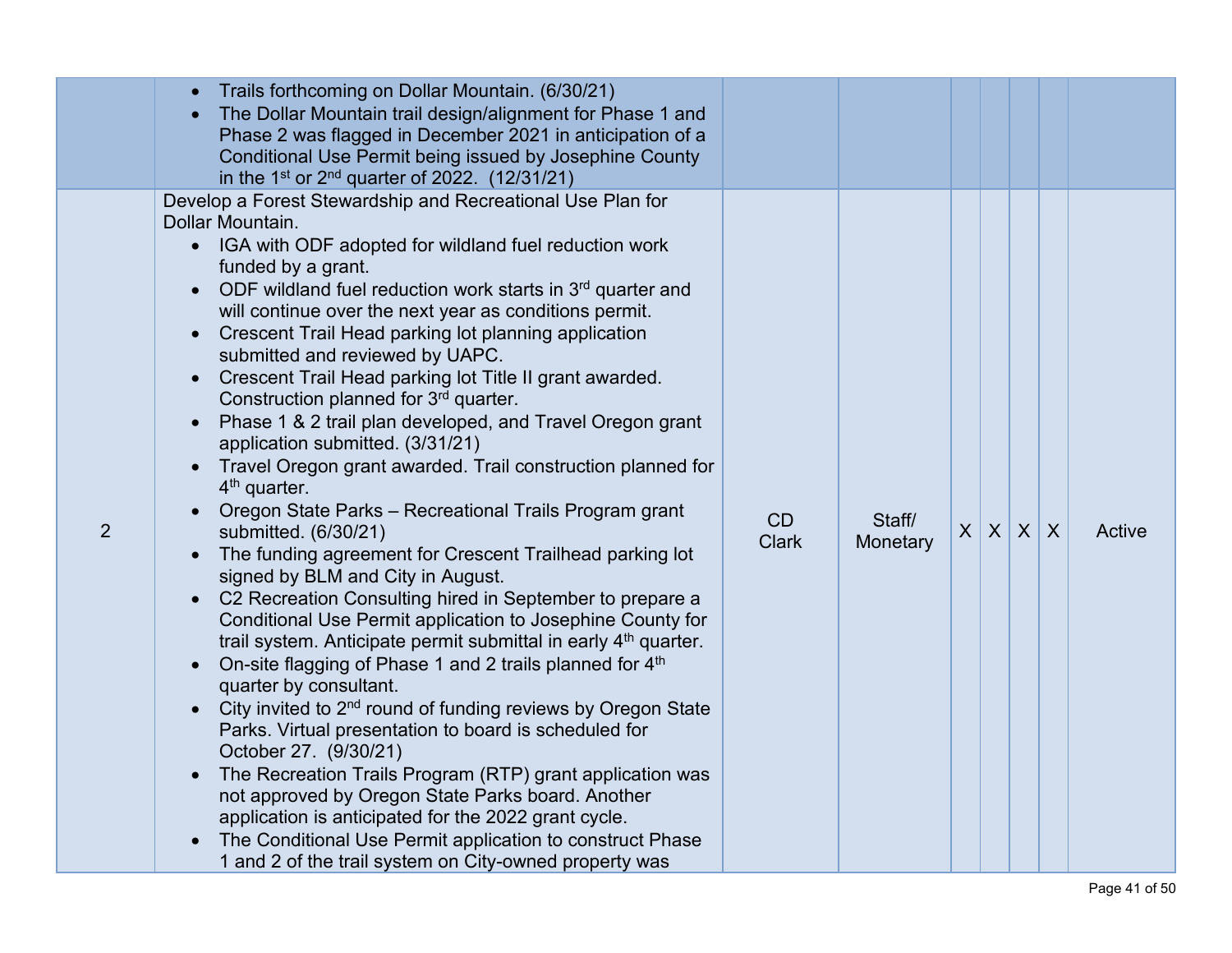|   | completed in December and will be submitted to the County<br>in early January 2022.<br>The Board of Commissioners chose to rescind the public<br>auction of a County-owned parcel on Dollar Mountain and<br>discussions about a potential acquisition are ongoing with<br>the City.<br>The Dollar Mountain Planning Team reconvened in<br>$\bullet$<br>November after a 14-month hiatus to coordinate planning<br>with BLM and other agencies and plans to meet again in 1st<br>quarter of 2022. (12/31/21)                                                                                                                                                                                                                                                                                                                                                                                                                    |                    |                    |              |             |   |                           |        |
|---|--------------------------------------------------------------------------------------------------------------------------------------------------------------------------------------------------------------------------------------------------------------------------------------------------------------------------------------------------------------------------------------------------------------------------------------------------------------------------------------------------------------------------------------------------------------------------------------------------------------------------------------------------------------------------------------------------------------------------------------------------------------------------------------------------------------------------------------------------------------------------------------------------------------------------------|--------------------|--------------------|--------------|-------------|---|---------------------------|--------|
| 3 | Develop Beacon Hill Park.<br>• Staff met with Rotary to discuss volunteer tree planting<br>project along Interstate 5 frontage. (3/31/21)<br>Staff met onsite with representatives from Rotary, ODOT,<br>$\bullet$<br>and GPID to discuss a plan for volunteer tree planting and<br>maintenance. Urban Forester provided tree species<br>recommendations to Rotary and plan to purchase trees in<br>the fall for installation. (6/30/21)<br>Approximately 10 trees expected for delivery and planting in<br>$\bullet$<br>mid-November. Irrigation water confirmed to be delivered<br>by GPID.<br>After tree planting, no further action on Beacon Hill Park<br>development is anticipated until additional municipal worker<br>FTEs for Parks Division are funded. (9/30/21)<br>The Rotary tree planting project was completed in mid-<br>December. No further activities are currently planned on the<br>property. (12/31/21) | CD<br><b>Clark</b> | Staff/<br>Monetary | $\mathsf{X}$ | $X$ $X$ $X$ |   |                           | Active |
| 4 | Restore/replace Caveman Pool.<br>• Contractor tested pool heating equipment and found it to be<br>operational, but very inefficient.<br>Diving board, slide and lifeguard chairs removed due to<br>deterioration. New lifeguard chairs ordered.<br>Pool will be prepped for opening in the 2021 season and for<br>school swim teams. (3/31/21)<br>Pool is functioning and new lifeguard chairs are in place.                                                                                                                                                                                                                                                                                                                                                                                                                                                                                                                   | CD<br><b>Clark</b> | Staff/<br>Monetary | $\sf X$      | $\sf X$     | X | $\boldsymbol{\mathsf{X}}$ | Active |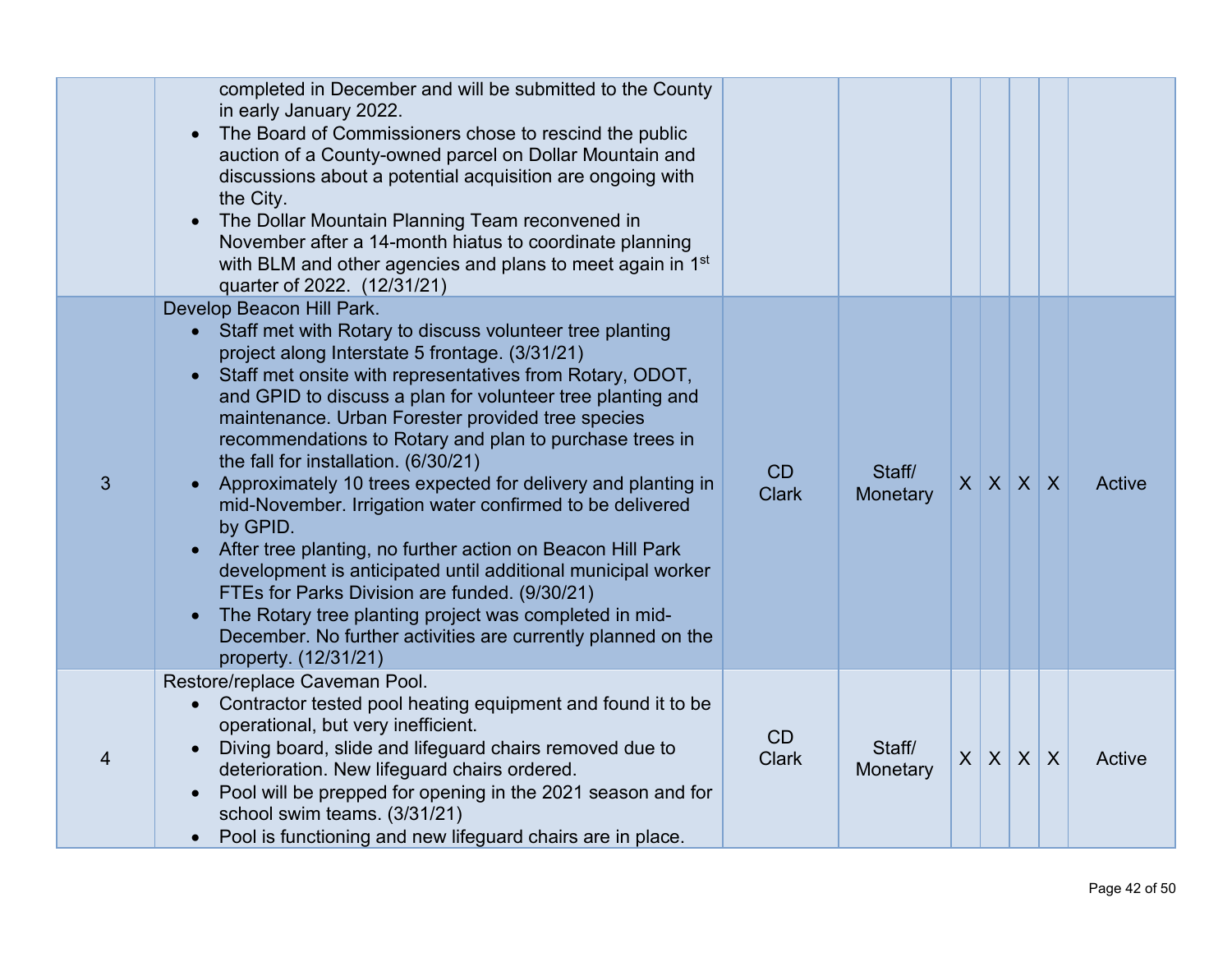|   | • Caveman Pool Review Team is actively working on a<br>recommended long-term strategy for the pool. (6/30/21)<br>Review Team held four meetings and forwarded their<br>recommendations in a motion to Council to retain pool at<br>current location with future expansion and improvements.<br>Council workshop held in early 4 <sup>th</sup> quarter. (9/30/21)<br>On November 3, Council adopted Resolution No. 21-7116<br>affirming the location of a future renovated Caveman Pool<br>facility at 801 NE 9th Street (current location).<br>Research on future funding resources to renovate the pool<br>at its existing location is underway and will be presented at<br>the January 24, 2022 Council workshop. (12/31/21) |                           |                    |   |             |         |         |               |
|---|--------------------------------------------------------------------------------------------------------------------------------------------------------------------------------------------------------------------------------------------------------------------------------------------------------------------------------------------------------------------------------------------------------------------------------------------------------------------------------------------------------------------------------------------------------------------------------------------------------------------------------------------------------------------------------------------------------------------------------|---------------------------|--------------------|---|-------------|---------|---------|---------------|
| 5 | Install additional security cameras throughout the park system.<br>Cameras installed at Riverside Park and Tussing Park.<br>(3/31/21)<br>Staff is working with IT and vendor to ensure additional<br>placements have cell connection. (6/30/21)<br>Specific camera locations have been identified in Redwood<br>$\bullet$<br>Park and the Reinhart Volunteer Park pedestrian bridge<br>parking area. Coordination with the electrical contractor is<br>ongoing. Installation is expected in 4 <sup>th</sup> quarter. (9/30/21)<br>Installation of the additional cameras has been delayed until<br>the 1 <sup>st</sup> quarter of 2022 due to contractor issues. $(12/31/21)$                                                  | CD<br><b>Clark</b>        | Staff/<br>Monetary |   | $X$ $X$ $X$ |         |         | <b>Active</b> |
| 6 | Identify park infrastructure priorities.<br>Reinhart Pergola repairs underway.<br>Several parking lot repair projects in contract or planned.<br>Data collection of Park assets underway.<br>Grant applications submitted for Loveless Park trails and<br>Baker Park pavement & storm drain improvements.<br>Reinhart dock and ramp replacement completed.<br>Court repair/conversion options presented to Council.<br>(3/31/21)<br>Court repair/conversion options approved by Council and<br>authorization to enter into co-op agreement with Beynon<br>Sports.                                                                                                                                                              | <b>CD</b><br><b>Clark</b> | Staff/<br>Monetary | X | $\sf X$     | $\sf X$ | $\sf X$ | Active        |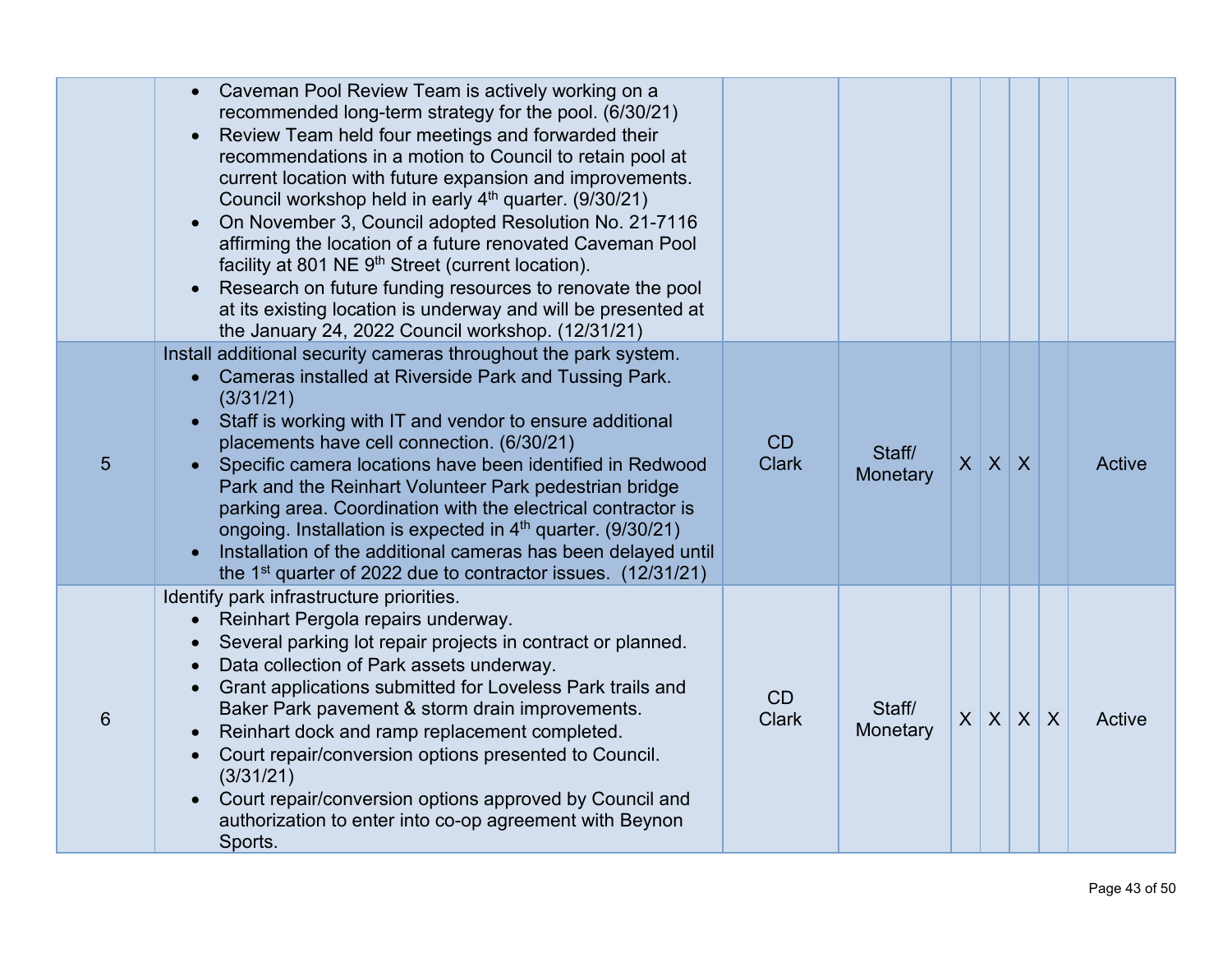|                | First phase of court repairs/renovations planned for 3rd<br>quarter with Reinhart Park as top priority. Second and final<br>phase planned for 2022.<br>Lawnridge pickleball new construction plan underway in<br>Engineering and will be finalized in 3rd quarter.<br>\$150,000 Baker Park State Marine Board grant awarded.<br>$\bullet$<br>Construction planned for 2022.<br>Loveless Park grants awarded. Development of plan<br>$\bullet$<br>underway that addresses sewer infrastructure and critical<br>tree root zones. Public outreach conducted. Construction<br>planned for 4 <sup>th</sup> quarter. (6/30/21)<br>Benyon Sports confirmed they will schedule Grants Pass<br>for sports court resurfacing in Spring 2022. |                    |              |  |  |                           |
|----------------|------------------------------------------------------------------------------------------------------------------------------------------------------------------------------------------------------------------------------------------------------------------------------------------------------------------------------------------------------------------------------------------------------------------------------------------------------------------------------------------------------------------------------------------------------------------------------------------------------------------------------------------------------------------------------------------------------------------------------------|--------------------|--------------|--|--|---------------------------|
|                | Lawnridge design is complete and being scheduled for<br>$\bullet$<br>spring 2022 construction.<br>Gilbert Creek parking lot resurface project is underway and<br>$\bullet$<br>expected to be completed by November 1.<br>Loveless Park trail upgrade design is approximately 80%<br>$\bullet$<br>complete. Materials will be ordered, and work scheduled for<br>early 2022, weather permitting. (9/30/21)<br>Gilbert Creek parking lot resurface was completed and re-<br>opened in November.<br>All other improvements noted above for 2022 design and/or<br>construction are still on track as of the close of the 4 <sup>th</sup><br>quarter. (12/31/21)                                                                        |                    |              |  |  |                           |
| $\overline{7}$ | <b>Caveman Pool Taskforce</b><br>Parks Advisory Committee planning to create a<br>subcommittee with three citizen members. (3/31/21)<br>Openings for the Caveman Review Team were publicized,<br>and applications reviewed by the PAC. Five citizen<br>members were selected by the PAC and the Caveman Pool<br>Review team have met during June and July and discussed<br>location options and considerations. Future discussions will<br>include size, type (indoor, outdoor or retractable roof),<br>seasonal or year-round operations. A public forum is                                                                                                                                                                       | CD<br><b>Clark</b> | <b>Staff</b> |  |  | $X$ $X$ $X$ $X$ Completed |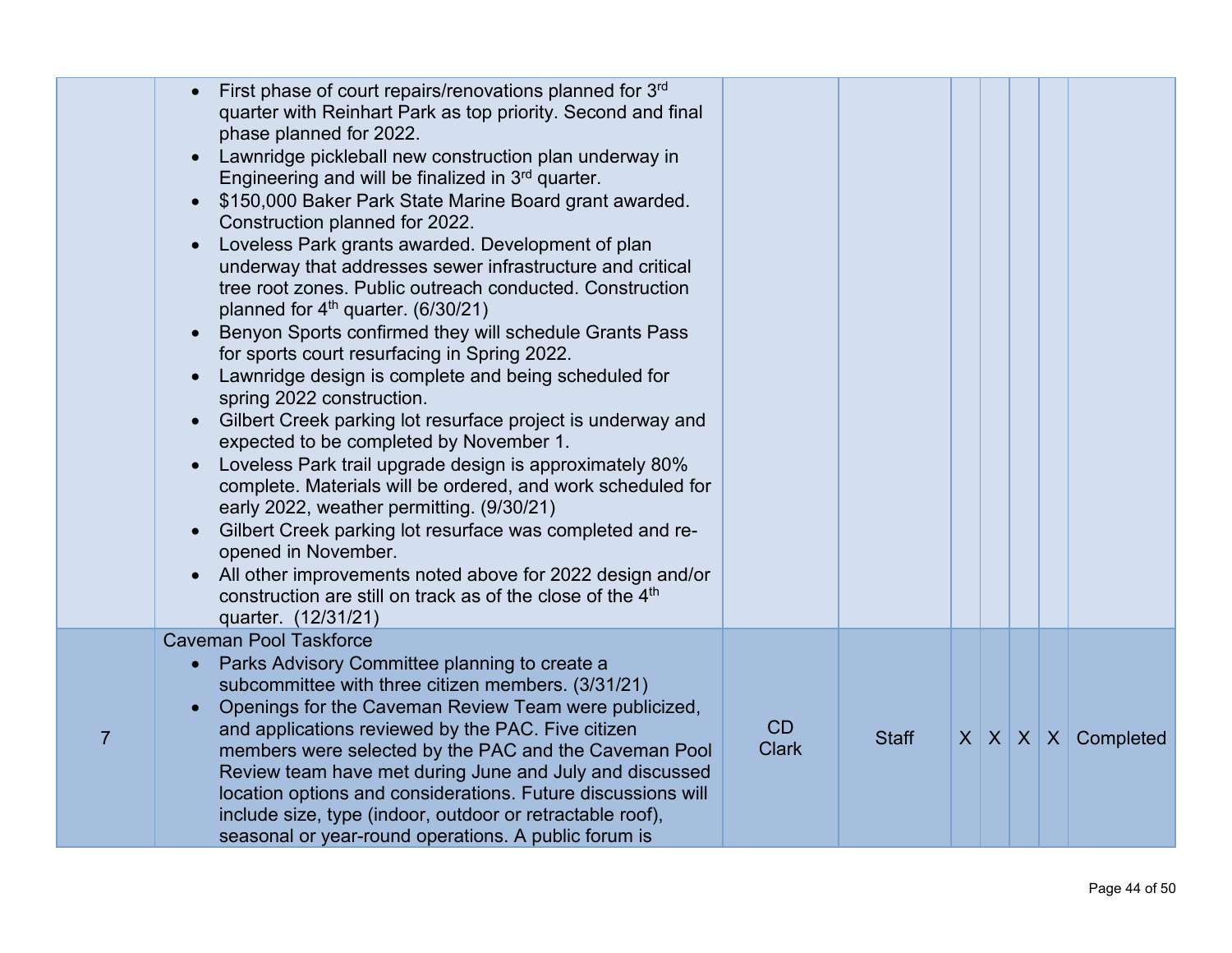|    | planned in 3 <sup>rd</sup> quarter. A recommendation for Council's<br>consideration is planned for 4 <sup>th</sup> quarter. (6/30/21)<br>Review Team held four meetings and forwarded their<br>recommendations in a motion to Council to retain pool at<br>current location with future expansion and improvements.<br>Council workshop held in early 4 <sup>th</sup> quarter. (9/30/21)<br>On November 3, 2021, Council adopted Resolution No. 21-<br>$\bullet$<br>7116 affirming the location of a future renovated Caveman<br>Pool facility at 801 NE 9th Street (current location), as<br>recommended by the taskforce. (12/31/21) |                    |                    |         |         |                  |                  |                 |
|----|----------------------------------------------------------------------------------------------------------------------------------------------------------------------------------------------------------------------------------------------------------------------------------------------------------------------------------------------------------------------------------------------------------------------------------------------------------------------------------------------------------------------------------------------------------------------------------------------------------------------------------------|--------------------|--------------------|---------|---------|------------------|------------------|-----------------|
| 8  | Upgrade and/or relocate the Skate Park.<br>RFP in development for Skate Park repairs.<br>RFP is nearing completion and planned to go out to bid in<br>3rd quarter. Repairs scheduled for 2022. (6/30/21)<br>Engineer experienced some delay in finalizing accurate bid<br>documents. RFP is now slated for release in early 4th<br>quarter. (9/30/21)<br>The RFP was postponed again until 1 <sup>st</sup> quarter of 2022. A<br>status update will be presented to the Parks Advisory<br>Committee on January 13, 2022. (12/31/21)                                                                                                    | CD<br><b>Clark</b> | Staff/<br>Monetary | $\sf X$ | X       | $\boldsymbol{X}$ | $\boldsymbol{X}$ | Active          |
| 9  | Reassess the purpose and usage of Gilbert Creek Park and<br>redesign it to better meet the neighborhood needs.                                                                                                                                                                                                                                                                                                                                                                                                                                                                                                                         | CD<br><b>Clark</b> | Staff/<br>Monetary |         |         |                  |                  | Forth<br>coming |
| 10 | Install a bike pump track at Beacon Hill Park.                                                                                                                                                                                                                                                                                                                                                                                                                                                                                                                                                                                         | CD<br><b>Clark</b> | Staff/<br>Monetary |         |         |                  |                  | Post<br>poned   |
| 11 | Develop Riverside Park Community Building.                                                                                                                                                                                                                                                                                                                                                                                                                                                                                                                                                                                             | CD<br><b>Clark</b> | Staff/<br>Monetary |         |         |                  |                  | Post<br>poned   |
| 12 | Upgrade and repurpose Westholm Park.<br>Restroom upgrades completed by staff.<br>Playground planning and design underway. State Grant for<br>\$75,000 secured. (3/31/21)<br>Drainage design underway in Engineering. Installation<br>scheduled for 2022. (6/30/21)                                                                                                                                                                                                                                                                                                                                                                     | CD<br><b>Clark</b> | Monetary           | X       | $\sf X$ | $\sf X$          | $\boldsymbol{X}$ | Active          |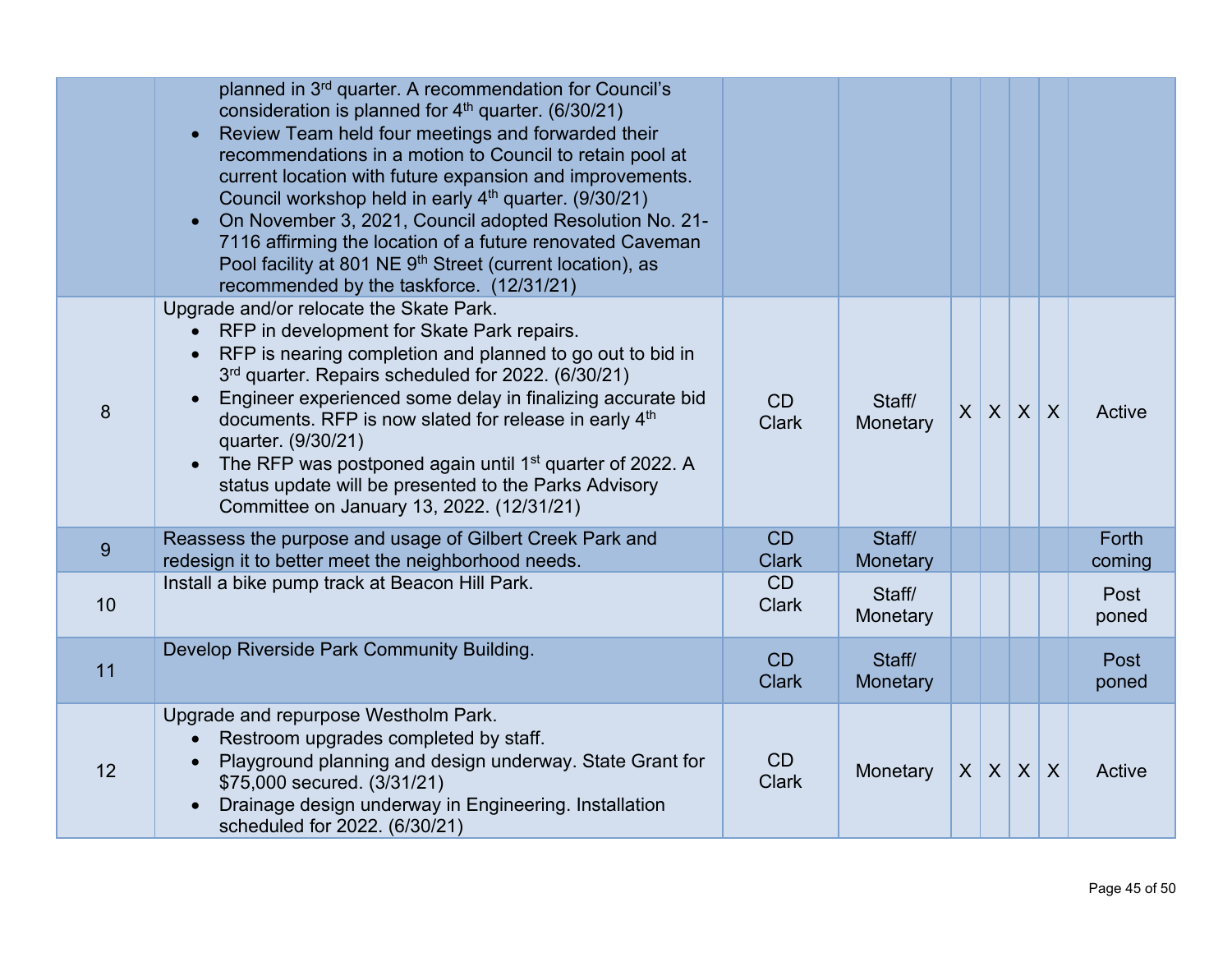|                                                  | City Engineer and staff held on-site meeting to finalize<br>$\bullet$<br>storm drain plans.<br>Final bid received in September from Playcraft Systems for<br>the playground system and surface tiles. Resolution being<br>prepared to present to Council in November. Grant<br>reporting completed in 3 <sup>rd</sup> quarter. (9/30/21)<br>City Engineer continues design of storm drain system for<br>$\bullet$<br>the new playground area of the park. The resolution to<br>procure the playground equipment was subsequently<br>delayed. (12/31/21)<br>Focus on Park connectivity and trail heads. |                        |                          |             |                  |                  |   |                 |
|--------------------------------------------------|--------------------------------------------------------------------------------------------------------------------------------------------------------------------------------------------------------------------------------------------------------------------------------------------------------------------------------------------------------------------------------------------------------------------------------------------------------------------------------------------------------------------------------------------------------------------------------------------------------|------------------------|--------------------------|-------------|------------------|------------------|---|-----------------|
| 13                                               | Parkside Elementary connecting path planned in 2 <sup>nd</sup><br>quarter.<br>Parkside Elementary path completed 2 <sup>nd</sup> quarter<br>$\bullet$<br>Crescent trailhead parking lot planned 2 <sup>nd</sup> quarter. (3/31/21)<br>$\bullet$<br>Title II Grant agreement for construction of Crescent<br>$\bullet$<br>Trailhead delayed. BLM ROW permit extension requested.<br>RFP and construction planned for $3^{rd}$ quarter. (6/30/21)<br>BLM funding agreement for 11-space parking lot on<br>Crescent Drive signed. Construction planned for 2 <sup>nd</sup> quarter<br>of 2022. (9/30/21)  | CD<br><b>Clark</b>     | Staff/<br>Monetary       | $X$ $X$ $X$ |                  |                  |   | Completed       |
| Action 1.<br>Action 2.<br>Action 3.<br>Action 4. | Objective 8: Enhance opportunities to promote character and community spirit.<br>Publish a total of four 'Art Spotlights'.*<br>Create a Walking Art Map.*<br>Utility Box Project.*<br>Add one parking lot art installation to a designated parking lot.*                                                                                                                                                                                                                                                                                                                                               |                        |                          |             |                  |                  |   |                 |
| Objective:                                       | Enhance opportunities to promote character and community spirit.                                                                                                                                                                                                                                                                                                                                                                                                                                                                                                                                       |                        |                          |             |                  |                  |   |                 |
| <b>Specific</b><br><b>Action</b>                 | <b>Measurement</b>                                                                                                                                                                                                                                                                                                                                                                                                                                                                                                                                                                                     | <b>Assignment</b>      | <b>Resources</b>         |             |                  | Time/<br>Quarter |   | <b>Status</b>   |
|                                                  |                                                                                                                                                                                                                                                                                                                                                                                                                                                                                                                                                                                                        |                        |                          | $\mathbf 1$ | $\overline{2}$   | 3                | 4 |                 |
| $\mathbf{1}$                                     | Publish a total of four 'Art Spotlights'.                                                                                                                                                                                                                                                                                                                                                                                                                                                                                                                                                              | CD<br><b>Seereiter</b> | <b>Staff</b><br>Monetary |             |                  |                  |   | Forth<br>coming |
| $\overline{2}$                                   | Create a Walking Art Map.                                                                                                                                                                                                                                                                                                                                                                                                                                                                                                                                                                              | <b>CD</b><br>Seereiter | <b>Staff</b><br>Monetary | X           | $\boldsymbol{X}$ | X                | X | Active          |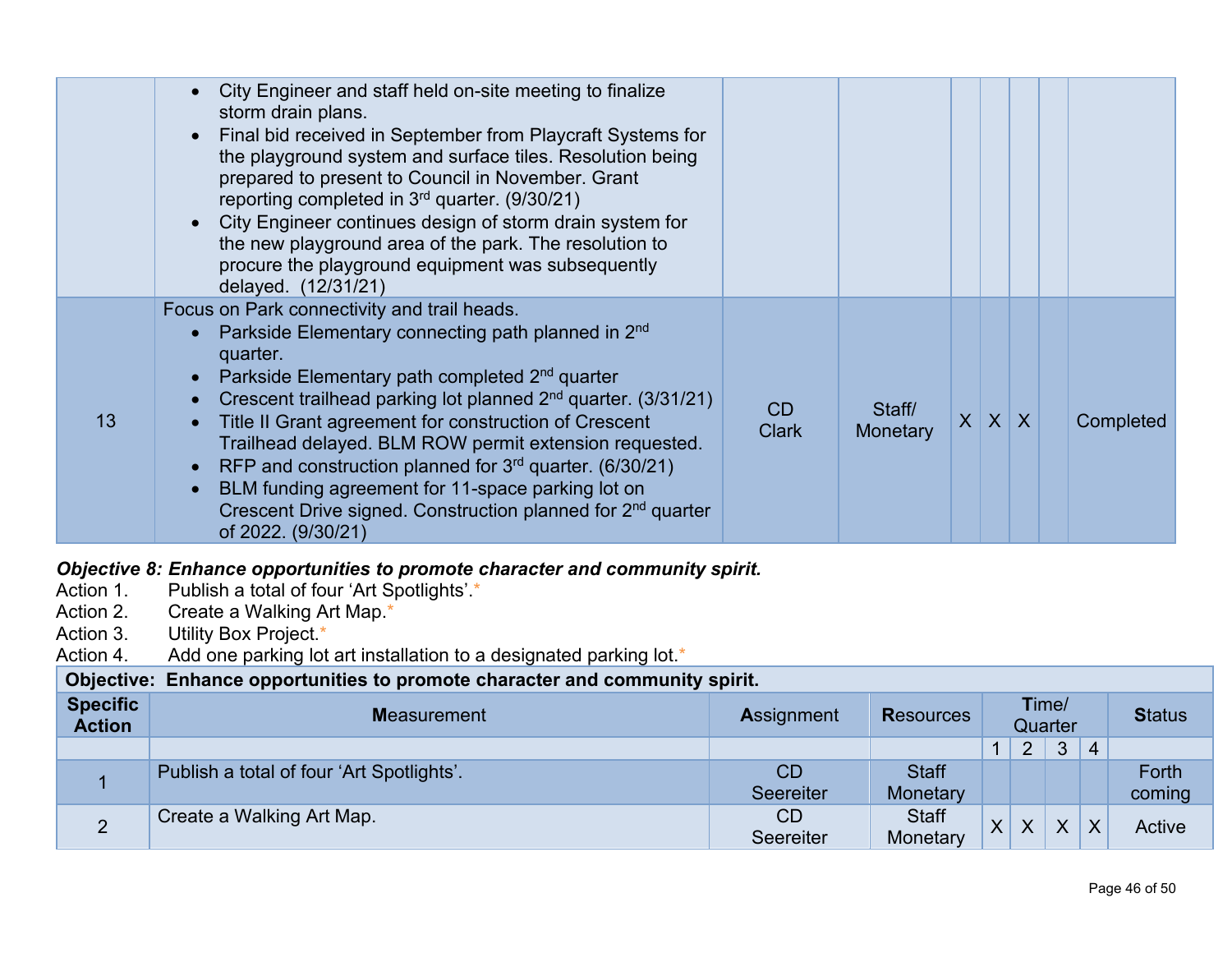|   | GIS staff has developed an app for mobile devices and<br>$\bullet$<br>computer devices that list art locations and other<br>information. (3/31/21)<br>Staff is working with CoPA to identify missing artist<br>information. Once the artists are identified, an 11 X 17<br>map will be ordered for distribution at the Welcome Center<br>(6/30/21)<br>Committee members discovered glitches in the paper<br>$\bullet$<br>version walking art map and could not easily navigate and<br>or locate art pieces on the map. The committee will<br>promote the mobile app and may pursue the paper map in<br>the future. $(9/30/21)$<br>CoPA formulated a sub-committee to work on revamping<br>$\bullet$<br>the City's art map. $(12/31/21)$ |                 |                          |         |         |        |
|---|-----------------------------------------------------------------------------------------------------------------------------------------------------------------------------------------------------------------------------------------------------------------------------------------------------------------------------------------------------------------------------------------------------------------------------------------------------------------------------------------------------------------------------------------------------------------------------------------------------------------------------------------------------------------------------------------------------------------------------------------|-----------------|--------------------------|---------|---------|--------|
| 3 | <b>Utility Box Project.</b><br>Staff awaiting grant opportunities from the Fourway<br>$\bullet$<br>Foundation to help fund the project. (3/31/21)<br>Funding has been secured and Call for Artist is actively<br>$\bullet$<br>seeking proposals. (6/30/21)<br>Committee identified artist and box locations and will be<br>presenting recommendations to Council and ODOT.<br>(9/30/21)<br>On October 18, staff presented a motion from CoPA to<br>$\bullet$<br>Council selecting five artists for five utility box locations.<br>Two boxes awaiting vinyl wrapping before the end of year,<br>$\bullet$<br>weather permitting. (12/31/21)                                                                                              | CD<br>Seereiter | <b>Staff</b><br>Monetary | $X$ $X$ | $X$ $X$ | Active |

## *Objective 9: Provide an environment to help preserve and enhance Grants Pass' historical assets.<br>Action 1: Obtain Certified Local Government Status.\*\**

Action 1: Obtain Certified Local Government Status.\*\*<br>Action 2: Develop a historic design overlay for the are

Develop a historic design overlay for the area bounded by Lawnridge Ave., Washington Blvd., A and Savage streets.\*

#### **Objective: Provide an environment to help preserve and enhance Grants Pass' historical assets. Specific Action <sup>M</sup>**easurement **<sup>A</sup>**ssignment **<sup>R</sup>**esources **T**ime/ Quarter **Status**

|                                                  |                    |              |                                      | $\Omega$<br>-                        | $\sqrt{ }$<br>$\mathbf{v}$ | 4 |                      |
|--------------------------------------------------|--------------------|--------------|--------------------------------------|--------------------------------------|----------------------------|---|----------------------|
| <b>Obtain Certified Local Government Status.</b> | ◡◡<br><b>Clark</b> | <b>Staff</b> | $\overline{\mathbf{v}}$<br>$\Lambda$ | $\overline{\mathbf{v}}$<br>$\Lambda$ | $\overline{\mathbf{v}}$    |   | $\mathcal L$ omplete |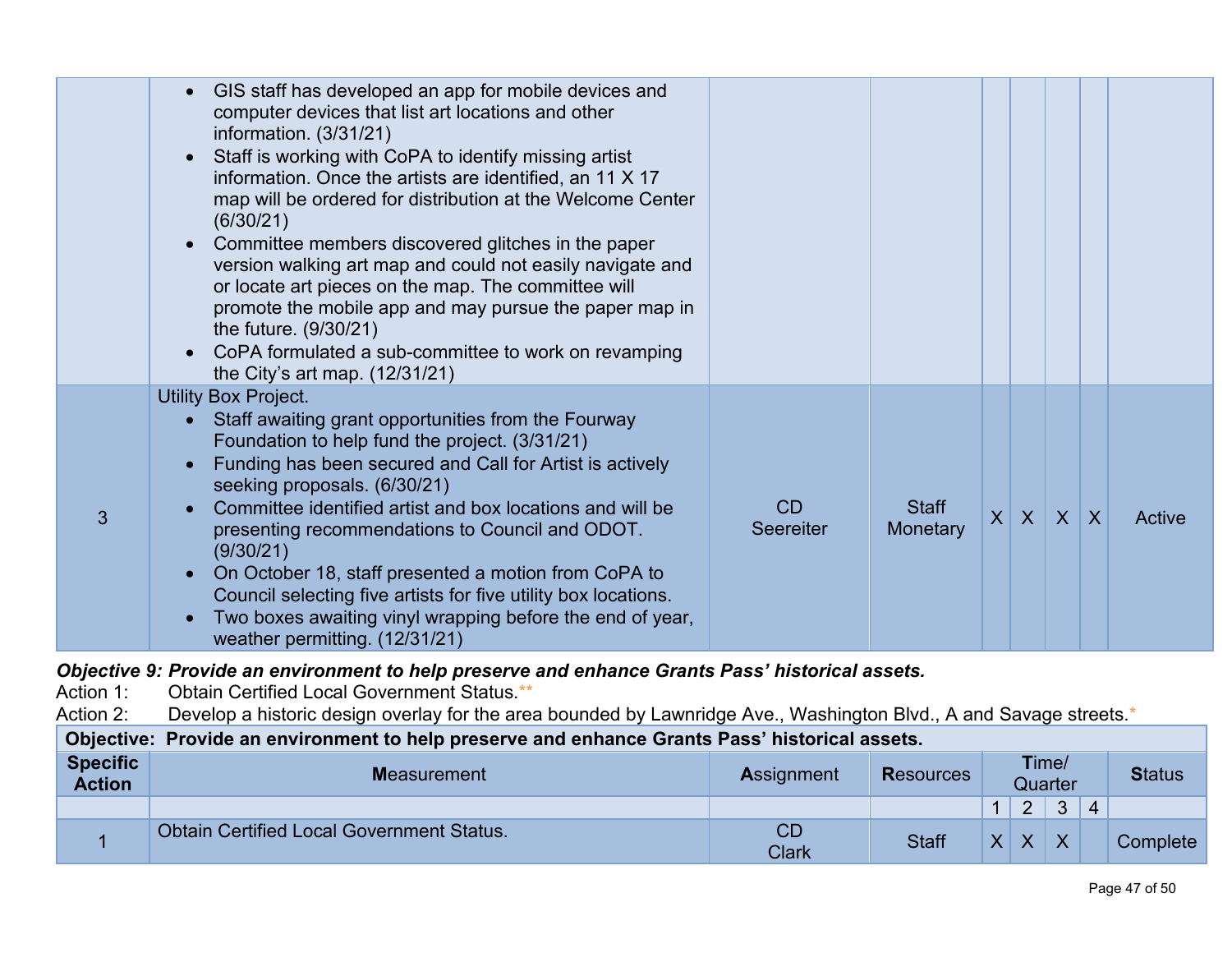|   | In April, City Council approved a Development Code text<br>amendment to the historic resources chapter, which is one<br>of the required elements to obtain CLG status.<br>Staff is preparing the final documentation to submit to the<br>State Historic Preservation Office in order to obtain formal<br>CLG certification. (3/31/21)<br>Staff collected updated resumes from HBSC members and<br>other required documentation and submitted the final CLG<br>application to the State Historic Preservation Office.<br>Awaiting State review and notification. (6/30/21)<br>Formal notification received in August from National Parks<br>Service approving City of Grants Pass as a CLG<br>community. HBSC is now pursuing new grant<br>opportunities. (9/30/21)                                                                                                                                                                       |                    |              |          |              |                |        |
|---|------------------------------------------------------------------------------------------------------------------------------------------------------------------------------------------------------------------------------------------------------------------------------------------------------------------------------------------------------------------------------------------------------------------------------------------------------------------------------------------------------------------------------------------------------------------------------------------------------------------------------------------------------------------------------------------------------------------------------------------------------------------------------------------------------------------------------------------------------------------------------------------------------------------------------------------|--------------------|--------------|----------|--------------|----------------|--------|
| 2 | Develop a historic design overlay for the area bounded by<br>Lawnridge Ave., Washington Blvd., A and Savage streets.<br>The overlay boundaries and conceptual design standards<br>have been identified by HBSC.<br>A summary of HBSC's recommended designs and next<br>steps will be forwarded to Council in $2^{nd}$ quarter. (3/31/21)<br>Staff did additional research on historic overlays with other<br>Oregon jurisdictions.<br>The historic overlay concept will be presented by staff and<br>HBSC Chair to Council in the 3 <sup>rd</sup> quarter. (6/30/21)<br>Council workshop held in September. Direction provided to<br>proceed with a Development Code text amendment to<br>create a historic design overlay that incorporates<br>approximately 135 properties along the Lawnridge and<br>Washington corridors.<br>Staff will begin drafting language and present to HBSC in<br>1 <sup>st</sup> quarter of 2022. (9/30/21) | CD<br><b>Clark</b> | <b>Staff</b> | $\times$ | $\mathsf{X}$ | $\overline{X}$ | Active |

### *Objective 10 : Develop a Tree Canopy Program.\*\**

- Action 1: Develop a Tree Canopy Program for commercial sites.\*\*
- Action 2. Dedicated tree canopy funding. \*
- Action 3 Public right of way tree planting with maintenance for three years.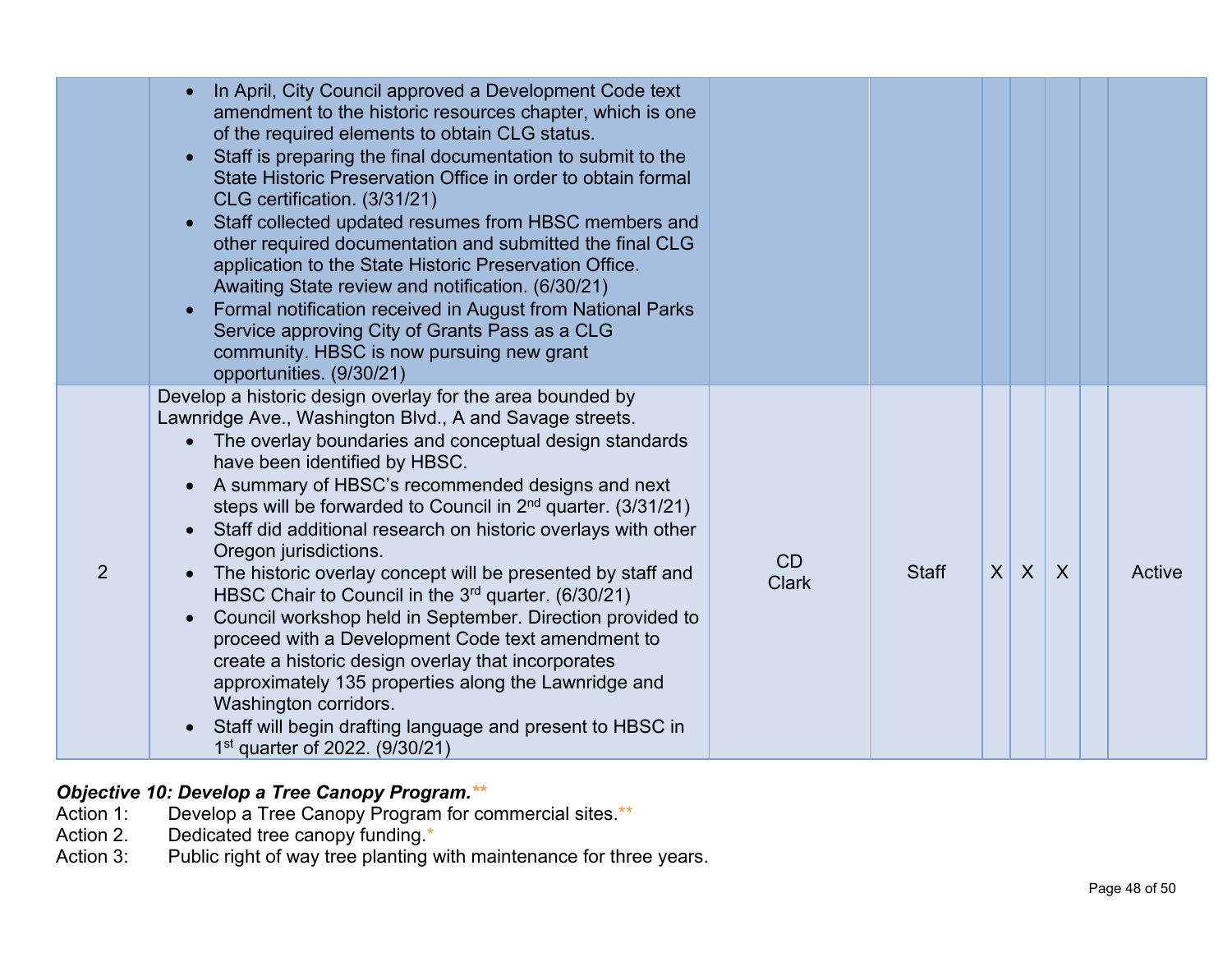Action 4: Citywide tree inventory for tree canopy.

Action 5: Increase public education on trees.

|                                  | <b>Objective: Develop a Tree Canopy Program</b>                                                                                                                                                                                                                                                                                                                                                                                                                                             |                                                                |                    |                         |                |                  |                         |                        |
|----------------------------------|---------------------------------------------------------------------------------------------------------------------------------------------------------------------------------------------------------------------------------------------------------------------------------------------------------------------------------------------------------------------------------------------------------------------------------------------------------------------------------------------|----------------------------------------------------------------|--------------------|-------------------------|----------------|------------------|-------------------------|------------------------|
| <b>Specific</b><br><b>Action</b> | <b>Measurement</b>                                                                                                                                                                                                                                                                                                                                                                                                                                                                          | Assignment                                                     | <b>Resources</b>   |                         |                | Time/<br>Quarter |                         | <b>Status</b>          |
|                                  |                                                                                                                                                                                                                                                                                                                                                                                                                                                                                             |                                                                |                    | $\mathbf{1}$            | $\overline{2}$ | 3                | $\overline{4}$          |                        |
| $\mathbf{1}$                     | Develop a Tree Canopy Program for commercial sites.<br>Urban Tree Advisory Committee working on compiling<br>$\bullet$<br>planting locations for commercial sites. Will continue to<br>work on project scope and budget in months to come.<br>(3/31/21)<br>Urban Tree Advisory Committee discussed potential<br>$\bullet$<br>locations for new tree plantings, with a focus on Historic<br>downtown. No decision was made at their October or<br>November meeting. (12/31/21)               | CD<br><b>Mecum</b><br><b>Tree Advisory</b><br>Committee        | <b>Staff</b>       | $\overline{X}$          |                |                  | $\overline{\mathsf{X}}$ | Active                 |
| $\overline{2}$                   | Dedicated tree canopy funding.                                                                                                                                                                                                                                                                                                                                                                                                                                                              | PW/CD<br>Canady/Mecum                                          | Staff/<br>Monetary |                         |                |                  |                         | <b>Forth</b><br>coming |
| 3                                | Public right of way tree planting with maintenance for three years.<br>Urban Tree Advisory Committee working on compiling<br>$\bullet$<br>planting locations for commercial sites. Will work on<br>project scope and budget in months to come. (3/31/21)<br>Urban Tree Advisory Committee discussed during their<br>$\bullet$<br>October meeting the number of trees they would like to<br>request Council fund. No decision was made at that time.<br>(12/31/21)                           | <b>CD</b><br><b>Mecum</b><br><b>Tree Advisory</b><br>Committee | <b>Staff</b>       | $\overline{\mathsf{X}}$ |                |                  | $\sf X$                 | Active                 |
| 4                                | Citywide tree inventory for tree canopy.<br>Volunteers have continued to collect data. Staff will host a<br>$\bullet$<br>refresher training at one of our parks later this spring.<br>(3/31/21)<br>Staff conducted additional training and more inventory<br>$\bullet$<br>collection has taken place. (6/30/21)<br>Volunteers have continued to collect data. (9/30/21)<br>$\bullet$<br>Volunteers wrapped up the season in mid-November. Will<br>$\bullet$<br>continue in 2022. (12/31/21) | CD<br><b>Mecum</b><br><b>Tree Advisory</b><br>Committee        | <b>Staff</b>       | $\sf X$                 | $\mathsf{X}$   | $\boldsymbol{X}$ | $\sf X$                 | Active                 |